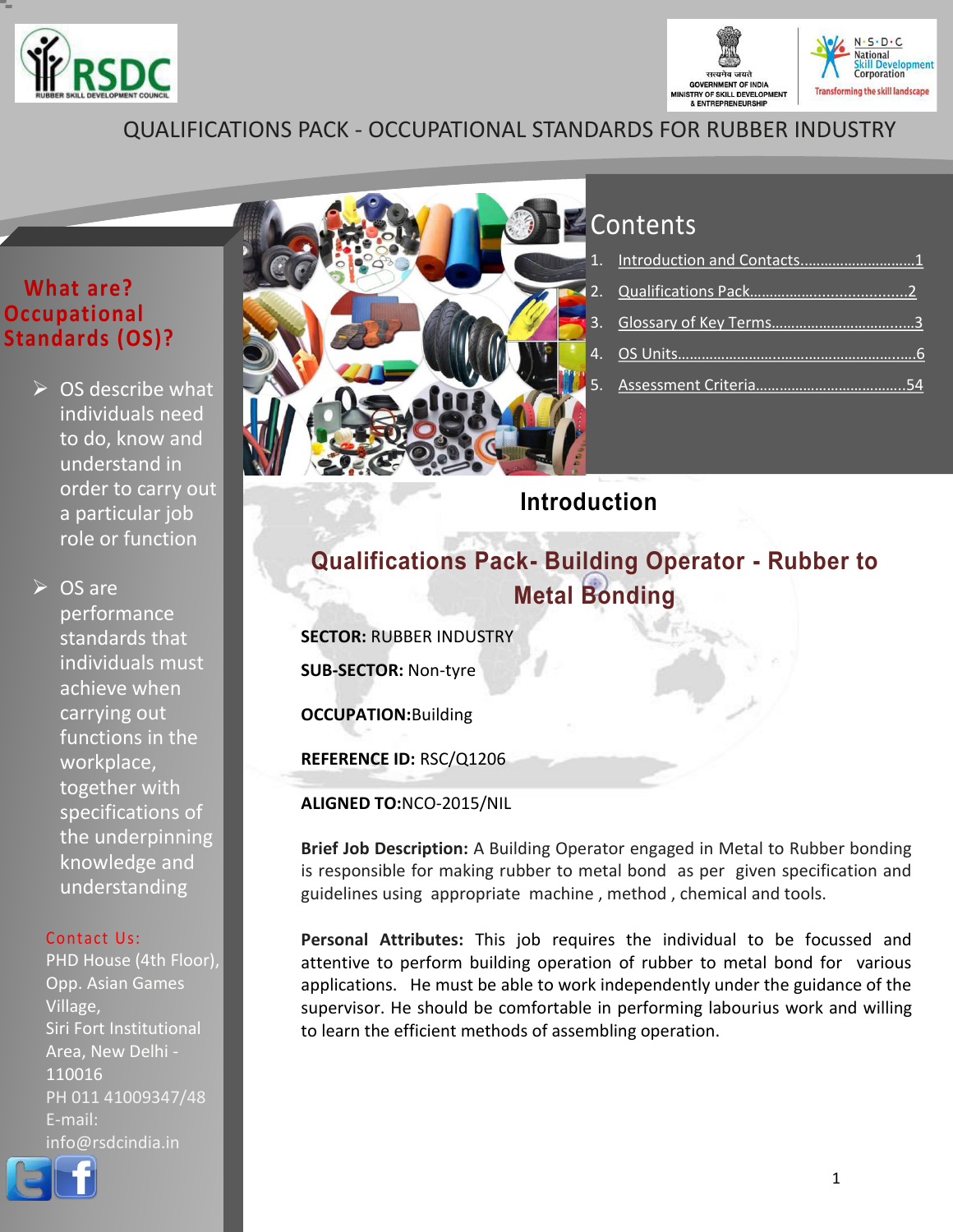<span id="page-1-0"></span>



N · S · D · C<br>National<br>Skill Development<br>Corporation



Job Details

Job Details

| <b>Qualifications Pack Code</b> |                                                    | <b>RSC/Q1206</b>        |          |
|---------------------------------|----------------------------------------------------|-------------------------|----------|
| <b>Job Role</b>                 | <b>Building Operator - Rubber to Metal Bonding</b> |                         |          |
| <b>Credits(NSQF)</b>            | 4                                                  | Version number          | 1.0      |
| <b>Sector</b>                   | <b>Rubber Manufacturing</b>                        | <b>Drafted on</b>       | 02/12/14 |
| <b>Sub-sector</b>               | Non-tyre                                           | Last reviewed on        | 17/05/17 |
| <b>Occupation</b>               | <b>Building</b>                                    | <b>Next review date</b> | 17/05/21 |
| <b>NSQC Clearance on</b>        | 18/06/2015                                         |                         |          |

| <b>Job Role</b>                            | <b>Building Operator - Rubber to Metal Bonding</b>            |  |
|--------------------------------------------|---------------------------------------------------------------|--|
|                                            |                                                               |  |
|                                            | Rubber to Metal bonding building operator is responsible for  |  |
| <b>Role Description</b>                    | making product using different component asper given          |  |
|                                            | specification using appropriatemachine, chemical, tools and   |  |
|                                            | method.                                                       |  |
| <b>NSQF level</b>                          | 4                                                             |  |
| <b>Minimum Educational Qualifications*</b> | Class X/ITI                                                   |  |
| <b>Maximum Educational Qualifications*</b> | ITI/Graduate in Science                                       |  |
| <b>Training</b>                            | Training on operation of building of component for making     |  |
| (Suggested but not mandatory)              | <b>Rubber to Metal bond</b>                                   |  |
| <b>Minimum Job Entry Age</b>               | 18 years                                                      |  |
| <b>Experience</b>                          | Worked as a semi-skilled helper for 3-6 months in the same    |  |
|                                            | role (Preferred)                                              |  |
| <b>Applicable National Occupationnel</b>   | <b>Compulsory:</b>                                            |  |
| <b>Standards (NOS)</b>                     | 1.<br>RSC/N1216 - Prepare raw material, tools and machine for |  |
|                                            | building                                                      |  |
|                                            | 2.<br>RSC/N1217 - Perform building operation of Rubber to     |  |
|                                            | metal bonding                                                 |  |
|                                            | 3.<br>RSC/N1218 - Perform post building activities            |  |
|                                            | RSC/N5001 - To carry out housekeeping<br>4.                   |  |
|                                            | 5.<br>RSC/N5002 - To carry out reporting and documentation    |  |
|                                            | 6.<br>RSC/N5003 - To carry out quality checks                 |  |
|                                            | 7.<br>RSC/N5004 - To carry out problem identification and     |  |
|                                            | escalation                                                    |  |
|                                            | 8.<br>RSC/N5005 - To carry out extra safety precaution        |  |
|                                            |                                                               |  |
| <b>Performance Criteria</b>                | As described in the relevant OS units                         |  |
|                                            |                                                               |  |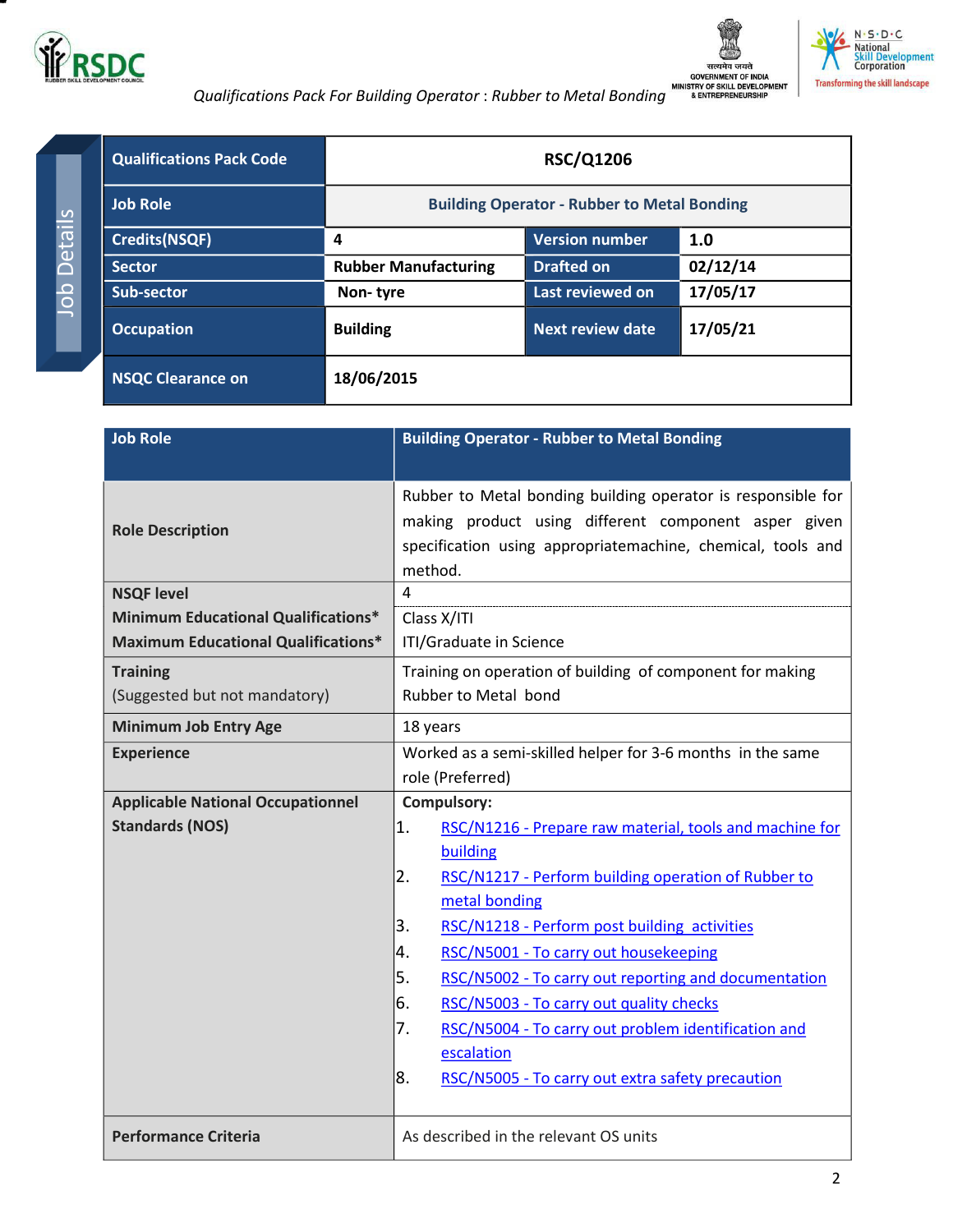





 *Qualifications Pack For Building Operator* : *Rubber to Metal Bonding*

<span id="page-2-0"></span>

| <b>Keywords / Terms</b>                     | <b>Description</b>                                                                                                                                                                                                                                                                                   |
|---------------------------------------------|------------------------------------------------------------------------------------------------------------------------------------------------------------------------------------------------------------------------------------------------------------------------------------------------------|
| Sector                                      | Sector is a conglomeration of different business operations having similar businesses and<br>interests. It may also be defined as a distinct subset of the economy whose components<br>share similar characteristics and interests.                                                                  |
| Sub-sector                                  | Sub-sector is derived from a further breakdown based on the characteristics and interests of<br>its components.                                                                                                                                                                                      |
| Occupation                                  | Occupation is a set of job roles, which perform similar/related set of functions in an industry.                                                                                                                                                                                                     |
| Job Role                                    | Job role defines a unique set of functions that together form a unique employment<br>opportunity in an organization.                                                                                                                                                                                 |
| Occupational<br>Standards (OS)              | OS specify the standards of performance an individual must achieve when carrying out a<br>function in the workplace, together with the knowledge and understanding they need to<br>meet that standard consistently. Occupational Standards are applicable both in the Indian<br>and global contexts. |
| Performance<br>Criteria                     | Performance Criteria are statements that together specify the standard of performance<br>required when carrying out a task.                                                                                                                                                                          |
| National<br>Occupational<br>Standards (NOS) | NOS are Occupational Standards which apply uniquely in the Indian context.                                                                                                                                                                                                                           |
| Qualifications<br>Pack                      | Qualifications Pack comprises the set of OS, together with the educational, training and<br>other criteria required to perform a job role. A Qualifications Pack is assigned a unique<br>qualification pack code.                                                                                    |
| Electives                                   | Electives are NOS/set of NOS that are identified by the sector as contributive to<br>specialization in a job role. There may be multiple electives within a QP for each specialized<br>job role. Trainees must select at least one elective for the successful completion of a QP with<br>Electives. |
| Options                                     | Options are NOS/set of NOS that are identified by the sector as additional skills. There may<br>be multiple options within a QP. It is not mandatory to select any of the options to complete<br>a QP with Options.                                                                                  |
| Unit Code                                   | Unit Code is a unique identifier for an Occupational Standard, which is denoted by an 'N'.                                                                                                                                                                                                           |
| Unit Title                                  | Unit Title gives a clear overall statement about what the incumbent should be able to do.                                                                                                                                                                                                            |
| Description                                 | Description gives a short summary of the unit content. This would be helpful to anyone<br>searching on a database to verify that this is the appropriate OS they are looking for.                                                                                                                    |
| Scope                                       | Scope is a set of statements specifying the range of variables that an individual may have to<br>deal with in carrying out the function which have a critical impact on quality of performance<br>required.                                                                                          |
| Knowledge and<br>Understanding              | Knowledge and Understanding are statements which together specify the technical, generic,<br>professional and organizational specific knowledge that an individual needs in order to<br>perform to the required standard.                                                                            |
| Organizational<br>Context                   | Organizational Context includes the way the organization is structured and how it operates,<br>including the extent of operative knowledge managers have of their relevant areas of<br>responsibility.                                                                                               |
| Technical<br>Knowledge                      | Technical Knowledge is the specific knowledge needed to accomplish specific designated<br>responsibilities.                                                                                                                                                                                          |
| Core Skills or<br><b>Generic Skills</b>     | Core Skills or Generic Skills are a group of skills that are key to learning and working in<br>today's world. These skills are typically needed in any work environment. In the context of<br>the OS, these include communication related skills that are applicable to most job roles.              |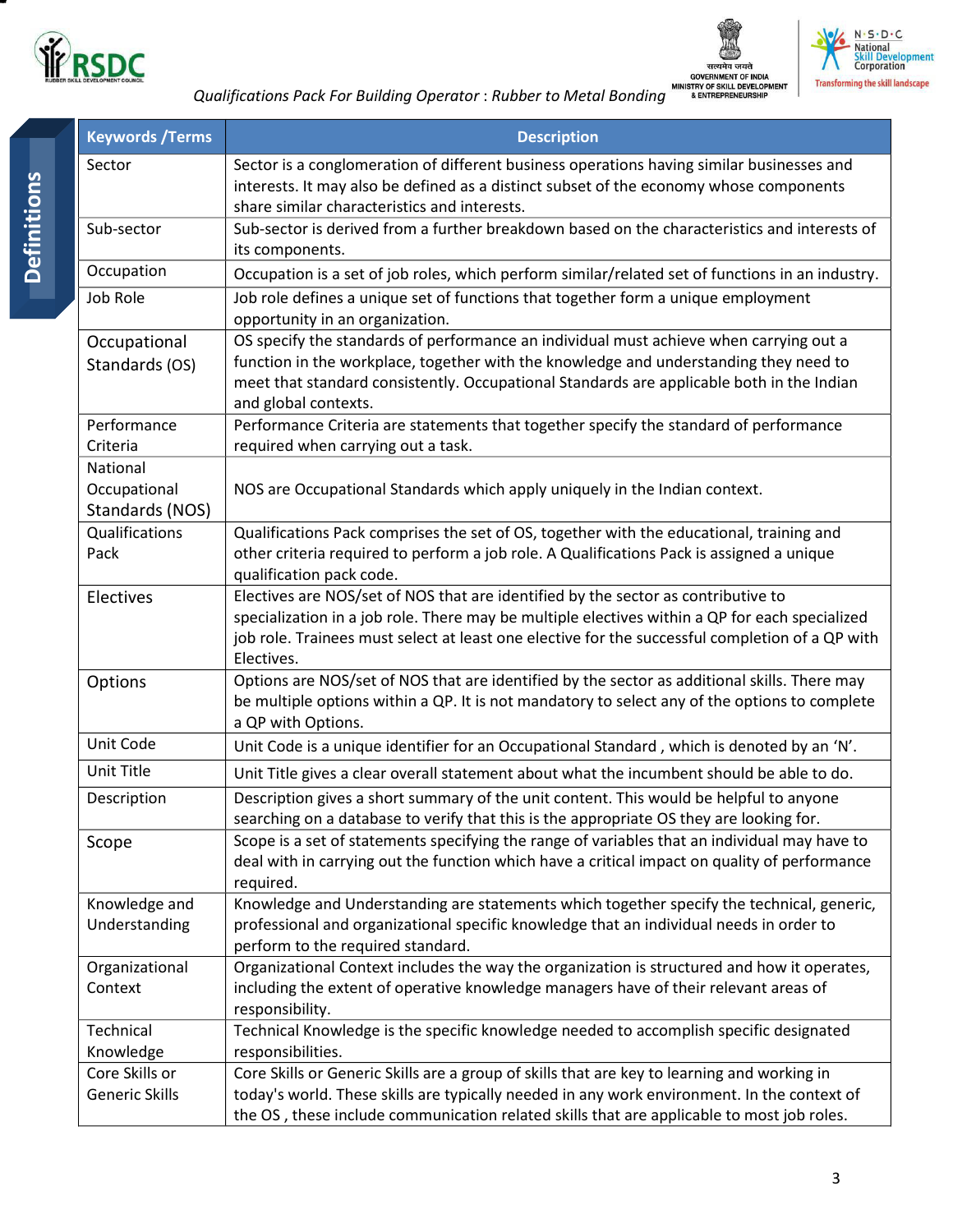







 **RSC/N1216 Prepare raw material, tools and machine** 

# **National Occupational Standard**

<span id="page-3-1"></span><span id="page-3-0"></span>

----------------------------------------------------------------------------------------------------------------------------- ----------

## **Overview**

**This unit is about preparingraw material, tools, material, chemical and machine for building Rubber to metal bond.**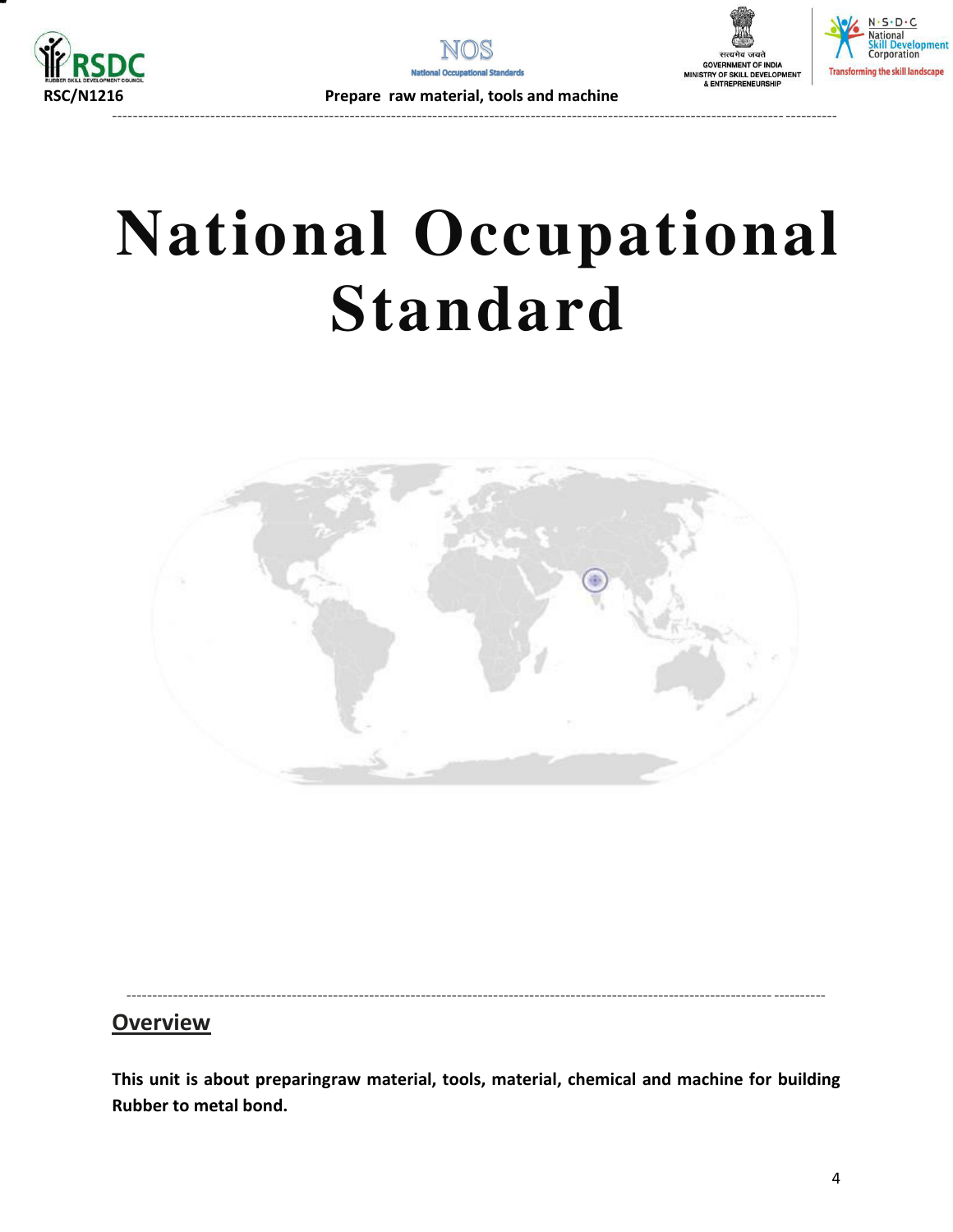

▀







**RSC/N1216** Prepare raw material, tools and machine<br> **RSC/N1216** 

| Ï |
|---|
|   |
|   |
| í |
|   |
| ì |
|   |
|   |
|   |
|   |
|   |
|   |
|   |
|   |
|   |
| l |
|   |
| I |
|   |
|   |
|   |
|   |
|   |

| <b>Unit Code</b>                          | <b>RSC/N1216</b>                                                                                                                                                                                                                                                                                                                                                                                                                                                                                                                                                                                                                                  |
|-------------------------------------------|---------------------------------------------------------------------------------------------------------------------------------------------------------------------------------------------------------------------------------------------------------------------------------------------------------------------------------------------------------------------------------------------------------------------------------------------------------------------------------------------------------------------------------------------------------------------------------------------------------------------------------------------------|
| <b>Unit Title</b>                         |                                                                                                                                                                                                                                                                                                                                                                                                                                                                                                                                                                                                                                                   |
| (Task)                                    | Prepare raw material, tools and machine                                                                                                                                                                                                                                                                                                                                                                                                                                                                                                                                                                                                           |
| <b>Description</b>                        | This unit is about preparing material, tools and machine for building rubber to metal<br>bond                                                                                                                                                                                                                                                                                                                                                                                                                                                                                                                                                     |
| <b>Scope</b>                              | This unit/task covers the following:<br>Prepare theequipments and machine<br>٠<br>Move all the required rawmaterial to building area<br>٠<br>Ensure housekeeping and safety in building area                                                                                                                                                                                                                                                                                                                                                                                                                                                      |
| Performance Criteria(PC) w.r.t. the Scope |                                                                                                                                                                                                                                                                                                                                                                                                                                                                                                                                                                                                                                                   |
| <b>Element</b>                            | <b>Performance Criteria</b>                                                                                                                                                                                                                                                                                                                                                                                                                                                                                                                                                                                                                       |
| <b>Equipment readiness</b>                | To be competent, the user/individual on the job must be able to                                                                                                                                                                                                                                                                                                                                                                                                                                                                                                                                                                                   |
| <b>Raw material</b><br>appropriateness    | PC1. Ensure the availability and cleanliness of all required tools and tackle working<br>table<br>PC2. Ensure that surface metal cleaning method / machine is ready to use<br>PC3. Set parameters for the machine as per the organizational SOP.<br>PC4. Place the tools on a safe and quicklyapproachable location<br>PC5. Check the sharpness of the knife / scissor for the building purpose for smooth<br>operation<br>PC6. Ensure proper functioning of machine<br>PC1. Ensure that the Rubber sheet and chemical used are approved by the<br>laboratory.<br>PC2. Move the required component like metal plate (which has to be given rubber |
|                                           | bond) near to assembly bed and kept above ground on some skid / platform<br>PC3. Rubber sheet and Chemical with proper identification should be handled<br>properly<br>PC4. Check the making of Rubber to metal as per schedule given by the planning<br>department<br>PC5. All required component should be as per plan and Tech SOP                                                                                                                                                                                                                                                                                                             |
| Housekeeping&<br><b>Safety</b>            | PC6. Ensure the use of certified tools having allsafety tested aspect.<br>PC7. Adhere to all safety norms (such as wearing protective gloves and shoes).<br>PC8. Comply with health, safety, environment guidelines and regulations in<br>accordance with international/national standards or the organizational<br>standards.<br>PC9. Special attention is required to handle Adhesion chemical / process                                                                                                                                                                                                                                        |
| <b>Knowledge and Understanding (K)</b>    |                                                                                                                                                                                                                                                                                                                                                                                                                                                                                                                                                                                                                                                   |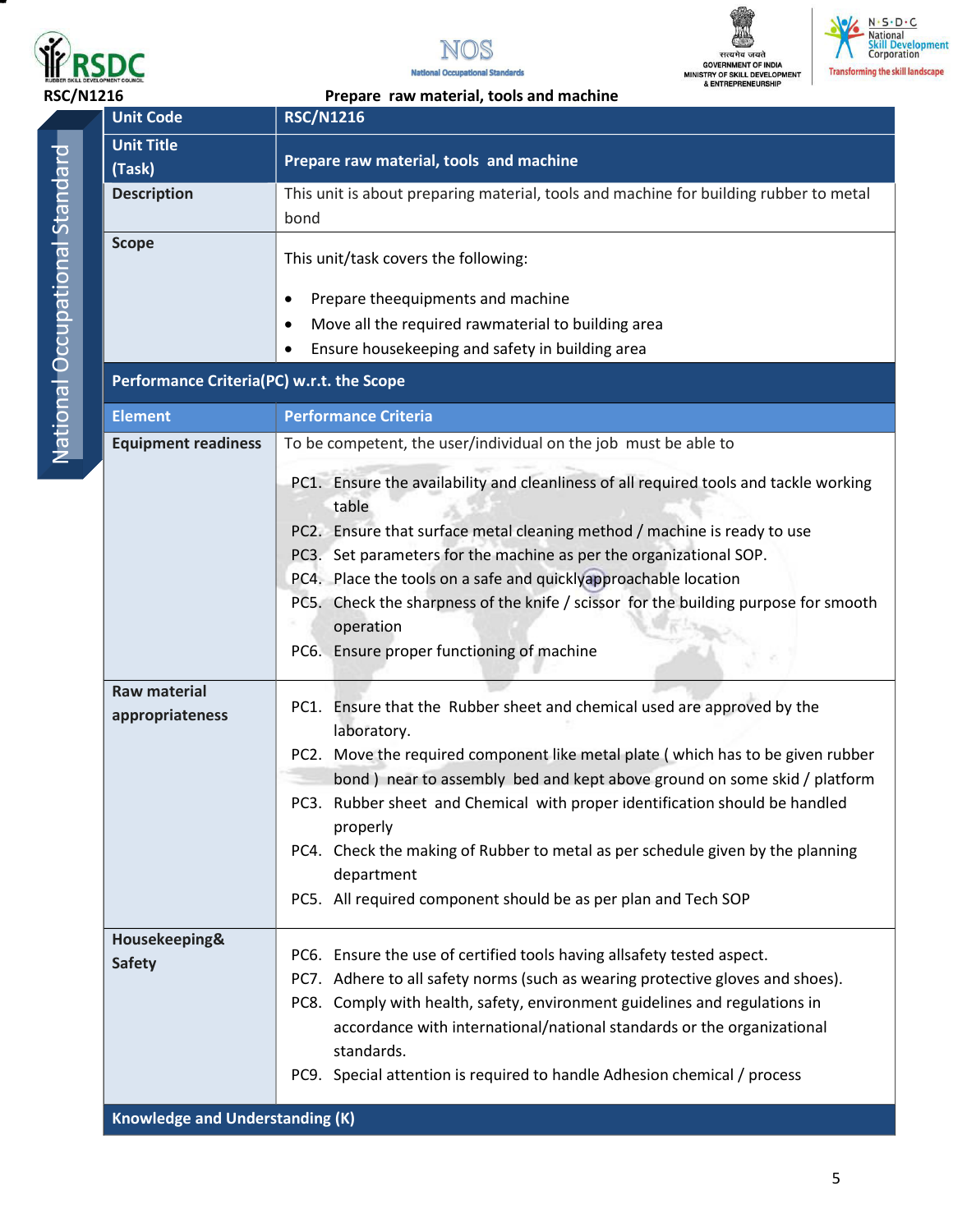







 **RSC/N1216 Prepare raw material, tools and machine A. Organizational Context**  (Knowledge of the company / organization and its processes) The user/individual on the job needs to know and understand: KA1. Implications of poorly prepared metal surface ( where Rubber has to be bonded ) KA2. Importance of identifying non-conforming materials and their storage. KA3. Risk and impact of not following defined procedures/work instructions. KA4. Escalation matrix for reporting identified problems KA5. Records to be maintained and the implications of their non-maintenance. KA6. Importance of housekeeping activities – small dirt in the process can give poor results KA7. Health, safety and environment guidelines, legislation and regulations as applicable. KA8. Personal protection(which protective equipment to be used and how). KA9. Impact of poor practices on health, safety and environment. KA10.Potential hazards including rubber chemicals and actions to minimize them. KA11.The escalation matrix and procedures for reporting hazard KA12.Impact of various practices on cost, quality, productivity, delivery and safety. KA13.Handover/Takeover of the equipment/work area as per the organizational SOP. **B. Technical Knowledge**  The user/individual on the job needs to know and understand: KB1. Selection of a toolbased on the component sizeand its importance. KB2. Sharpening of knives / use of stitcher KB3. Use of scale / measuring tape KB4. Setting the parameters for finishing metal surface KB5. Optimal utilization of material while undertaking process for different sizes KB6. Various abnormalities and suitable response for abnormalities in equipment performance. KB7. Proper adhesion of rubber sheet on metal KB8. Implications of delays of application of Rubber sheet KB9. Types of defects leading to rejections and there, reasons and possible solutions. KB10. Cleanliness and safety requirements for commencing building operation. KB11.Units of measurement. KB12. Response to injuries while handling knives, chemical & other material KB13. Knowledge of appropriate batch sizes with respect to requirement. KB14. Knowledge of first aid treatment to address any cut/injury/ chemical burn **Skills (S) A. Core Skills/ Generic Skills Writing Skills**  The user/ individual on the job needs to know and understand how to: SA1. Construct simple sentences and prepare tags SA2. Fill up appropriate forms and activity logs in required format of the company SA3. Perform functional mathematical operations, including apply basic mathematical principles, such as numbers and space, and techniques such as estimation and approximation, for practical purposes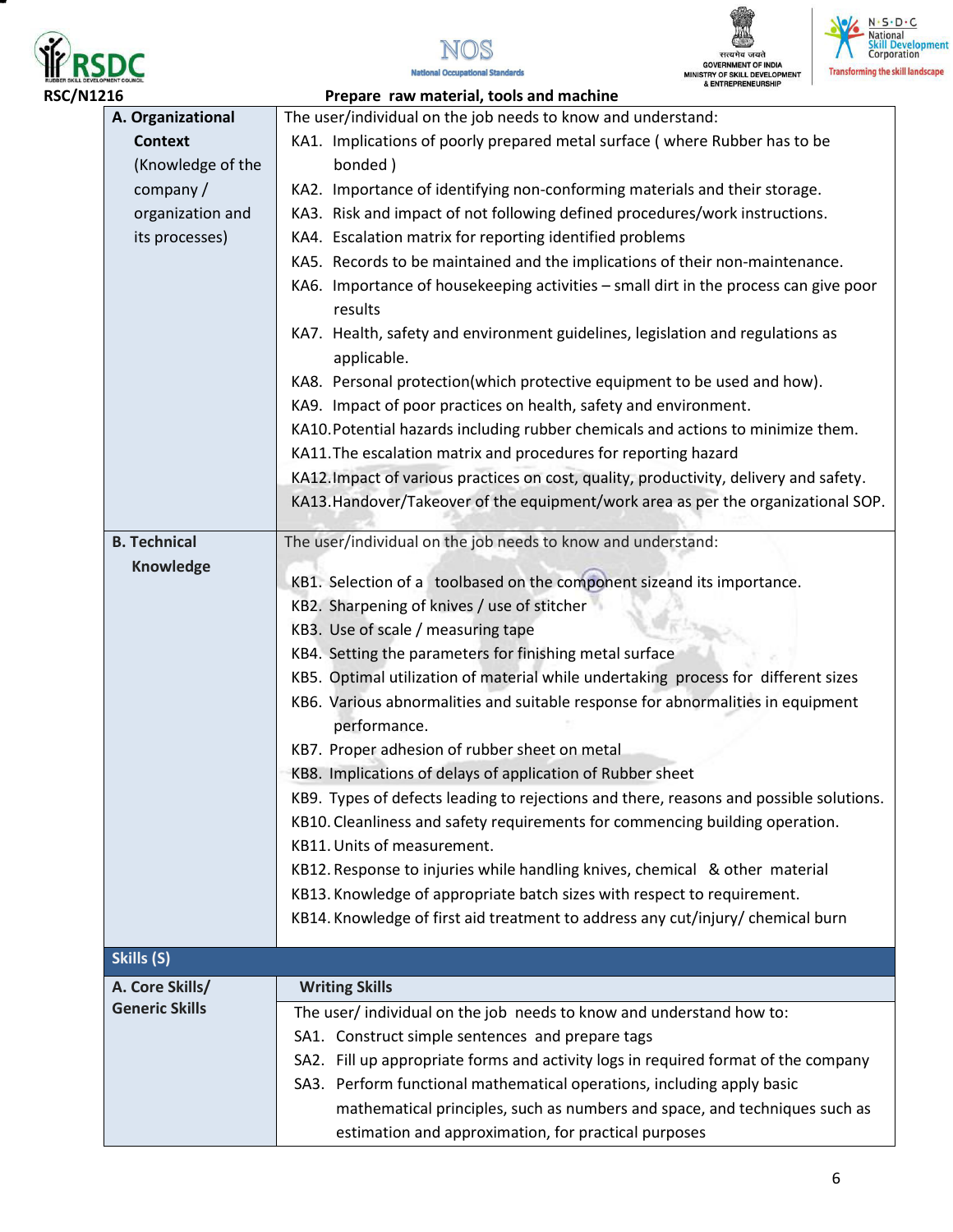







| OUNCIL          | & ENTREPRENEURSHIP<br>Prepare raw material, tools and machine                                                           |
|-----------------|-------------------------------------------------------------------------------------------------------------------------|
|                 | <b>Reading Skills</b>                                                                                                   |
|                 | The user/individual on the job needs to know and understand how to:                                                     |
|                 | SA4. Read and understand manuals, health and safety instructions, memos, reports,                                       |
|                 | job cards etc                                                                                                           |
|                 | SA5. Read images, graphs, diagrams                                                                                      |
|                 | SA6. Understand the various coding systems as per company norms                                                         |
|                 | <b>Oral Communication (Listening and Speaking skills)</b>                                                               |
|                 | The user/individual on the job needs to know and understand how to:                                                     |
|                 | SA7. Express statements, opinions or information clearly so that others can hear<br>and understand                      |
|                 | SA8. Respond appropriately to any queries                                                                               |
|                 | SA9. Communicate with supervisor                                                                                        |
|                 | SA10. Communicate with upstream and downstream teams                                                                    |
|                 | SA11. Work in a team and other behavioral skills required to support the small group                                    |
|                 | activities (Quality Circle, Cross Functional Team, Suggestion Scheme)                                                   |
|                 | Integrity                                                                                                               |
|                 | The user/individual on the job needs to know and understand how to:                                                     |
|                 | SA12. Practice honesty with respect to company property and time                                                        |
|                 | SA13. Communicate with people in a form and manner and using language that is                                           |
|                 | open and respectful                                                                                                     |
|                 | SA14. Resolve any difficulties in relationships with colleagues, or get help from an                                    |
|                 | appropriate person, in a way that preserves goodwill and trust                                                          |
|                 | <b>Motivation</b>                                                                                                       |
|                 | The user/individual on the job needs to know and understand how to:                                                     |
|                 | SA15. Take responsibility for completing one's own work assignment                                                      |
|                 | SA16. Take initiative to enhance/learn skills in one's area of work                                                     |
|                 | SA17. The capacity to learn from experience in a range of settings and scenarios and                                    |
|                 | the capacity to reflect on and analyze one's learning.                                                                  |
|                 | SA18. Is open to new ways of doing things                                                                               |
|                 | SA19. The capacity to envisage and articulate personal goals; to develop strategies<br>and take action to achieve them. |
|                 | <b>Reliability</b>                                                                                                      |
|                 | The user/individual on the job needs to know and understand how to:                                                     |
|                 | SA20. Avoid absenteeism                                                                                                 |
|                 | SA21. Act objectively, rather than impulsively or emotionally when faced with                                           |
|                 | difficult/stressful or emotional situations                                                                             |
|                 | SA22. Work in disciplined factory environment                                                                           |
|                 | SA23. Be punctual                                                                                                       |
| A. Professional | <b>Decision Making</b>                                                                                                  |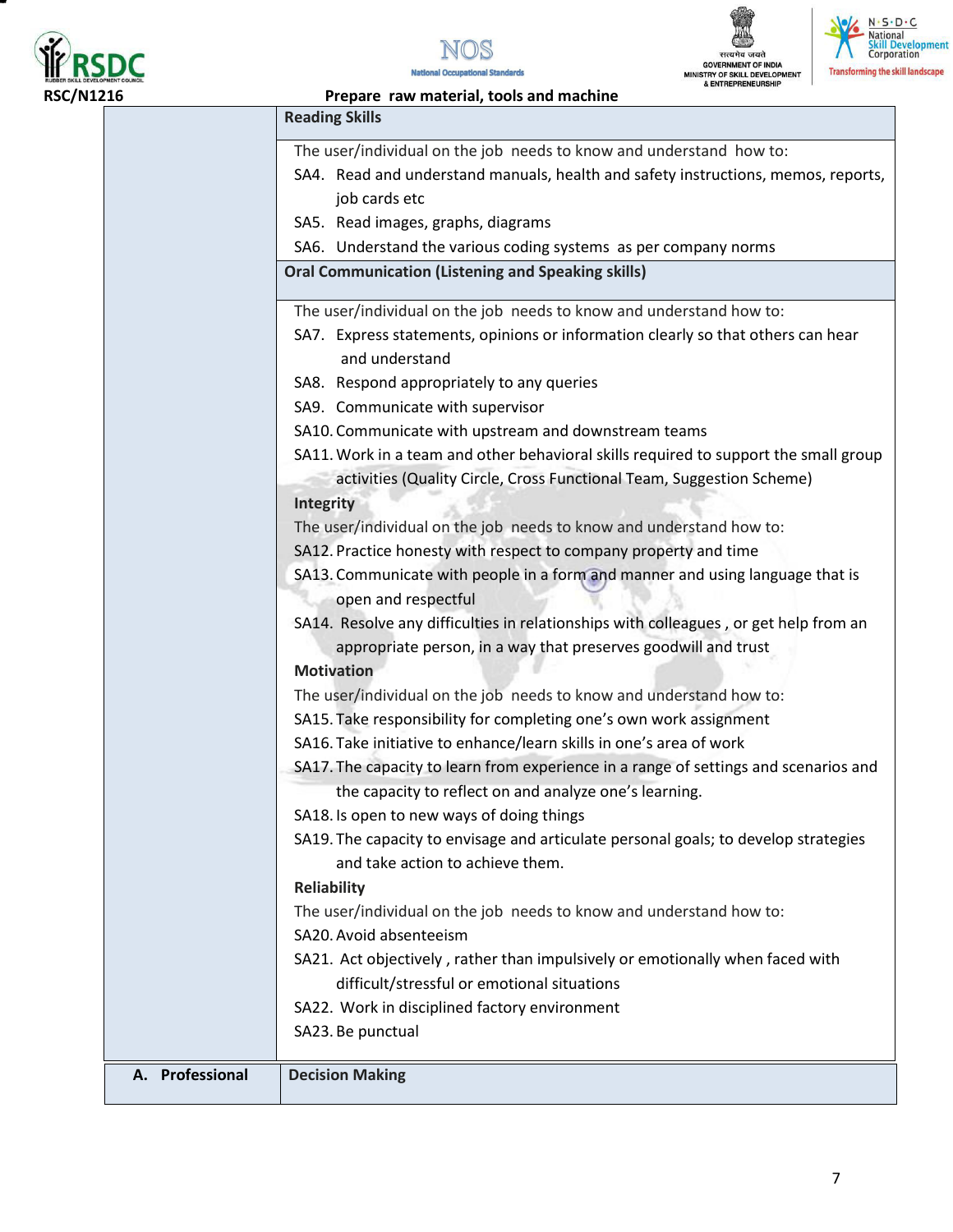







| <b>RSC/N1216</b> |               | Prepare raw material, tools and machine                                          |
|------------------|---------------|----------------------------------------------------------------------------------|
|                  | <b>Skills</b> | The user/individual on the job needs to know and understand how to:              |
|                  |               | Handle thin rubber sheet, tools and machine operation<br>SB1.                    |
|                  |               | SB <sub>2</sub> .<br>Handle the Rubber rolls, chemical and use of tools          |
|                  |               | SB3.<br>Handling of build parts                                                  |
|                  |               | SB4.<br>Handling of various types of material handling equipment like forklifts, |
|                  |               | trolleys                                                                         |
|                  |               | <b>Plan and Organize</b>                                                         |
|                  |               | The user/individual on the job needs to know and understand how to:              |
|                  |               | SB5. Plan and organize the factors of production to execute the business plan    |
|                  |               | SB6. Fix up tasks and allotment of the same                                      |
|                  |               | SB7. Assign tasks to suitable persons                                            |
|                  |               | SB8. Motivate them for better output and time bound completion of tasks          |
|                  |               | <b>Customer Centricity</b>                                                       |
|                  |               | The user/individual on the job needs to know and understand how to:              |
|                  |               | SB9. Correspond effectively with clients relating to product feedback and for    |
|                  |               | communicating/collecting any other information.                                  |
|                  |               |                                                                                  |
|                  |               | <b>Problem Solving</b>                                                           |
|                  |               | The user/individual on the job needs to know and understand how to:              |
|                  |               | SB10. Solve problems related to equipment and supply of inputs                   |
|                  |               | SB11. Solve problems among colleagues                                            |
|                  |               | SB12. Diagnose problems and resolve at initial stage itself                      |
|                  |               | <b>Analytical Thinking</b>                                                       |
|                  |               | The user/individual on the job needs to know and understand how to:              |
|                  |               | SB6.<br>Identify the problems pertaining to the use of tools based on visual     |
|                  |               | inspection and work efficiency                                                   |
|                  |               | SB7.<br>Diagnose common problems in the machine based on visual inspection,      |
|                  |               | sound, etc                                                                       |
|                  |               | Suggest improvements(if any) in process based on experience<br>SB8.              |
|                  |               | SB9.<br>Minimal wastage rubber sheet and chemical                                |
|                  |               | <b>Critical Thinking</b>                                                         |
|                  |               | The user/individual on the job needs to know and understand how to:              |
|                  |               | SB16. Take appropriate action/seek expert opinion to overcome critical           |
|                  |               | situations                                                                       |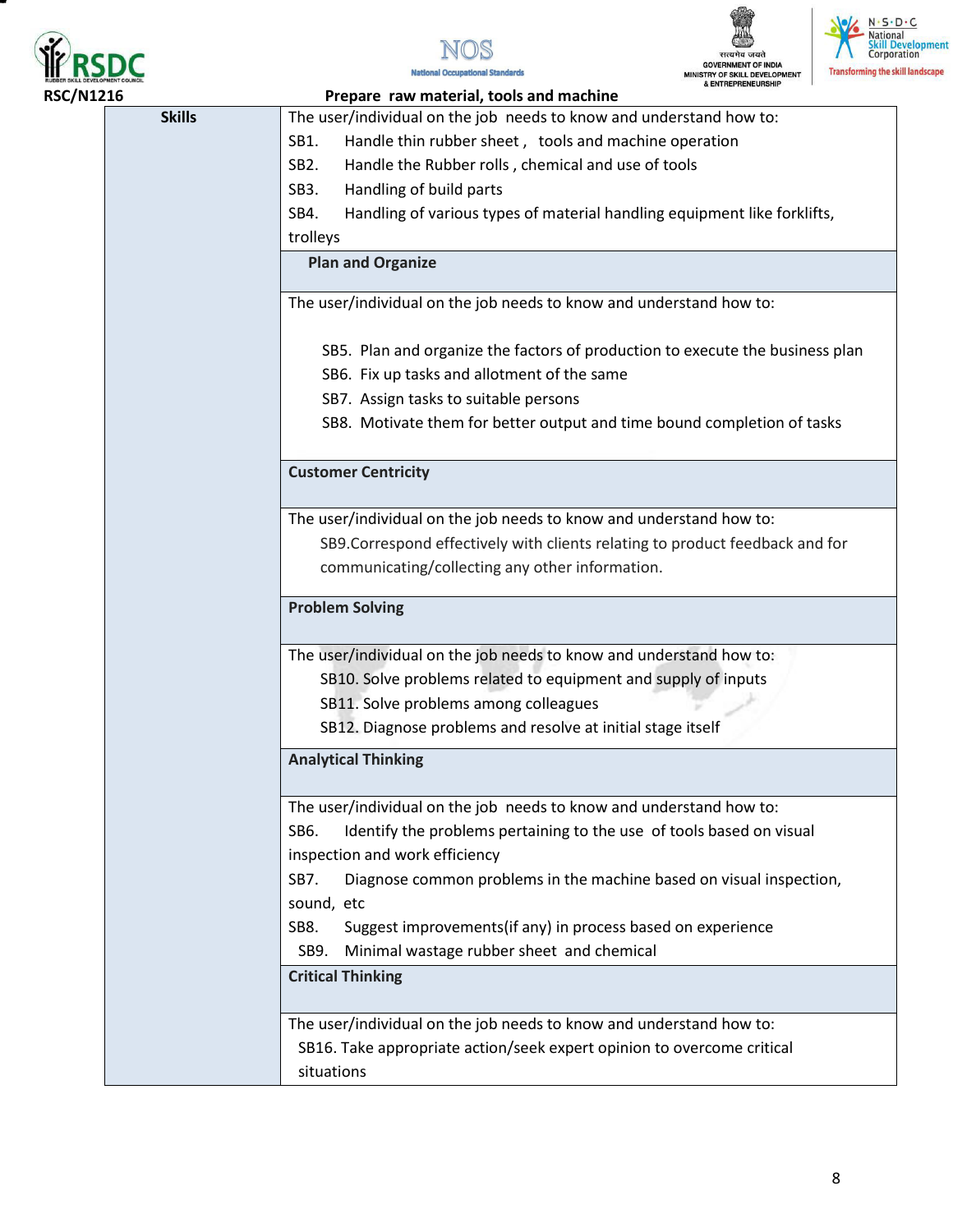







### **RSC/N1216 Prepare raw material, tools and machine**

## **NOS Version Control**

| NOS Code                   | <b>RSC/N1216</b>            |                         |          |
|----------------------------|-----------------------------|-------------------------|----------|
| Credits(NSQF)              | <b>TBD</b>                  | <b>Version number</b>   | 1.0      |
| Industry                   | <b>Rubber Manufacturing</b> | <b>Drafted on</b>       | 02/12/14 |
| <b>Industry Sub-sector</b> | <b>Non Tyre</b>             | Last reviewed on        | 17/05/17 |
| <b>Occupation</b>          | <b>Building</b>             | <b>Next review date</b> | 17/05/21 |



[Back to QP](#page-1-0)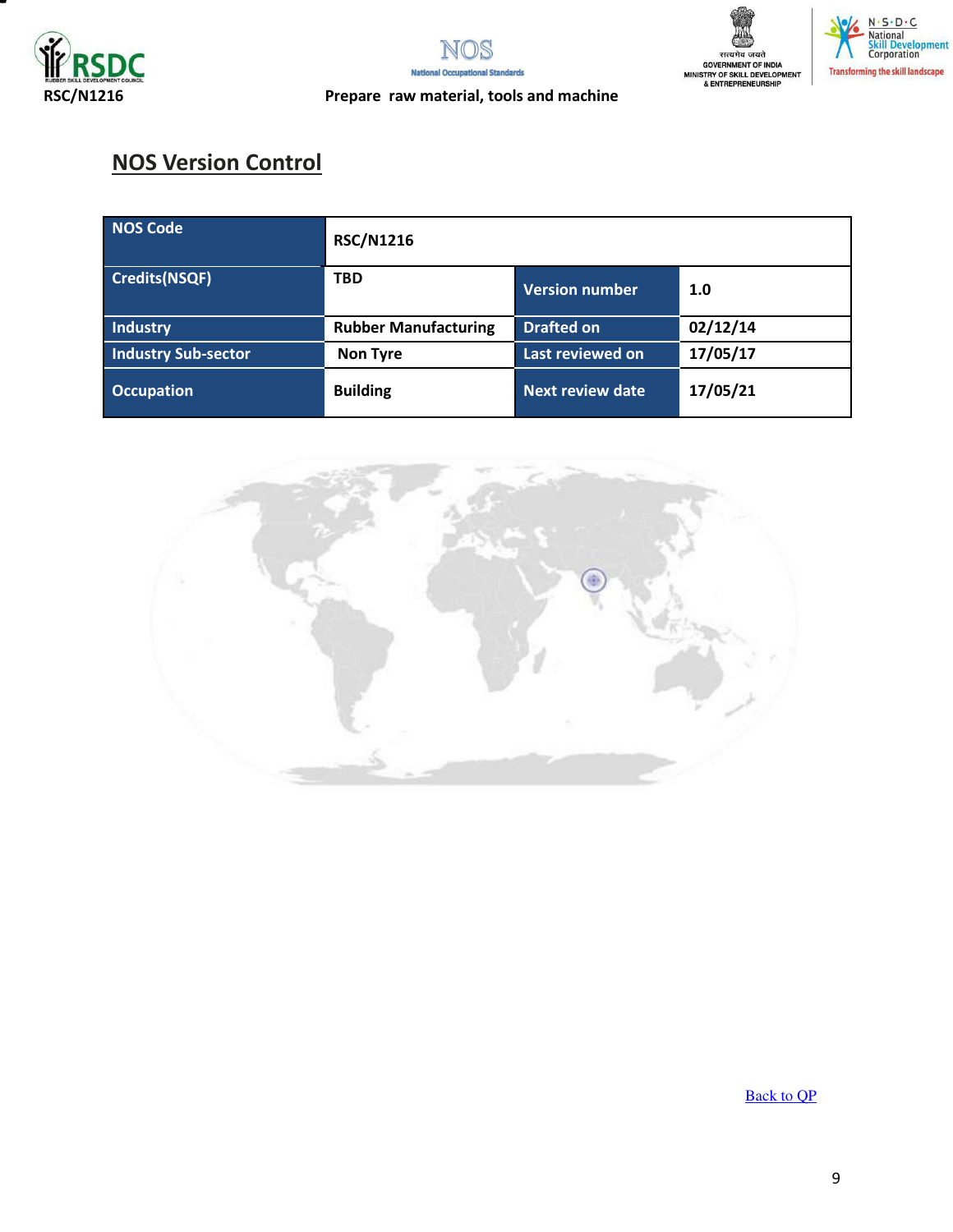







**RSC/N1217 Perform building operation of Rubber to metal bonding**

----------------------------------------------------------------------------------------------------------------------------- ----------

# **National Occupational Standard**

<span id="page-9-0"></span>

----------------------------------------------------------------------------------------------------------------------------- ----------

## **Overview**

**This unit is about performing building operating for Rubber to metal bond**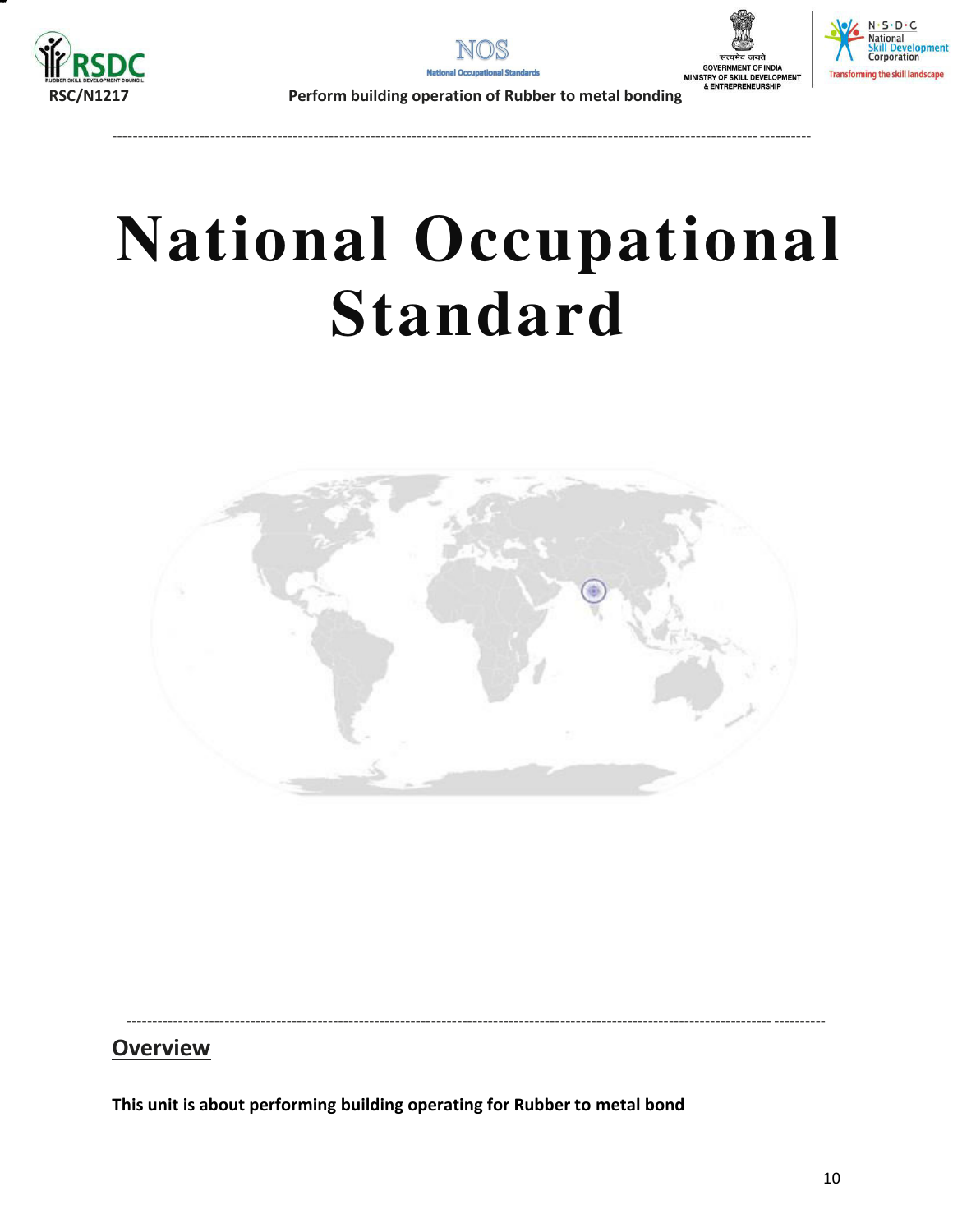

▀





### N · S · D · C<br>· National<br>Skill Development<br>Corporation  $M$ **Transforming the skill landscape**

|   | ï |
|---|---|
|   |   |
|   |   |
|   |   |
|   |   |
|   |   |
|   |   |
|   |   |
|   | I |
|   |   |
|   |   |
|   |   |
|   |   |
|   |   |
|   |   |
|   |   |
| Ï | ١ |
|   |   |
|   |   |
|   |   |
|   |   |
|   |   |
|   |   |
|   |   |

| <b>Unit Code</b>                          | <b>RSC/N1217</b>                                                                                                                                                                                                                                                                                                                                                                                                                                                                                                                                                                                                                                                                         |  |  |
|-------------------------------------------|------------------------------------------------------------------------------------------------------------------------------------------------------------------------------------------------------------------------------------------------------------------------------------------------------------------------------------------------------------------------------------------------------------------------------------------------------------------------------------------------------------------------------------------------------------------------------------------------------------------------------------------------------------------------------------------|--|--|
| <b>Unit Title</b>                         | Perform building operation for Rubber to Metal bonding                                                                                                                                                                                                                                                                                                                                                                                                                                                                                                                                                                                                                                   |  |  |
| (Task)                                    |                                                                                                                                                                                                                                                                                                                                                                                                                                                                                                                                                                                                                                                                                          |  |  |
| <b>Description</b>                        | This unit is about performing building operation for Rubber to metal Bond                                                                                                                                                                                                                                                                                                                                                                                                                                                                                                                                                                                                                |  |  |
| <b>Scope</b>                              | This unit/task covers the following:<br>Raw material appropriate usage of Rubber sheet and chemical<br>$\bullet$<br>Operate themachine and on working table<br>$\bullet$<br>Ensure housekeeping and safety in building area                                                                                                                                                                                                                                                                                                                                                                                                                                                              |  |  |
| Performance Criteria(PC) w.r.t. the Scope |                                                                                                                                                                                                                                                                                                                                                                                                                                                                                                                                                                                                                                                                                          |  |  |
| <b>Element</b>                            | <b>Performance Criteria</b>                                                                                                                                                                                                                                                                                                                                                                                                                                                                                                                                                                                                                                                              |  |  |
| <b>Raw material</b><br>appropriateness    | To be competent, the user/individual on the job must be able to:<br>PC1. Ensurethrough visual inspectionsID tags on Rubber sheet<br>PC2. Ensure the usage of well cleaned metal plate (cleaned using method as<br>approatire by the SOP)<br>PC3. Ensure the availability with proper tag for Adhesion chemicals                                                                                                                                                                                                                                                                                                                                                                          |  |  |
| <b>Operation</b>                          | PC4. Keep cleaned (using any method which company has provided) metal plate<br>where rubber need to be given bond on working table<br>PC5. Keep adhesion chemicals ready with brush (follow Company SOP)<br>PC6. Apply thin layer of Adhesive chemical using brush uniformly<br>PC7. Follow the specified time for drying<br>PC8. Apply second laying of other chemical uniformly and allow it to dry<br>PC9. Apply rubber sheet as per specification appropriately by hand / method as per<br>SOP, press uniformly and remove air void if any<br>PC10. Monitor the pressuringproperly during the building up operation.<br>PC11. Product is readyto be sent for next stage of operation |  |  |
| Housekeeping&<br><b>Safety</b>            | PC12. Handle the material using hand gloves and other safety equipment.<br>PC13. Adhere to all safety norms (such as wearing protective gloves and shoes, safety<br>masketc)<br>PC14. Comply with health, safety, environment guidelines and regulations in<br>accordance with international/national standards or the organizational<br>standards.                                                                                                                                                                                                                                                                                                                                      |  |  |
| <b>Knowledge and Understanding (K)</b>    |                                                                                                                                                                                                                                                                                                                                                                                                                                                                                                                                                                                                                                                                                          |  |  |
| A. Organizational                         | The user/individual on the job needs to know and understand:                                                                                                                                                                                                                                                                                                                                                                                                                                                                                                                                                                                                                             |  |  |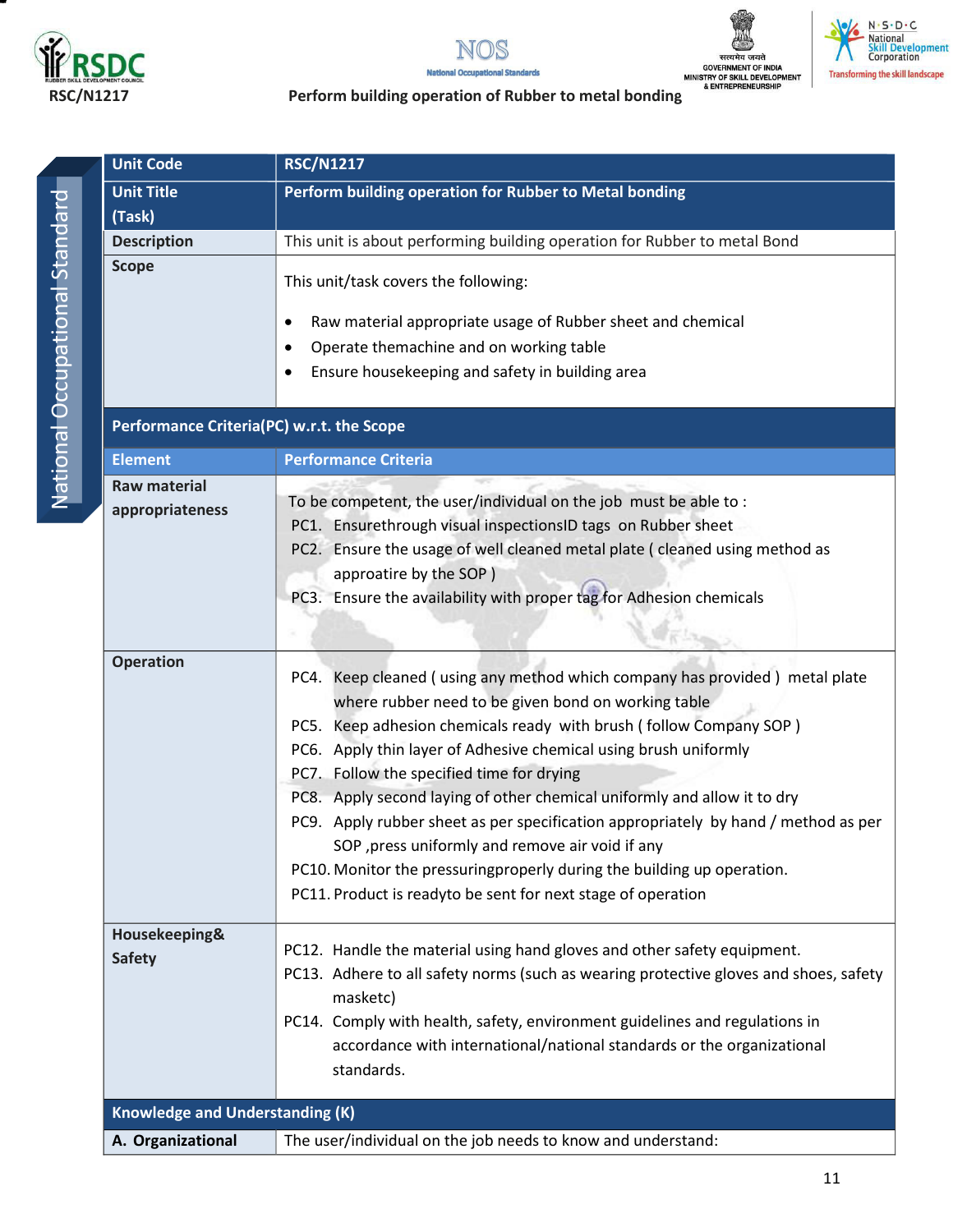

Ξ







| <b>Context (Knowledge</b> | KA1. Building up operation and its importance ofaccuracy.                              |  |  |
|---------------------------|----------------------------------------------------------------------------------------|--|--|
| of the company/           | KA2. Implications of poorly prepared/ defectivetools.                                  |  |  |
| organization and          | KA3. The material disposal procedure, importance of appropriate disposal of            |  |  |
| its processes)            | material and implications of not following the material disposal procedure.            |  |  |
|                           | KA4. How to conduct quality and damage checks and their importance.                    |  |  |
|                           | KA5. Importance of identifying non-conforming products and their storage.              |  |  |
|                           | KA6. Risk and impact of not following defined procedures/work instructions.            |  |  |
|                           | KA7. The escalation matrix for reporting identified issues.                            |  |  |
|                           | KA8. Types of documentation in the organization and their importance.                  |  |  |
|                           | KA9. Records to be maintained and the implications of their non-maintenance.           |  |  |
|                           | KA10. Importance of housekeeping& good shop floor practices                            |  |  |
|                           | KA11. Health, safety and environment guidelines, legislations and regulations, as      |  |  |
|                           | applicable.                                                                            |  |  |
|                           | KA12. Personal protection(which protective equipment to be used and how).              |  |  |
|                           | KA13. Impact of poor practices on health, safety and environment.                      |  |  |
|                           | KA14. Potential hazards and actions to minimize them.                                  |  |  |
|                           | KA15. The escalation matrix and procedures for reporting hazards.                      |  |  |
|                           | KA16. Importance of FIFO                                                               |  |  |
|                           | KA17. Impact of various practices on cost, quality, productivity, delivery and safety. |  |  |
|                           | KA18.Handover/Takeover of the equipment/work area as per organizational SOP.           |  |  |
|                           |                                                                                        |  |  |
| <b>B. Technical</b>       | The user/individual on the job needs to know and understand:                           |  |  |
| <b>Knowledge</b>          | KB1. Building operationof metal to Rubber bonding using various chemical, tools and    |  |  |
|                           | machine.                                                                               |  |  |
|                           | KB2. Cleanliness and safety requirements for commencing assemblyoperation.             |  |  |
|                           | KB3. Building techniques using stitcher, poker and knife                               |  |  |
|                           | KB4. Operation (working table working, possible setting levels and typical processes   |  |  |
|                           | followed for different for different six of the belt                                   |  |  |
|                           | KB5. Functioning of scissor / knives and their appropriate sharpness                   |  |  |
|                           | KB6. Effects of improper chemical application on bonding.                              |  |  |
|                           | KB7. Effects of improper surface cleaning of metal                                     |  |  |
|                           | KB8. The process and importance of quality checks.                                     |  |  |
|                           | KB9. Types of defects leading to rejections and their indicators, reasons and possible |  |  |
|                           | solutions.                                                                             |  |  |
|                           | KB10. Potential problems in the building operation.                                    |  |  |
|                           | KB11. Units of measurement.                                                            |  |  |
|                           | KB12. Knowledge of first aid treatment to respond to injuries.                         |  |  |
|                           | KB13. Knowledge of cutting appropriate piece sizes with respect to appropriate tools   |  |  |
|                           | and machinery.                                                                         |  |  |
|                           | KB14. When to remove trapped air while making rubber to metal bond                     |  |  |
| Skills (S)                |                                                                                        |  |  |
|                           |                                                                                        |  |  |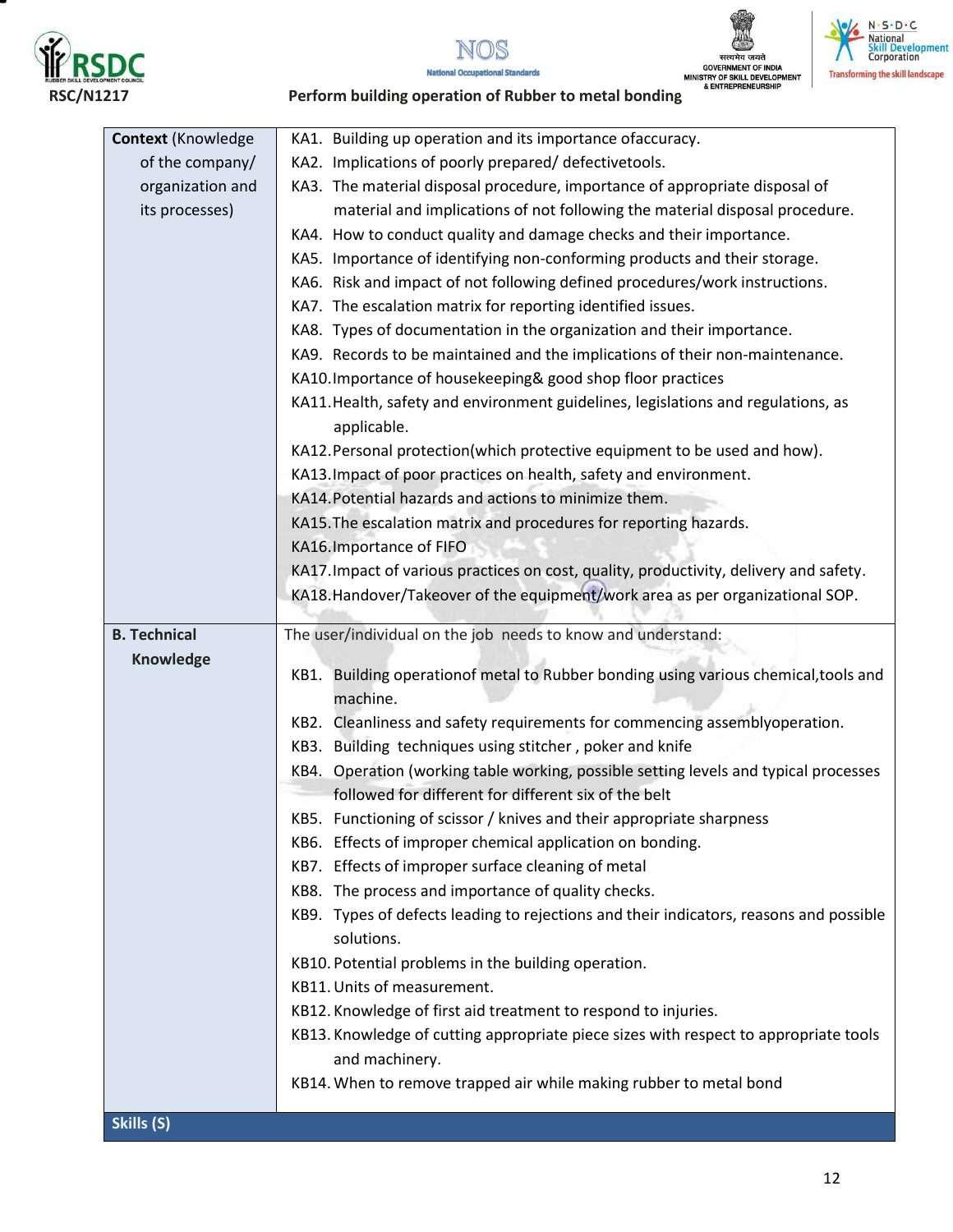



N · S · D · C<br>National<br>Skill Development<br>Corporation

**Transforming the skill landscape** 



| A. Core Skills/       | <b>Writing Skills</b>                                                              |  |
|-----------------------|------------------------------------------------------------------------------------|--|
| <b>Generic Skills</b> | The user/ individual on the job needs to know and understand how to:               |  |
|                       | SA1. Construct simple sentences and prepare tags / writing details on assembled    |  |
|                       | Raw belt                                                                           |  |
|                       | SA2. Fill up appropriate forms and activity logs in required format of the company |  |
|                       | SA3. Perform functional mathematical operations, including apply basic             |  |
|                       | mathematical principles, such as numbers and space, and techniques such as         |  |
|                       | estimation and approximation, for practical purposes                               |  |
|                       | <b>Reading Skills</b>                                                              |  |
|                       | The user/individual on the job needs to know and understand how to:                |  |
|                       | SA4. Read and understand manuals, health and safety instructions, memos, reports,  |  |
|                       | job cards etc                                                                      |  |
|                       | SA5. Read images, graphs, diagrams                                                 |  |
|                       | SA6. Understand the various coding systems as per company norms                    |  |
|                       | <b>Oral Communication (Listening and Speaking skills)</b>                          |  |

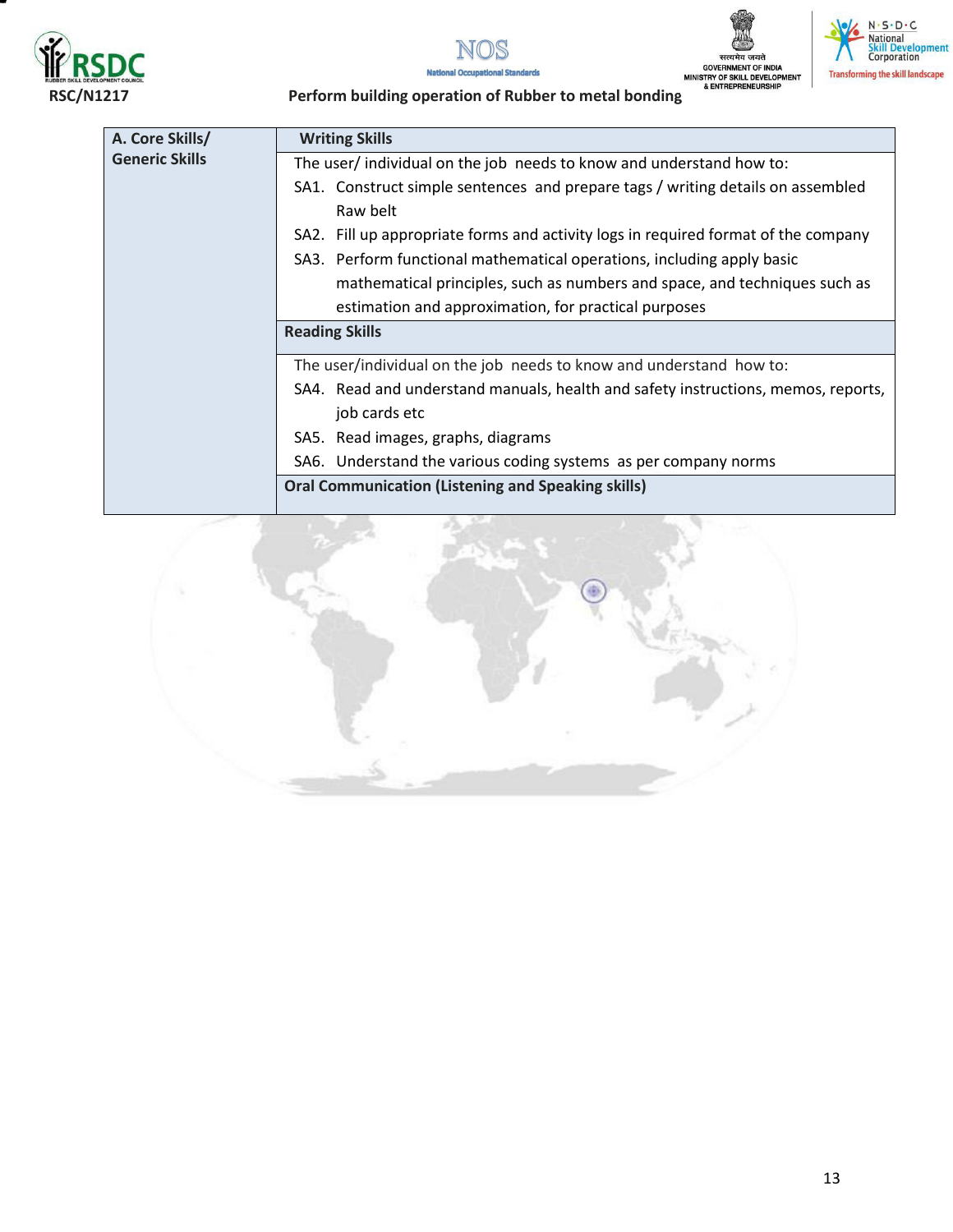







## **RSDC**<br> **RSC/N1217**<br>
Perform building operation of Rubber to metal bonding<br>
Perform building operation of Rubber to metal bonding<br>
Perform building operation of Rubber to metal bonding

|                       | The user/individual on the job needs to know and understand how to:<br>SA7. Express statements, opinions or information clearly so that others can hear<br>and understand |
|-----------------------|---------------------------------------------------------------------------------------------------------------------------------------------------------------------------|
|                       | SA8. Respond appropriately to any queries                                                                                                                                 |
|                       | SA9. Communicate with supervisor                                                                                                                                          |
|                       | SA10. Communicate with upstream and downstream teams                                                                                                                      |
|                       | SA11. Work in a team and other behavioral skills required to support the small group                                                                                      |
|                       | activities (Quality Circle, Cross Functional Team, Suggestion Scheme)                                                                                                     |
|                       | Integrity                                                                                                                                                                 |
|                       | The user/individual on the job needs to know and understand how to:                                                                                                       |
|                       | SA12. Practice honesty with respect to company property and time                                                                                                          |
|                       | SA13. Communicate with people in a form and manner and using language that is<br>open and respectful                                                                      |
|                       | SA14. Resolve any difficulties in relationships with colleagues, or get help from an<br>appropriate person, in a way that preserves goodwill and trust                    |
|                       | <b>Motivation</b>                                                                                                                                                         |
|                       | The user/individual on the job needs to know and understand how to:                                                                                                       |
|                       | SA15. Take responsibility for completing one's own work assignment                                                                                                        |
|                       | SA16. Take initiative to enhance/learn skills in one's area of work                                                                                                       |
|                       | SA17. The capacity to learn from experience in a range of settings and scenarios and                                                                                      |
|                       | the capacity to reflect on and analyze one's learning.                                                                                                                    |
|                       | SA18. Is open to new ways of doing things                                                                                                                                 |
|                       | SA19. The capacity to envisage and articulate personal goals; to develop strategies<br>and take action to achieve them.                                                   |
|                       | <b>Reliability</b>                                                                                                                                                        |
|                       | The user/individual on the job needs to know and understand how to:                                                                                                       |
|                       | SA20. Avoid absenteeism                                                                                                                                                   |
|                       | SA21. Act objectively, rather than impulsively or emotionally when faced with                                                                                             |
|                       | difficult/stressful or emotional situations                                                                                                                               |
|                       | SA22. Work in disciplined factory environment                                                                                                                             |
|                       | SA23. Be punctual                                                                                                                                                         |
| <b>B.Professional</b> | <b>Decision Making</b>                                                                                                                                                    |
| <b>Skills</b>         |                                                                                                                                                                           |
|                       | The user/individual on the job needs to know and understand how to:                                                                                                       |
|                       | Handle pressuring roller / stitcher and other tools and machine<br>SB1.                                                                                                   |
|                       | Handle metal, Rubber and chemical<br>SB <sub>2</sub> .                                                                                                                    |
|                       | Handle assembled raw parts<br>SB3.                                                                                                                                        |
|                       | Handling of various types of material handling equipment like forklifts,<br>SB4.                                                                                          |
|                       | trolleys etc                                                                                                                                                              |
|                       | <b>Plan and Organize</b>                                                                                                                                                  |
|                       |                                                                                                                                                                           |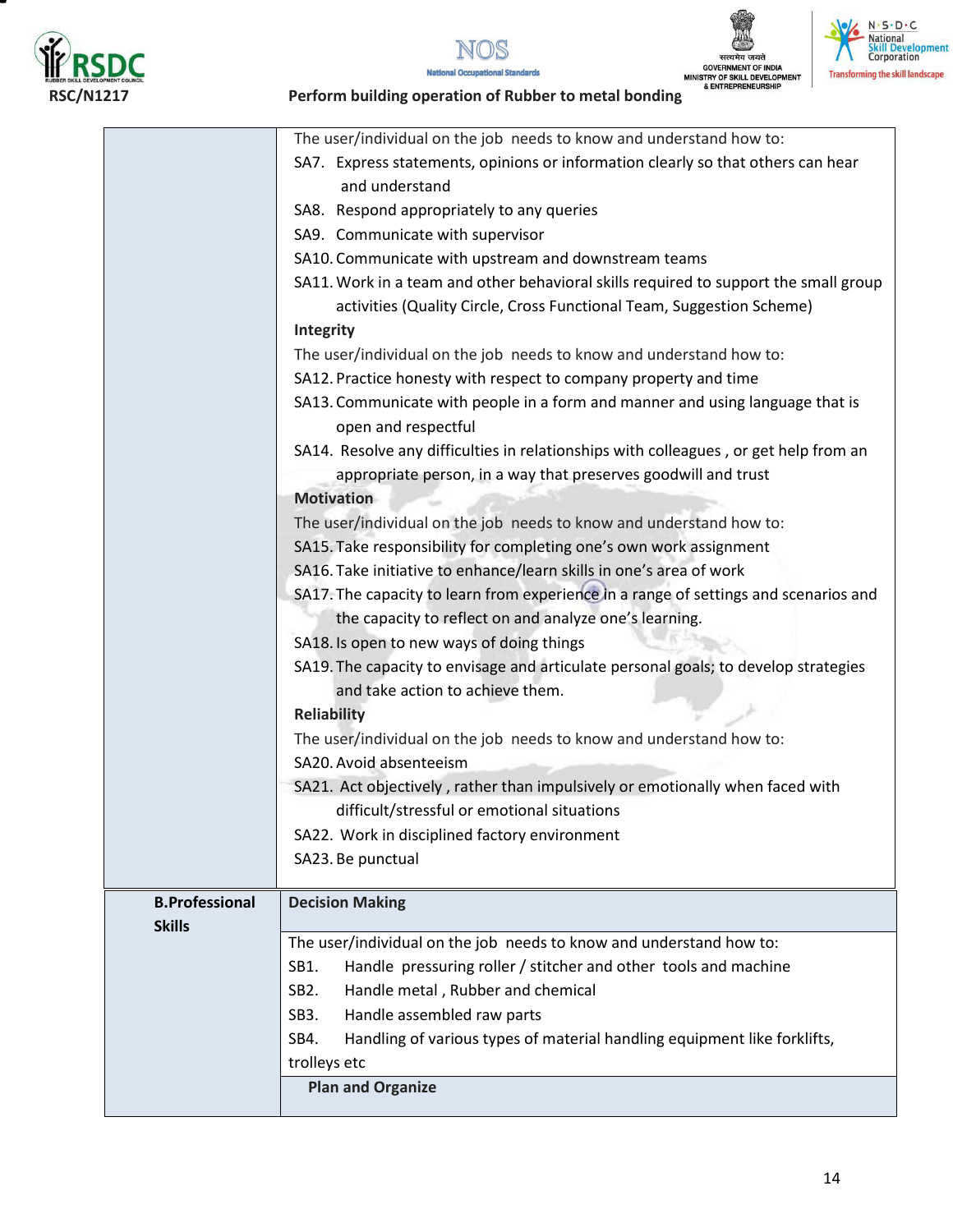

т







|                   | The user/individual on the job needs to know and understand how to:           |
|-------------------|-------------------------------------------------------------------------------|
|                   | SB5. Plan and organize the factors of production to execute the business plan |
|                   | SB6. Fix up tasks and allotment of the same                                   |
|                   | SB7. Assign tasks to suitable persons                                         |
|                   | SB8. Motivate them for better output and time bound completion of tasks       |
|                   |                                                                               |
|                   | <b>Customer Centricity</b>                                                    |
|                   | The user/individual on the job needs to know and understand how to:           |
|                   | SB9. Correspond effectively with clients relating to product feedback and for |
|                   | communicating/collecting any other information.                               |
|                   | <b>Problem Solving</b>                                                        |
|                   |                                                                               |
|                   | The user/individual on the job needs to know and understand how to:           |
|                   | SB10. Solve problems related to equipment and supply of inputs                |
|                   | SB11. Solve problems among colleagues                                         |
|                   | SB12. Diagnose problems and resolve at initial stage itself                   |
|                   | <b>Analytical Thinking</b>                                                    |
|                   | The user/individual on the job needs to know and understand how to:           |
| SB1.              | Identify the problems pertaining to the sharpening of tools based on visual   |
|                   | inspection and work efficiency                                                |
| SB <sub>2</sub> . | Diagnose common problems in the machine based on visual inspection,           |
| sound etc         |                                                                               |
| SB <sub>3</sub> . | Suggest improvements(if any) in process based on experience                   |
| SB4.              | Optimal use of rubber bales to cut pieces of different sizes with minimal     |
| wastage           |                                                                               |
| SB5.              | No mix up of two different type of chemical, Rubber sheet etc                 |
|                   | <b>Critical Thinking</b>                                                      |
|                   |                                                                               |
|                   | The user/individual on the job needs to know and understand how to:           |
|                   | SB16. Take appropriate action/seek expert opinion to overcome critical        |
|                   | situations                                                                    |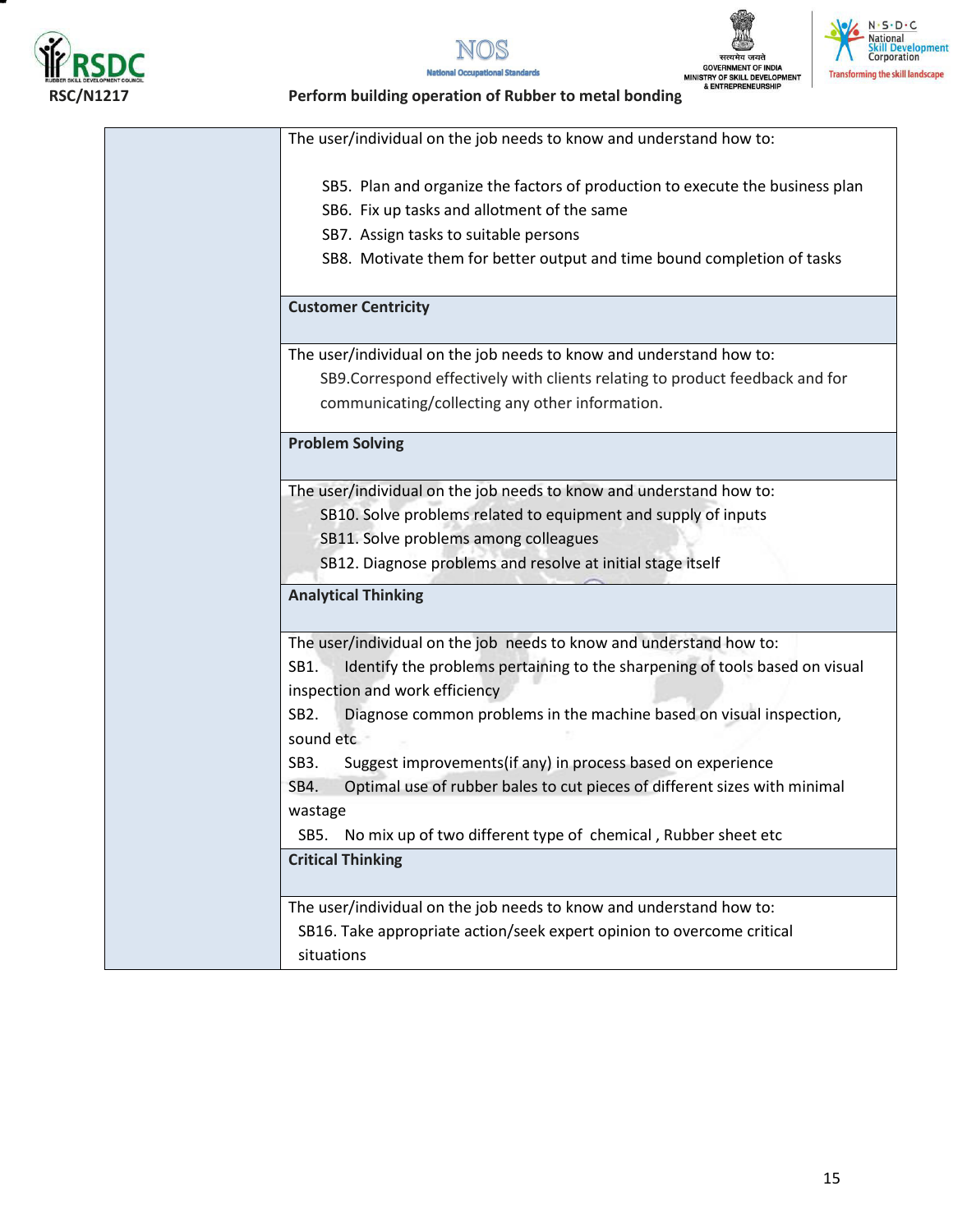







**RSC/N1217**<br> **RSC/N1217**<br>
Perform building operation of Rubber to metal bonding<br>
Perform building operation of Rubber to metal bonding

## **NOS Version Control**

| <b>NOS Code</b>            | <b>RSC/N1217</b>            |                       |          |
|----------------------------|-----------------------------|-----------------------|----------|
| <b>Credits(NSQF)</b>       | <b>TBD</b>                  | <b>Version number</b> | 1.0      |
| <b>Industry</b>            | <b>Rubber Manufacturing</b> | <b>Drafted on</b>     | 02/12/14 |
| <b>Industry Sub-sector</b> | <b>Non Tyre</b>             | Last reviewed on      | 17/05/17 |
| <b>Occupation</b>          | <b>Building</b>             | Next review date      | 17/05/21 |



[Back to QP](#page-1-0)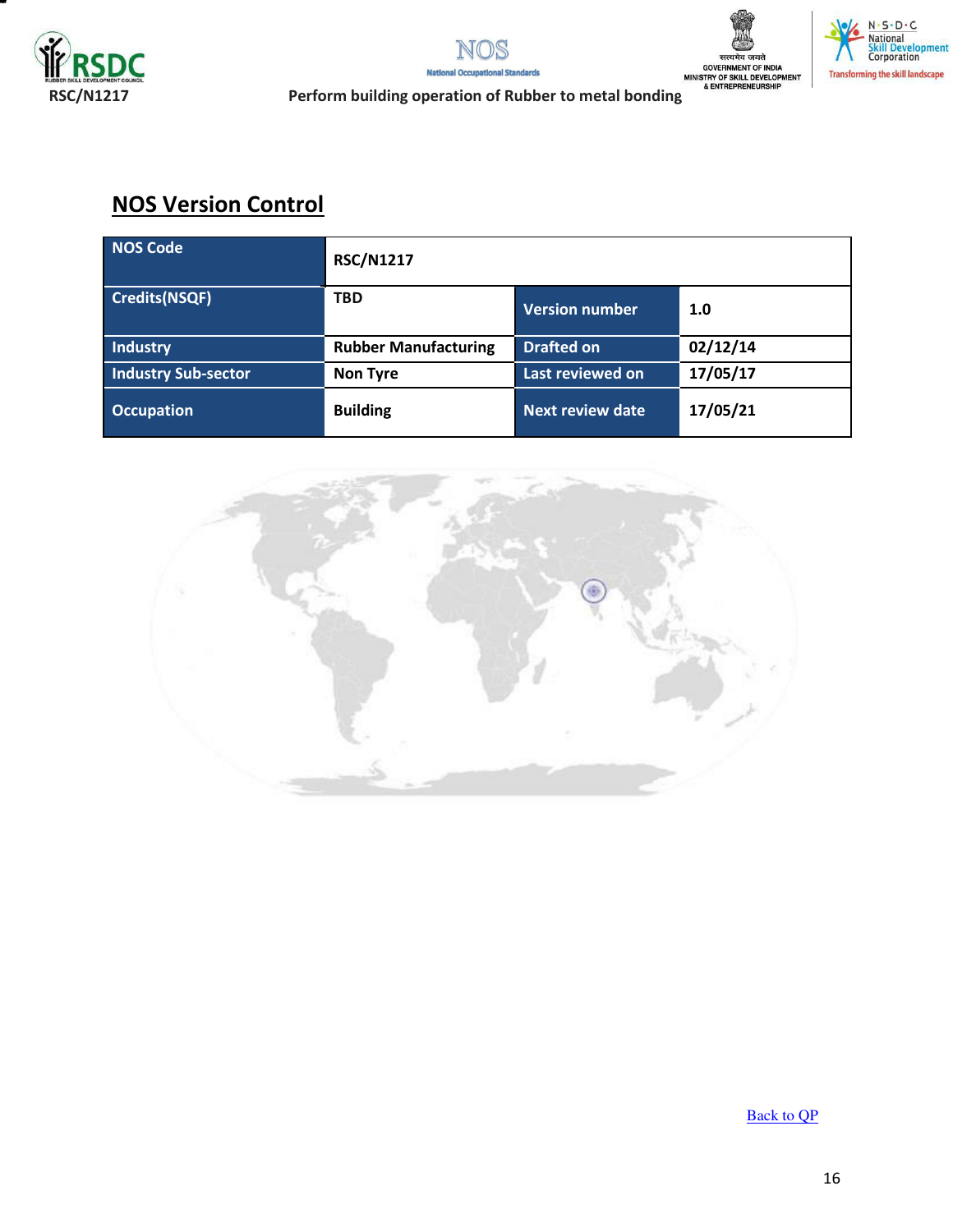





## **National Occupational Standard**

<span id="page-16-0"></span>

----------------------------------------------------------------------------------------------------------------------------- ----------

## **Overview**

**This unit is about performing activities after building / assembling operation**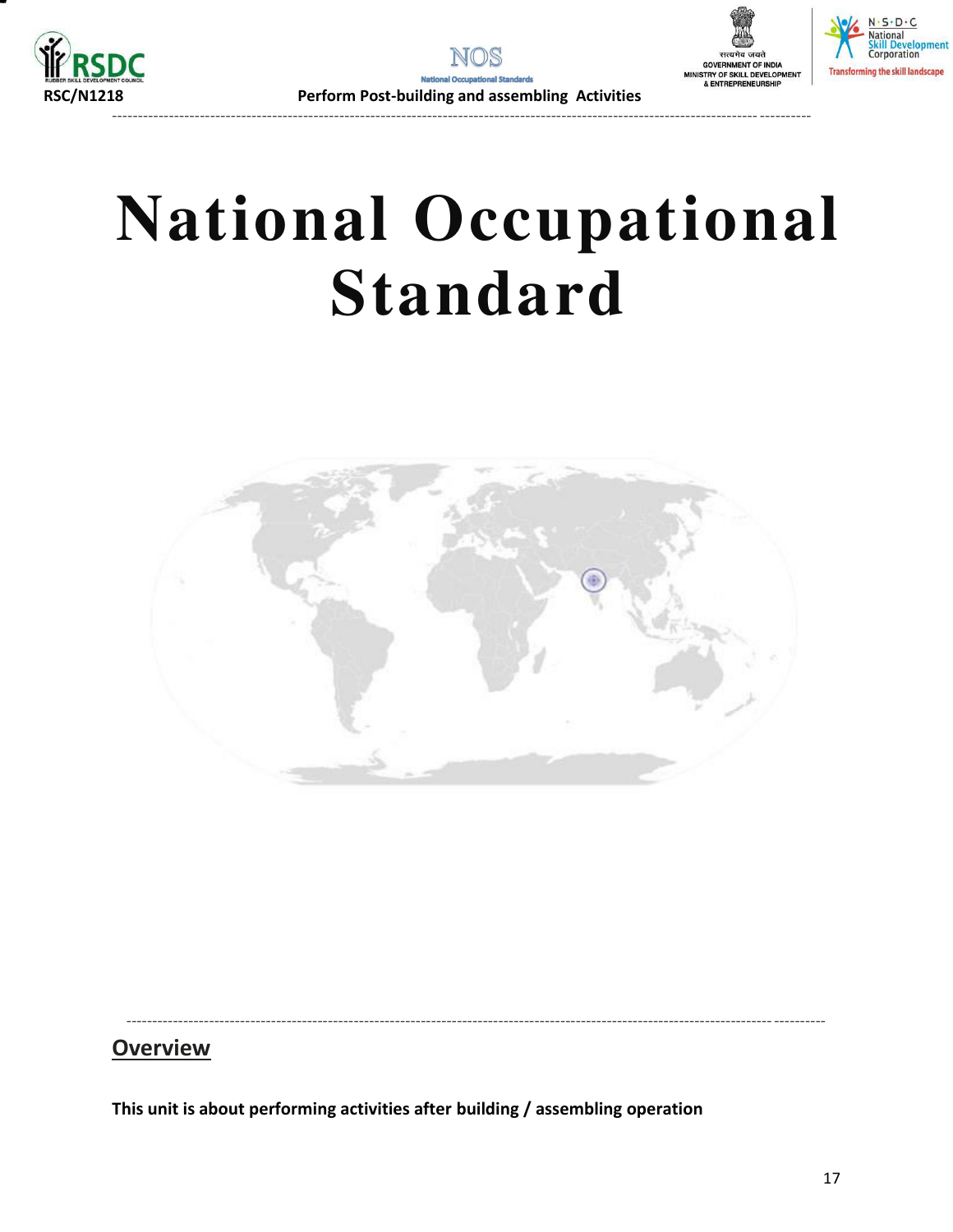





## N · S · D · C<br>• National<br>Skill Development<br>Corporation  $\frac{1}{2}$ **Transforming the skill landscape**

#### **RSC/N1218 Perform Post-building and assembling Activities**

|                                | <b>Unit Code</b>                          | <b>RSC/N1218</b>                                                                                                                                                                                                                                                                                                                                                                                                                                       |  |  |
|--------------------------------|-------------------------------------------|--------------------------------------------------------------------------------------------------------------------------------------------------------------------------------------------------------------------------------------------------------------------------------------------------------------------------------------------------------------------------------------------------------------------------------------------------------|--|--|
| National Occupational Standard | <b>Unit Title</b><br>(Task)               | Perform post-building activities for Metal to rubber bond                                                                                                                                                                                                                                                                                                                                                                                              |  |  |
|                                | <b>Description</b>                        | This unit is about performing post building of Metal to Rubber bond                                                                                                                                                                                                                                                                                                                                                                                    |  |  |
|                                | <b>Scope</b>                              | This unit/task covers the following:<br>Operate the roller and mark the product for proper identification<br>Handling of unused components and disposal<br>Form appropriate batches of the product<br>Send sample to lab for testing<br>Ensuring housekeeping and safety in the building area                                                                                                                                                          |  |  |
|                                | Performance Criteria(PC) w.r.t. the Scope |                                                                                                                                                                                                                                                                                                                                                                                                                                                        |  |  |
|                                | <b>Element</b>                            | <b>Performance Criteria</b>                                                                                                                                                                                                                                                                                                                                                                                                                            |  |  |
|                                | <b>Operation</b>                          | To be competent, the user/individual on the job must be able to<br>PC1. Clean tools and keep the tools at designated place after the completion of<br>building operation.<br>PC2. Organize to keep the rubberrolls, chemicals appropriately.<br>PC3. Proper marking of Rubber rollswith, specified size and quantity, date, shift<br>and the operator's name.<br>PC4. Remove remaining portions of therubber from the working table / assembly<br>area |  |  |
|                                | <b>Material disposal</b>                  | PC5. Dispose of waste material safely, as per organizationalSOP.                                                                                                                                                                                                                                                                                                                                                                                       |  |  |
|                                | <b>Batch Marking</b>                      | PC6. Ensure identification and traceability by product marking/coding for the<br>right product as per the instructions laid down by the company (in terms of<br>batch number, weight, color and date stamp).                                                                                                                                                                                                                                           |  |  |
|                                | <b>Sampling</b>                           | PC7. Send sample of the prepared product in the specified sample size and<br>method as directed by the company                                                                                                                                                                                                                                                                                                                                         |  |  |
|                                | <b>Housekeeping&amp; Safety</b>           | PC8. Handle the material using hand gloves and other safety equipment.<br>PC9. Adhere to all safety norms (such as wearing protective gloves, shoes, safety<br>masks etc).<br>PC10. Comply with health, safety, environment guidelines and regulations in<br>accordance with international/national standards or the organizational<br>standards.                                                                                                      |  |  |

18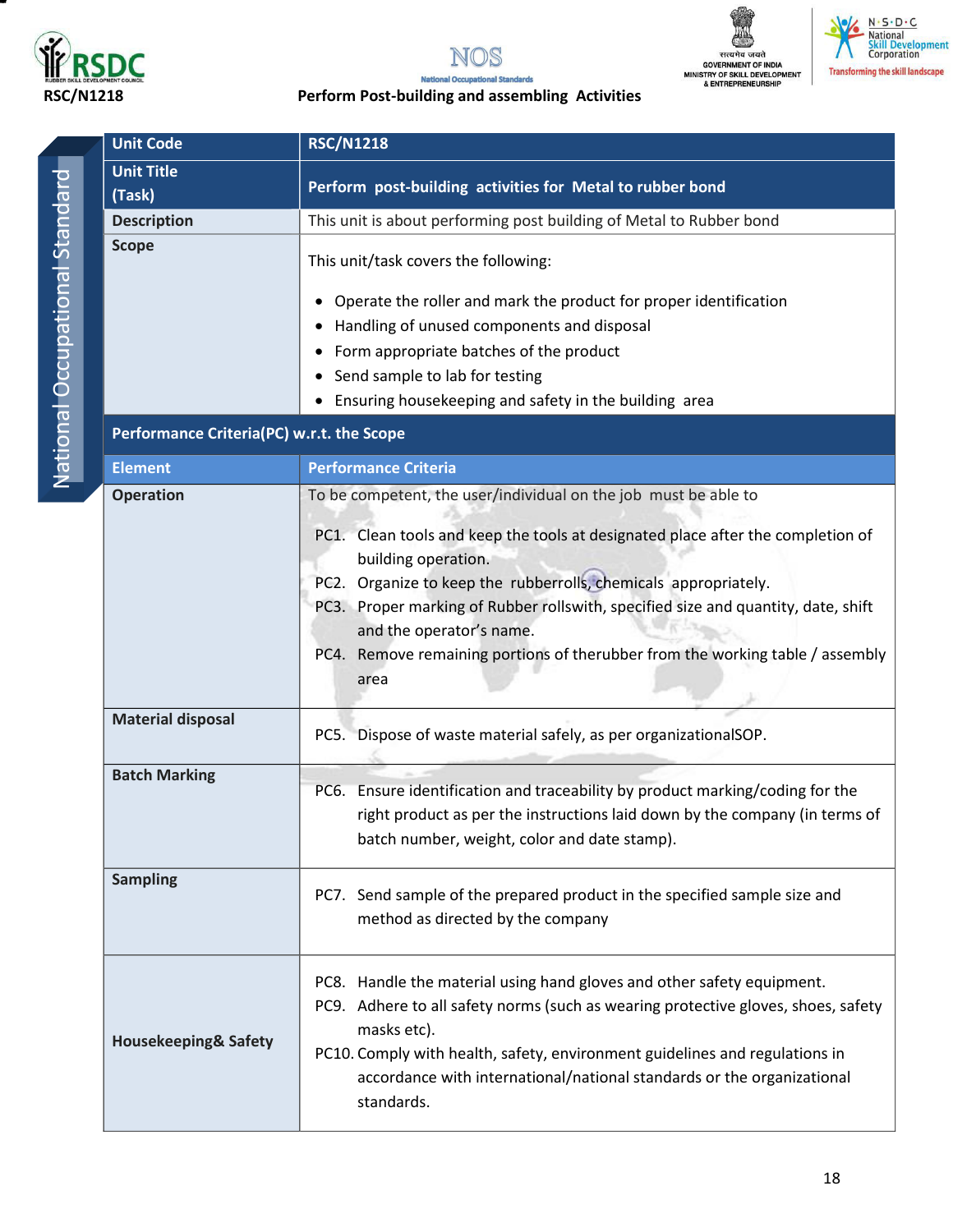

Ξ







**National Occupational Standards RSC/N1218 Perform Post-building and assembling Activities** 

| <b>Knowledge and Understanding (K)</b> |                                                                                       |  |  |
|----------------------------------------|---------------------------------------------------------------------------------------|--|--|
| A. Organizational                      | The user/individual on the job needs to know and understand:                          |  |  |
| <b>Context (Knowledge</b>              | KA1. Implications of inappropriate rubber thickness                                   |  |  |
| of the company /                       | KA2. Significance of non uniform chemical application                                 |  |  |
| organization and its                   | KA3. Significance of poor cleaning of metal surface                                   |  |  |
| processes)                             | KA4. Importance of identifying non-conforming products and their storage.             |  |  |
|                                        | KA5. Risk and impact of not following defined procedures/work instructions.           |  |  |
|                                        | KA6. The escalation matrix and procedures for reporting identified problems.          |  |  |
|                                        | KA7. Types of documentation in the organization and their importance.                 |  |  |
|                                        | KA8. Records to be maintained and the implications of their non-maintenance.          |  |  |
|                                        | KA9. Importance of housekeepingand good shop floor practices                          |  |  |
|                                        | KA10. Health, safety, and environment guidelines, legislations and regulations as     |  |  |
|                                        | applicable.                                                                           |  |  |
|                                        | KA11. Personal protection (which protective equipment to be used and how).            |  |  |
|                                        | KA12. Potential hazards and actions to minimize them.                                 |  |  |
|                                        | KA13. Impact of poor practices on health, safety and environment.                     |  |  |
|                                        | KA14. The escalation matrix and procedures for reporting hazards.                     |  |  |
|                                        | KA15.Handover/Takeover of the equipment/work area as per organizationalSOP.           |  |  |
| <b>B. Technical</b>                    | The user/individual on the job needs to know and understand:                          |  |  |
| Knowledge                              |                                                                                       |  |  |
|                                        | Appropriate method of storage of rubber sheet rolls<br>KB1.                           |  |  |
|                                        | Methods for removing remaining portions from the assembling area<br>KB <sub>2</sub> . |  |  |
|                                        | Process and importance of dimensional and quality checks.<br>KB3.                     |  |  |
|                                        | KB4. Size marking techniques.                                                         |  |  |
|                                        | KB5. Implications of incorrect size marking.                                          |  |  |
|                                        | KB6. Implications of inappropriate waste disposal.                                    |  |  |
|                                        | Types of defects leading to rejections and their indicators, reasons and<br>KB7.      |  |  |
|                                        | possible solutions.                                                                   |  |  |
|                                        | KB8. Units of measurement.                                                            |  |  |
|                                        | KB9. Coding systems for identification and traceability.                              |  |  |
|                                        | KB10. Knowledge of weighing scales / measuring scale.                                 |  |  |
|                                        | KB11. Knowledge of the storage life of product                                        |  |  |
|                                        | KB12. The usage of placing different types of tags for not using defective tools and  |  |  |
|                                        | visual sign on such tools                                                             |  |  |
| Skills (S)                             |                                                                                       |  |  |
|                                        | <b>Writing Skills</b>                                                                 |  |  |
|                                        | The user/ individual on the job needs to know and understand how to:                  |  |  |
| <b>Core Skills/ Generic</b><br>А.      | SA1. Construct simple sentences and place tags                                        |  |  |
| <b>Skills</b>                          | SA2. Fill up appropriate forms and activity logs in required format of the            |  |  |
|                                        | company                                                                               |  |  |
|                                        | SA3. Perform functional mathematical operations, including apply basic                |  |  |
|                                        | mathematical principles, such as numbers and space, and techniques such               |  |  |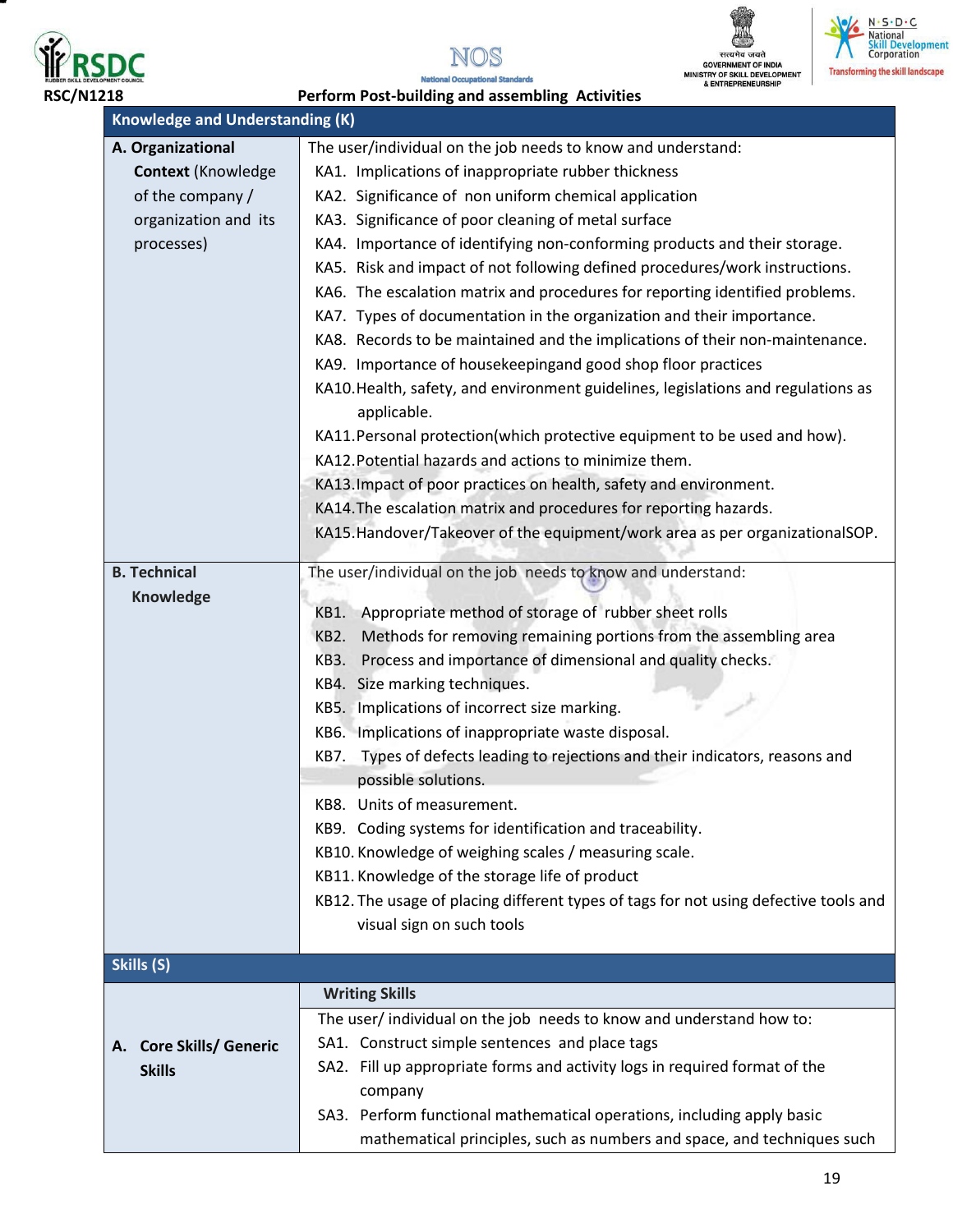







**Perform Post-building and assembling Activities** 

as estimation and approximation, for practical purposes

#### **Reading Skills**

The user/individual on the job needs to know and understand how to:

- SA4. Read and understand manuals, health and safety instructions, memos, reports, job cards etc
- SA5. Read images, graphs, diagrams
- SA6. Understand the various coding systems as per company norms

**Oral Communication (Listening and Speaking skills)** 

The user/individual on the job needs to know and understand how to:

- SA7. Express statements, opinions or information clearly so that others can hear and understand
- SA8. Respond appropriately to any queries

SA9. Communicate with supervisor

- SA10. Communicate with upstream and downstream teams
- SA11.Work in a team and other behavioral skills required to support the small

group activities (Quality Circle, Cross Functional Team, Suggestion Scheme) **Integrity** 

The user/individual on the job needs to know and understand how to:

- SA12. Practice honesty with respect to company property and time
- SA13. Communicate with people in a form and manner and using language that is open and respectful
- SA14. Resolve any difficulties in relationships with colleagues , or get help from an appropriate person, in a way that preserves goodwill and trust

#### **Motivation**

The user/individual on the job needs to know and understand how to:

- SA15. Take responsibility for completing one's own work assignment
- SA16. Take initiative to enhance/learn skills in one's area of work

SA17. The capacity to learn from experience in a range of settings and scenarios and the capacity to reflect on and analyze one's learning.

SA18. Is open to new ways of doing things

SA19. The capacity to envisage and articulate personal goals; to develop strategies and take action to achieve them.

#### **Reliability**

The user/individual on the job needs to know and understand how to:

SA20.Avoid absenteeism

- SA21. Act objectively , rather than impulsively or emotionally when faced with difficult/stressful or emotional situations
- SA22. Work in disciplined factory environment
- SA23. Be punctual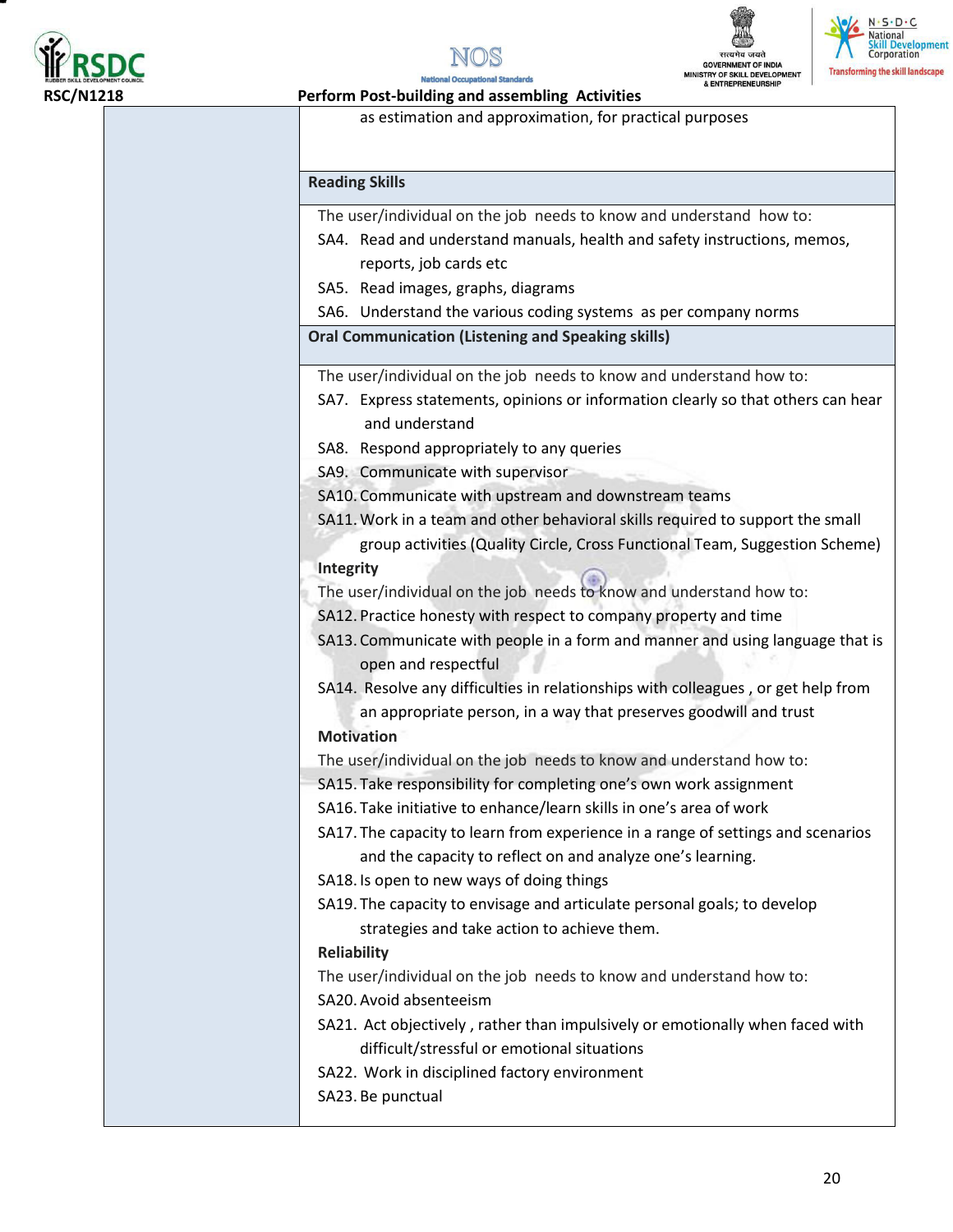

т









**National Occupational Standards** 

| <b>RSC/N1218</b> |                             | Perform Post-building and assembling Activities                                          |
|------------------|-----------------------------|------------------------------------------------------------------------------------------|
|                  | <b>B.ProfessionalSkills</b> | <b>Decision Making</b>                                                                   |
|                  |                             | The user/individual on the job needs to know and understand how to:                      |
|                  |                             | Handle pressuring roller / stitcher and other tools and machine<br>SB1.                  |
|                  |                             | Handle metal, Rubber and chemical<br>SB <sub>2</sub> .                                   |
|                  |                             | Handle assembled raw parts<br>SB <sub>3</sub> .                                          |
|                  |                             | Handling of various types of material handling equipment like forklifts,<br>SB4.         |
|                  |                             | trolleys etc                                                                             |
|                  |                             | <b>Plan and Organize</b>                                                                 |
|                  |                             | The user/individual on the job needs to know and understand how to:                      |
|                  |                             | SB5. Plan and organize the factors of production to execute the business plan            |
|                  |                             | SB6. Fix up tasks and allotment of the same                                              |
|                  |                             | SB7. Assign tasks to suitable persons                                                    |
|                  |                             | SB8. Motivate them for better output and time bound completion of tasks                  |
|                  |                             |                                                                                          |
|                  |                             | <b>Customer Centricity</b>                                                               |
|                  |                             | The user/individual on the job needs to know and understand how to:                      |
|                  |                             | SB9. Correspond effectively with clients relating to product feedback and for            |
|                  |                             | communicating/collecting any other information.                                          |
|                  |                             | <b>Problem Solving</b>                                                                   |
|                  |                             | The user/individual on the job needs to know and understand how to:                      |
|                  |                             | SB10. Solve problems related to equipment and supply of inputs                           |
|                  |                             | SB11. Solve problems among colleagues                                                    |
|                  |                             | SB12. Diagnose problems and resolve at initial stage itself                              |
|                  |                             | <b>Analytical Thinking</b>                                                               |
|                  |                             | The user/individual on the job needs to know and understand how to:                      |
|                  |                             | SB1.<br>Identify the problems pertaining to the sharpening of tools based on visual      |
|                  |                             | inspection and work efficiency                                                           |
|                  |                             | Diagnose common problems in the machine based on visual inspection,<br>SB <sub>2</sub> . |
|                  |                             | sound etc                                                                                |
|                  |                             | Suggest improvements(if any) in process based on experience<br>SB <sub>3</sub> .         |
|                  |                             | Optimal use of rubber bales to cut pieces of different sizes with minimal<br>SB4.        |
|                  |                             | wastage                                                                                  |
|                  |                             | No mix up of two different type of chemical, Rubber sheet etc<br>SB5.                    |
|                  |                             | <b>Critical Thinking</b>                                                                 |
|                  |                             |                                                                                          |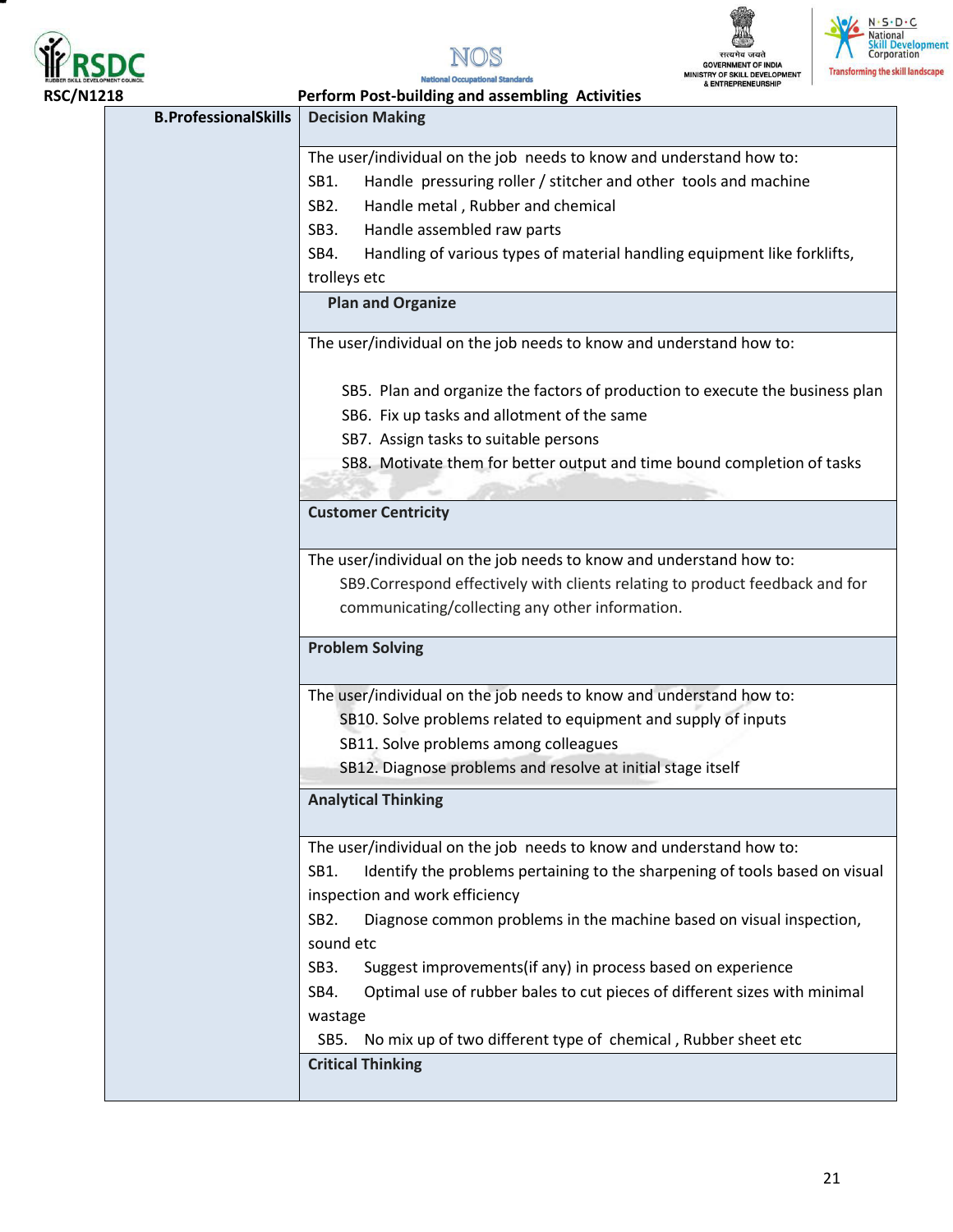







**National** 

| ΙŌ.                        | Perform Post-building and assembling Activities                                                                                               |                         |          |
|----------------------------|-----------------------------------------------------------------------------------------------------------------------------------------------|-------------------------|----------|
|                            | The user/individual on the job needs to know and understand how to:<br>SB16. Take appropriate action/seek expert opinion to overcome critical |                         |          |
|                            | situations                                                                                                                                    |                         |          |
| <b>NOS Code</b>            | <b>RSC/N1218</b>                                                                                                                              |                         |          |
| <b>Credits(NSQF)</b>       | <b>TBD</b>                                                                                                                                    | <b>Version number</b>   | 1.0      |
| <b>Industry</b>            | <b>Rubber Manufacturing</b>                                                                                                                   | <b>Drafted on</b>       | 02/12/14 |
| <b>Industry Sub-sector</b> | Non-Tyre                                                                                                                                      | Last reviewed on        | 17/05/17 |
| <b>Occupation</b>          | <b>Building</b>                                                                                                                               | <b>Next review date</b> | 17/05/21 |

## **NOS Version Control**

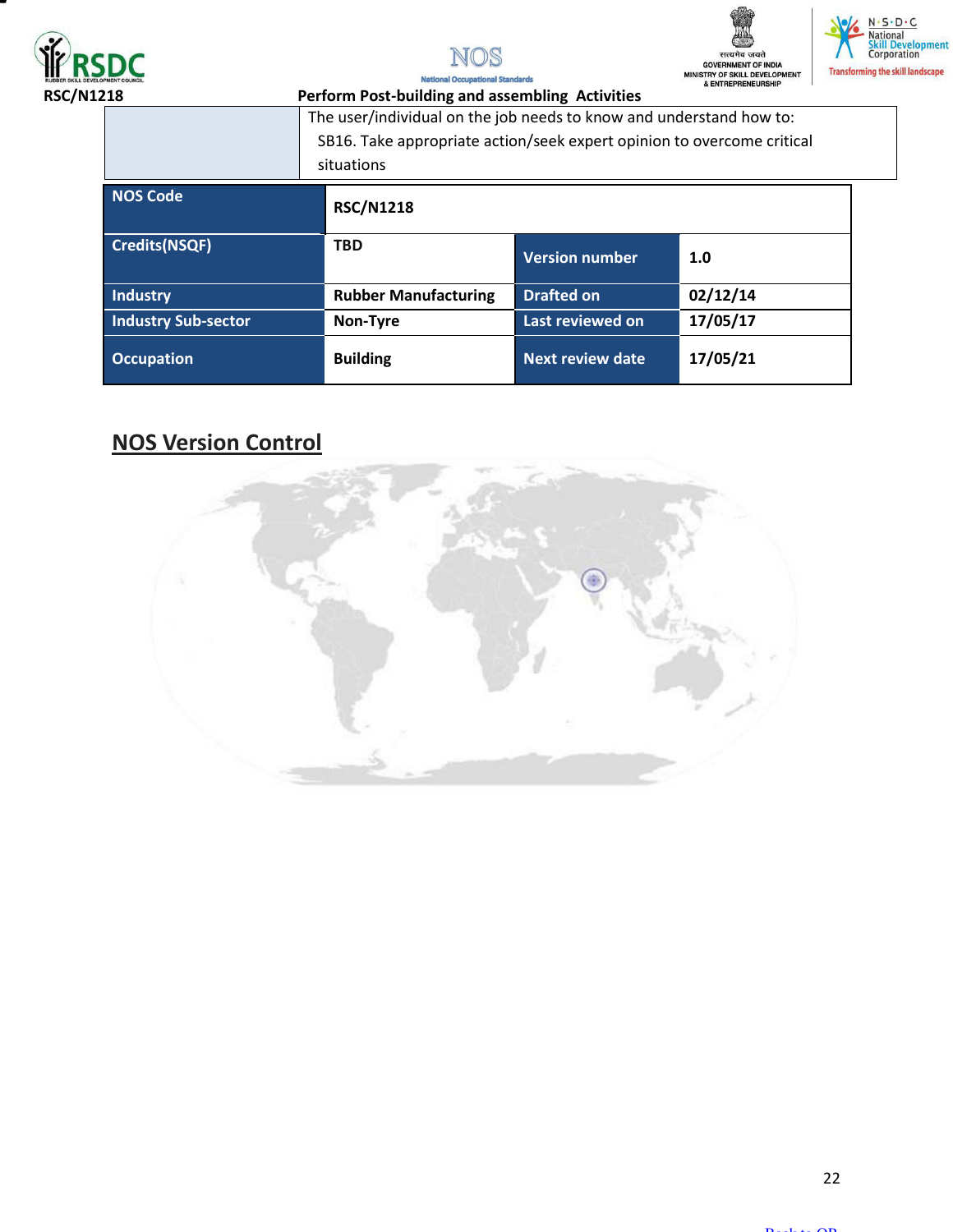







To Carry Out Housekeeping Activities

## **National Occupational Standard**

<span id="page-22-0"></span>

## **Overview**

This unit is about carrying out housekeeping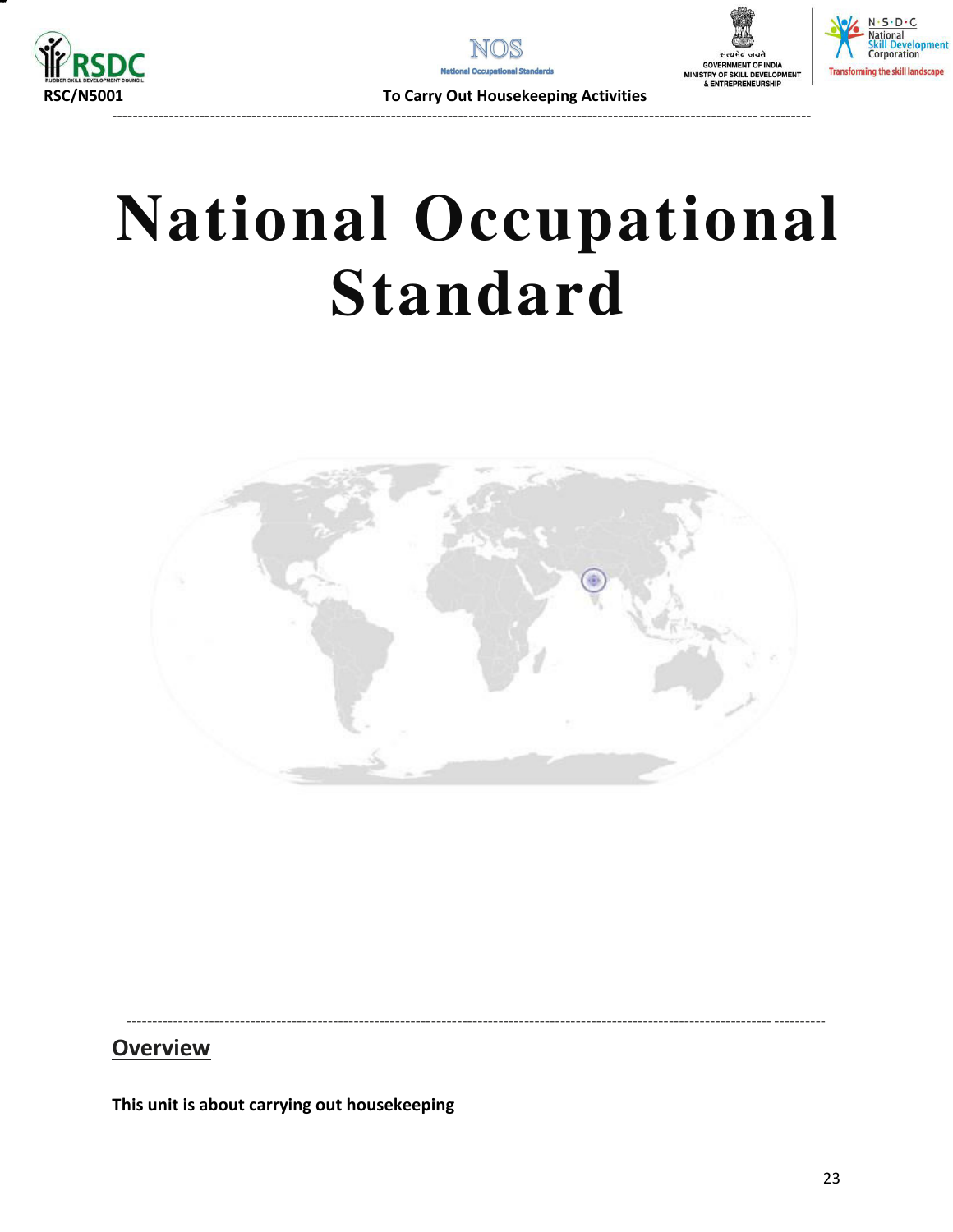

т





## N. S. D. C.<br>National<br>Skill Development<br>Corporation **Transforming the skill landscape**

### **RSC/N5001 To Carry Out Housekeeping Activities**

| ï      |  |
|--------|--|
| I      |  |
| ı      |  |
| ١      |  |
|        |  |
| ì      |  |
| 1      |  |
| l      |  |
|        |  |
|        |  |
|        |  |
|        |  |
| ì      |  |
| ι      |  |
|        |  |
| I<br>I |  |
|        |  |
|        |  |
|        |  |
|        |  |
|        |  |

| <b>Unit Code</b>                         | <b>RSC/N5001</b>                                                                                                                                                                                                                                                                                                                                                                                                                                                                                                                                                                                                                                                                                                                                                                                                                                                                                                                                               |
|------------------------------------------|----------------------------------------------------------------------------------------------------------------------------------------------------------------------------------------------------------------------------------------------------------------------------------------------------------------------------------------------------------------------------------------------------------------------------------------------------------------------------------------------------------------------------------------------------------------------------------------------------------------------------------------------------------------------------------------------------------------------------------------------------------------------------------------------------------------------------------------------------------------------------------------------------------------------------------------------------------------|
| <b>Unit Title</b><br>(Task)              | To carry out housekeeping                                                                                                                                                                                                                                                                                                                                                                                                                                                                                                                                                                                                                                                                                                                                                                                                                                                                                                                                      |
| <b>Description</b>                       | This unit is about carrying out housekeeping activities                                                                                                                                                                                                                                                                                                                                                                                                                                                                                                                                                                                                                                                                                                                                                                                                                                                                                                        |
| <b>Scope</b>                             | This unit/task covers the following:<br>Preparing for housekeeping activities<br>٠<br>Carry out housekeeping activities<br>٠<br>Post housekeeping activities<br>٠                                                                                                                                                                                                                                                                                                                                                                                                                                                                                                                                                                                                                                                                                                                                                                                              |
| Performance Criteria(PC) wart. the Scope |                                                                                                                                                                                                                                                                                                                                                                                                                                                                                                                                                                                                                                                                                                                                                                                                                                                                                                                                                                |
| <b>Element</b>                           | <b>Performance Criteria</b>                                                                                                                                                                                                                                                                                                                                                                                                                                                                                                                                                                                                                                                                                                                                                                                                                                                                                                                                    |
| <b>Pre housekeeping</b><br>activities    | To be competent, the user/individual on the job must be able to:<br>PC1. Inspect the area while taking into account various surfaces<br>PC2. Identify the material requirements for cleaning the areas inspected, by<br>considering risk, time, efficiency and type of stain<br>PC3. Ensure that the cleaning equipment is in proper working condition<br>PC4. Select the suitable alternatives for cleaning the areas in case the appropriate<br>equipment and materials are not available and inform the appropriate person<br>PC5. Plan the sequence for cleaning the area to avoid re-soiling clean areas and<br>surfaces<br>PC6. Inform the affected people about the cleaning activity<br>PC7. Display the appropriate signage for the work being conducted<br>PC8. Ensure that there is adequate ventilation for the work being carried out<br>PC9. Wear the personal protective equipment required for the cleaning method and<br>materials being used |
| <b>Operations</b>                        | PC10. Use the correct cleaning method for the work area, type of soiling and surface<br>PC11. Carry out cleaning activity without disturbing others<br>PC12. Deal with accidental damage, if any, caused while carrying out the work<br>PC13. Report to the appropriate person any difficulties in carrying out your work<br>PC14. Identify and report to the appropriate person any additional cleaning required<br>that is outside one's responsibility or skill                                                                                                                                                                                                                                                                                                                                                                                                                                                                                             |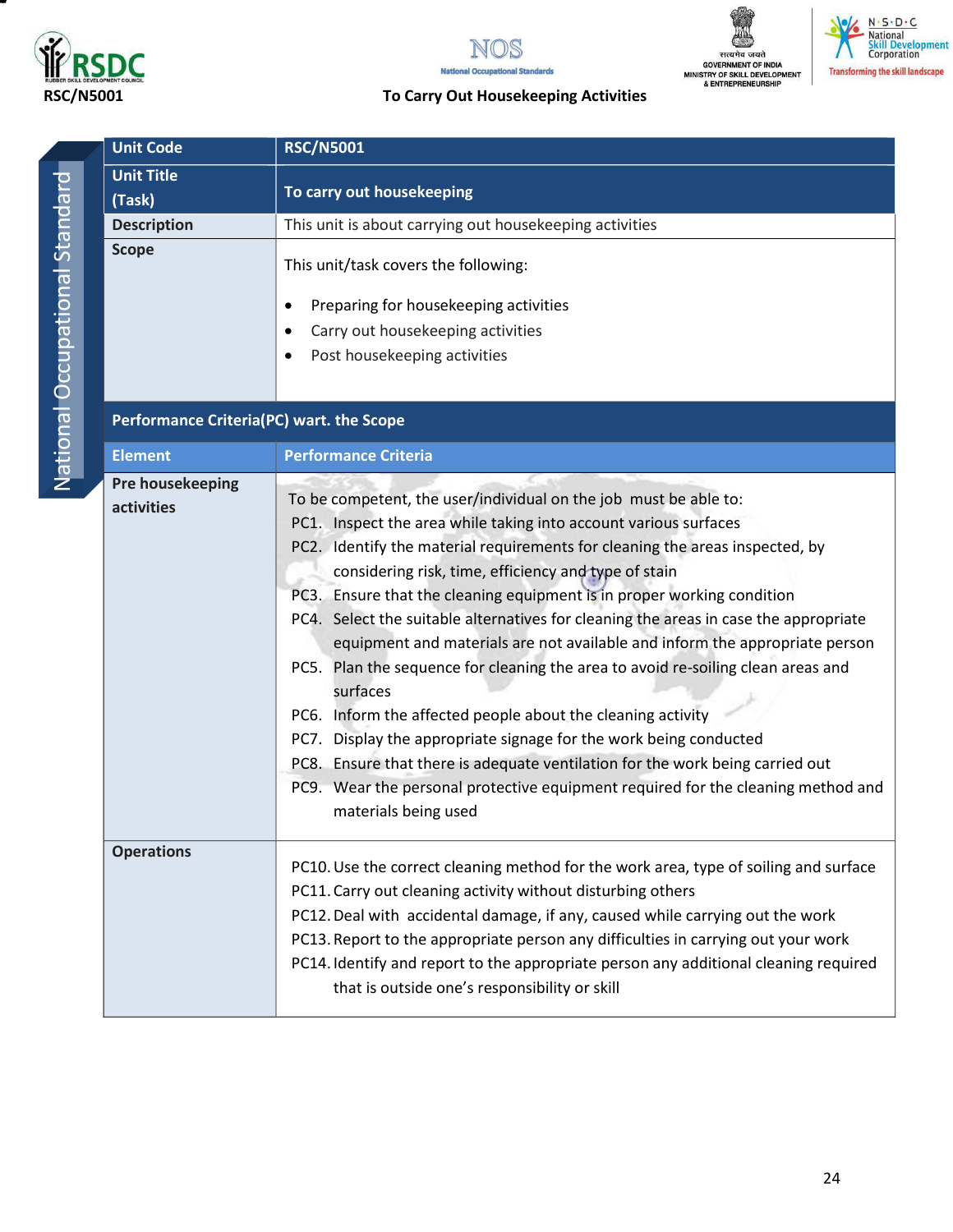

.







| <b>RSC/N5001</b>                               | <b>To Carry Out Housekeeping Activities</b>                                                                                                                                                                                                                                                                                                                                                                                                                                                                                                                                                                                                                                                                                                                                                                                                                                                                                                                                                                                                                                                                                                                                                                                                                                                                                                                                                                                                                                                                                               |
|------------------------------------------------|-------------------------------------------------------------------------------------------------------------------------------------------------------------------------------------------------------------------------------------------------------------------------------------------------------------------------------------------------------------------------------------------------------------------------------------------------------------------------------------------------------------------------------------------------------------------------------------------------------------------------------------------------------------------------------------------------------------------------------------------------------------------------------------------------------------------------------------------------------------------------------------------------------------------------------------------------------------------------------------------------------------------------------------------------------------------------------------------------------------------------------------------------------------------------------------------------------------------------------------------------------------------------------------------------------------------------------------------------------------------------------------------------------------------------------------------------------------------------------------------------------------------------------------------|
| <b>Post housekeeping</b><br>activities         | PC15. Ensure that there is no oily substance on the floor to avoid slippage<br>PC16. Ensure that no scrap material is lying around<br>PC17. Maintain and store housekeeping equipment and supplies<br>PC18. Follow workplace procedures to deal with any accidental damage caused<br>during the cleaning process<br>PC19. Ensure that, on completion of the work, the area is left clean and dry and<br>meets requirements<br>PC20. Return the equipment, materials and personal protective equipment that were<br>used to the right places making sure they are clean, safe and securely stored<br>PC21. Dispose the waste garnered from the activity in an appropriate manner<br>PC22. Dispose of used and un-used solutions according to manufacturer's<br>instructions, and clean the equipment thoroughly<br>PC23. Maintain schedules and records for housekeeping duty<br>PC24. Replenish any necessary supplies or consumables                                                                                                                                                                                                                                                                                                                                                                                                                                                                                                                                                                                                     |
|                                                |                                                                                                                                                                                                                                                                                                                                                                                                                                                                                                                                                                                                                                                                                                                                                                                                                                                                                                                                                                                                                                                                                                                                                                                                                                                                                                                                                                                                                                                                                                                                           |
| <b>Knowledge and Understanding (K)</b>         |                                                                                                                                                                                                                                                                                                                                                                                                                                                                                                                                                                                                                                                                                                                                                                                                                                                                                                                                                                                                                                                                                                                                                                                                                                                                                                                                                                                                                                                                                                                                           |
| A. Technical<br><b>Knowledge</b><br>Skills (S) | The user/individual on the job needs to know and understand:<br>KB1. The levels of hygiene required by workplace and why it is important to<br>maintain them during your work<br>KB2. How to inspect a work area to decide what cleaning it needs<br>KB3. Methods and materials that used for cleaning variety of surfaces<br>KB4. The types of cleansing agents that are not to be mixed together<br>KB5. The correct method for cleaning equipment and/or machinery used during<br>your work<br>KB6. The importance of personal protective equipment<br>KB7. Appropriate personal protective equipment for the work area, cleaning<br>equipment, tools, materials and chemicals used<br>KB8. The correct sequence for cleaning the work area<br>KB9. The time taken by the treatment to work<br>KB10. The importance of following manufacturer's instructions on cleaning agents<br>KB11. The most appropriate place to carry out test cleans and why this should be<br>done before applying treatments<br>KB12. The importance of applying treatments evenly and the effect of not doing this<br>KB13. Process of cleaning the surfaces without causing injury or damage<br>KB14. The method to check the treated surface and equipment on completion of<br>cleaning<br>KB15. Procedures for reporting any unidentified soiling<br>KB16. Procedures for disposing of waste<br>KB17. Procedures for disposing off or storing personal protective equipment<br>KB18. Escalation procedures for soils or stains that could not be removed |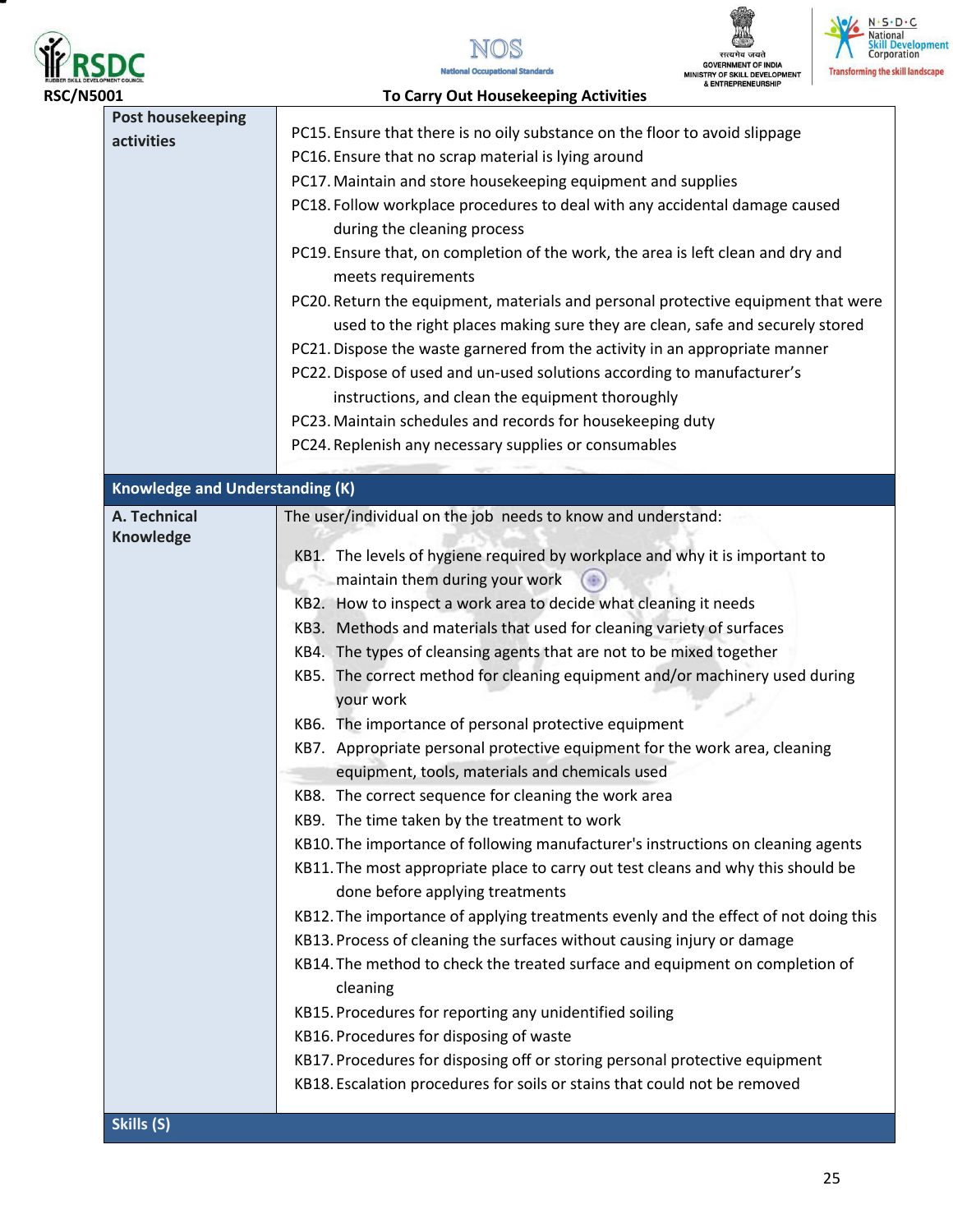







| 001                   | <b>&amp; ENINEPRENEURSHIP</b><br><b>To Carry Out Housekeeping Activities</b>               |
|-----------------------|--------------------------------------------------------------------------------------------|
|                       | <b>Writing Skills</b>                                                                      |
|                       | The user/individual on the job needs to know and understand how to:                        |
|                       | SA1. Construct simple sentences and express ideas clearly through written<br>communication |
|                       | SA2. Fill up appropriate technical forms, process charts, activity logs in required        |
|                       | format of the company                                                                      |
|                       | SA3. Write simple letters, mails, etc                                                      |
|                       | SA4. Perform functional mathematical operations, including apply basic                     |
| Core Skills/<br>А.    | mathematical principles, such as numbers and space, and techniques such as                 |
| <b>Generic Skills</b> | estimation and approximation, for practical purposes                                       |
|                       | <b>Reading Skills</b>                                                                      |
|                       | The user/individual on the job needs to know and understand how to:                        |
|                       | SA5. Read and understand manuals, health and safety instructions, memos, reports,          |
|                       | job cards etc                                                                              |
|                       | SA6. Read images, graphs, diagrams                                                         |
|                       | SA7. Understand the various coding systems as per company norms                            |
|                       | <b>Oral Communication (Listening and Speaking skills)</b>                                  |
|                       |                                                                                            |

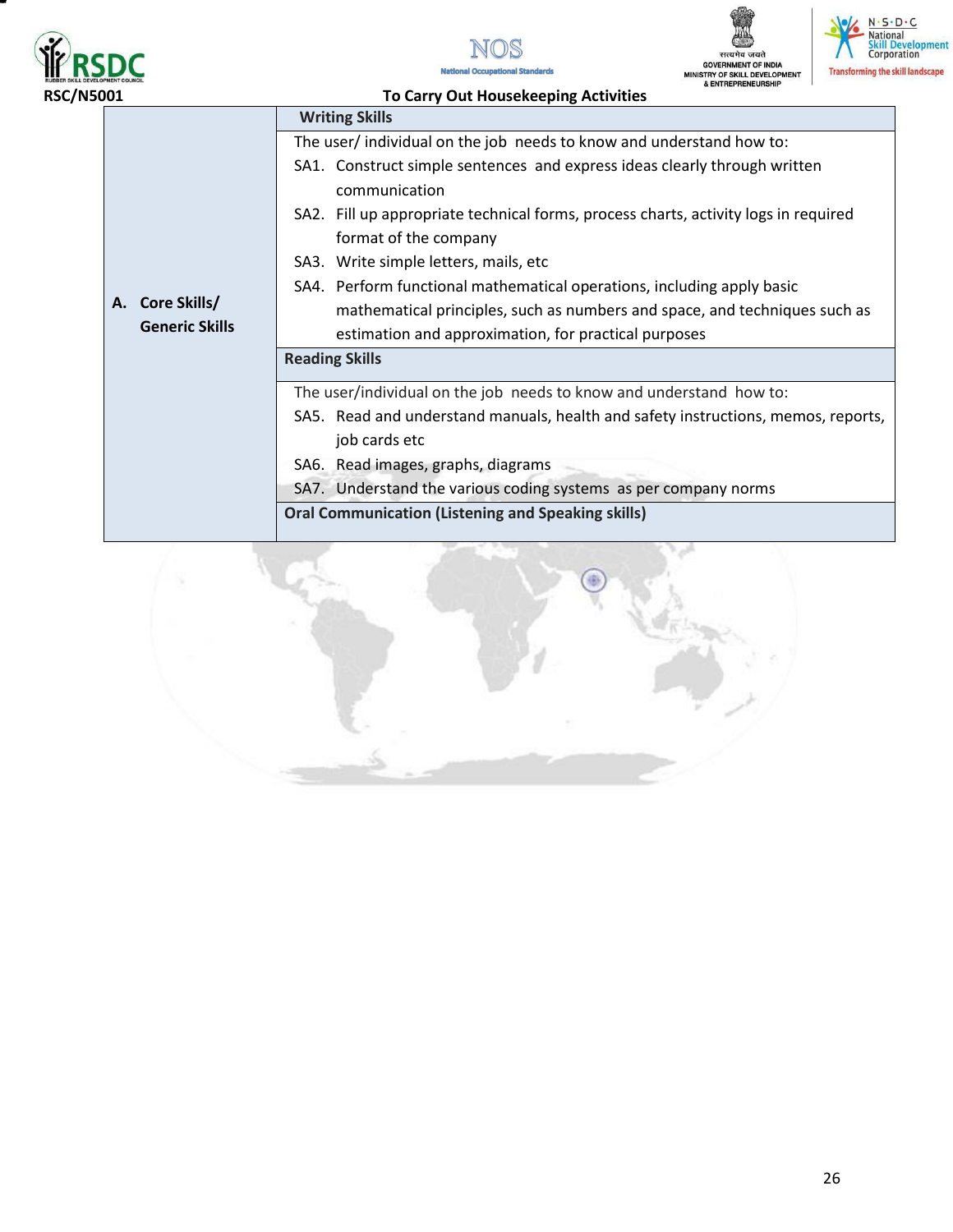







|  | <b>To Carry Out Housekeeping Activities</b><br><b>RSC/N5001</b> |                                                                                                                                                               |  |
|--|-----------------------------------------------------------------|---------------------------------------------------------------------------------------------------------------------------------------------------------------|--|
|  |                                                                 | The user/individual on the job needs to know and understand how to:                                                                                           |  |
|  |                                                                 | SA8. Express statements, opinions or information clearly so that others can hear                                                                              |  |
|  |                                                                 | and understand                                                                                                                                                |  |
|  |                                                                 | SA9. Respond appropriately to any queries                                                                                                                     |  |
|  |                                                                 | SA10. Communicate with supervisor                                                                                                                             |  |
|  |                                                                 | SA11. Communicate with upstream and downstream teams                                                                                                          |  |
|  |                                                                 | SA12. Work in a team and other behavioral skills required to support the small group<br>activities (Quality Circle, Cross Functional Team, Suggestion Scheme) |  |
|  |                                                                 | Integrity                                                                                                                                                     |  |
|  |                                                                 | The user/individual on the job needs to know and understand how to:                                                                                           |  |
|  |                                                                 | SA13. Practice honesty with respect to company property and time                                                                                              |  |
|  |                                                                 | SA14. Communicate with people in a form and manner and using language that is<br>open and respectful                                                          |  |
|  |                                                                 | SA15. Resolve any difficulties in relationships with colleagues, or get help from an<br>appropriate person, in a way that preserves goodwill and trust        |  |
|  |                                                                 | <b>Motivation</b>                                                                                                                                             |  |
|  |                                                                 | The user/individual on the job needs to know and understand how to:                                                                                           |  |
|  |                                                                 | SA16. Take responsibility for completing one's own work assignment                                                                                            |  |
|  |                                                                 | SA17. Take initiative to enhance/learn skills in one's area of work                                                                                           |  |
|  |                                                                 | SA18. The capacity to learn from experience in a range of settings and scenarios and                                                                          |  |
|  |                                                                 | the capacity to reflect on and analyze one's learning.                                                                                                        |  |
|  |                                                                 | SA19. Is open to new ways of doing things                                                                                                                     |  |
|  |                                                                 | SA20. The capacity to envisage and articulate personal goals; to develop strategies<br>and take action to achieve them.                                       |  |
|  |                                                                 | <b>Reliability</b>                                                                                                                                            |  |
|  |                                                                 | The user/individual on the job needs to know and understand how to:                                                                                           |  |
|  |                                                                 | SA21. Avoid absenteeism                                                                                                                                       |  |
|  |                                                                 | SA22. Act objectively, rather than impulsively or emotionally when faced with                                                                                 |  |
|  |                                                                 | difficult/stressful or emotional situations                                                                                                                   |  |
|  |                                                                 | SA23. Work in disciplined factory environment                                                                                                                 |  |
|  |                                                                 | SA24. Be punctual                                                                                                                                             |  |
|  | <b>B.Professional</b>                                           | <b>Decision Making</b>                                                                                                                                        |  |
|  | <b>Skills</b>                                                   |                                                                                                                                                               |  |
|  |                                                                 | The user/individual on the job needs to know and understand how to:                                                                                           |  |
|  |                                                                 | SB1.<br>Handle pressuring roller / stitcher and other tools and machine                                                                                       |  |
|  |                                                                 | SB <sub>2</sub> .<br>Handle metal, Rubber and chemical                                                                                                        |  |
|  |                                                                 | SB <sub>3</sub> .<br>Handle assembled raw parts                                                                                                               |  |
|  |                                                                 | SB4.<br>Handling of various types of material handling equipment like forklifts, trolleys                                                                     |  |
|  |                                                                 | etc                                                                                                                                                           |  |
|  |                                                                 | <b>Plan and Organize</b>                                                                                                                                      |  |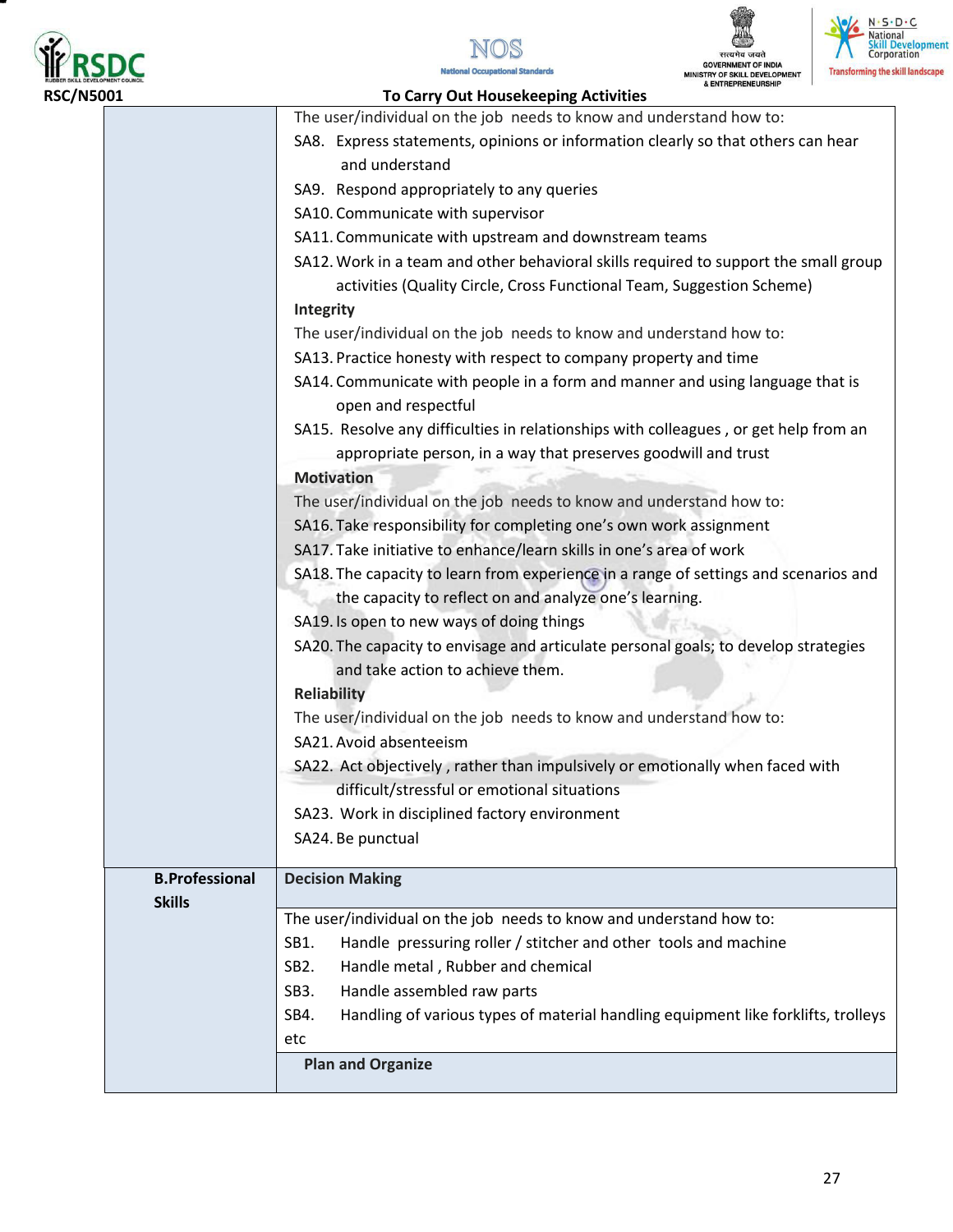







#### **RSC/N5001 To Carry Out Housekeeping Activities**

The user/individual on the job needs to know and understand how to:

- SB5. Plan and organize the factors of production to execute the business plan
- SB6. Fix up tasks and allotment of the same
- SB7. Assign tasks to suitable persons
- SB8. Motivate them for better output and time bound completion of tasks

#### **Customer Centricity**

The user/individual on the job needs to know and understand how to:

SB9.Correspond effectively with clients relating to product feedback and for communicating/collecting any other information.

#### **Problem Solving**

The user/individual on the job needs to know and understand how to:

- SB10. Solve problems related to equipment and supply of inputs
	- SB11. Solve problems among colleagues
	- SB12. Diagnose problems and resolve at initial stage itself

#### **Analytical Thinking**

|                   | The user/individual on the job needs to know and understand how to:         |
|-------------------|-----------------------------------------------------------------------------|
| SB1.              | Identify the problems pertaining to the sharpening of tools based on visual |
|                   | inspection and work efficiency                                              |
| SB <sub>2</sub> . | Diagnose common problems in the machine based on visual inspection, sound   |
| etc               |                                                                             |
| SB <sub>3</sub> . | Suggest improvements (if any) in process based on experience                |
| SB4.              | Optimal use of rubber bales to cut pieces of different sizes with minimal   |
| wastage           |                                                                             |
|                   | SB5. No mix up of two different type of chemical, Rubber sheet etc          |
|                   | <b>Critical Thinking</b>                                                    |
|                   |                                                                             |
|                   | The user/individual on the job needs to know and understand how to:         |
|                   | SB16. Take appropriate action/seek expert opinion to overcome critical      |
| situations        |                                                                             |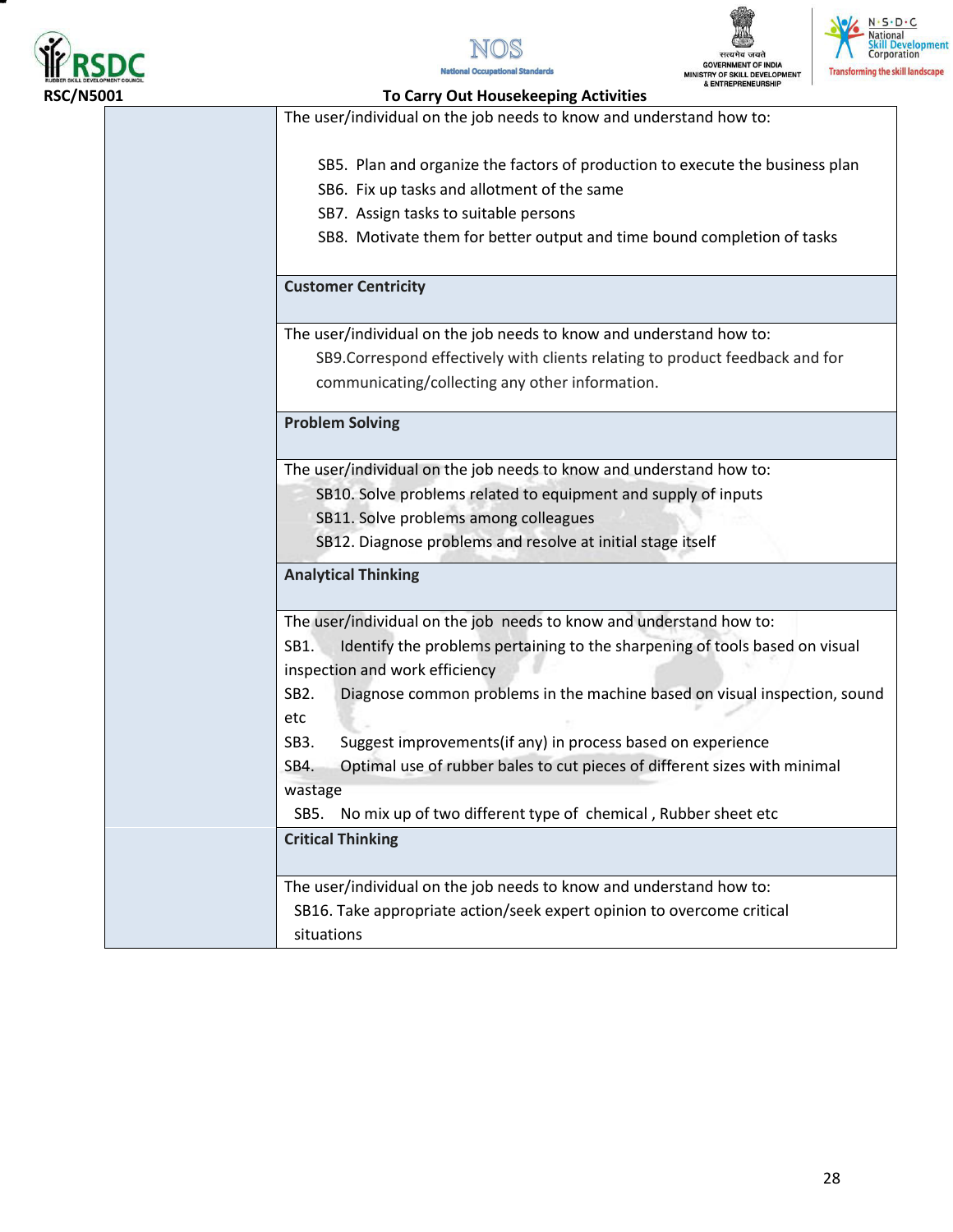







## **NOS Version Control**

| NOS Code             | <b>RSC/N5001</b>            |                         |          |
|----------------------|-----------------------------|-------------------------|----------|
| <b>Credits(NSQF)</b> | <b>TBD</b>                  | Version number          | 1.0      |
| <b>Industry</b>      | <b>Rubber Manufacturing</b> | Drafted on              | 04/06/14 |
| Industry Sub-sector  | <b>Non Tyre</b>             | Last reviewed on        | 17/05/17 |
| <b>Occupation</b>    | <b>Building</b>             | <b>Next review date</b> | 17/05/21 |



[Back to QP](#page-1-0)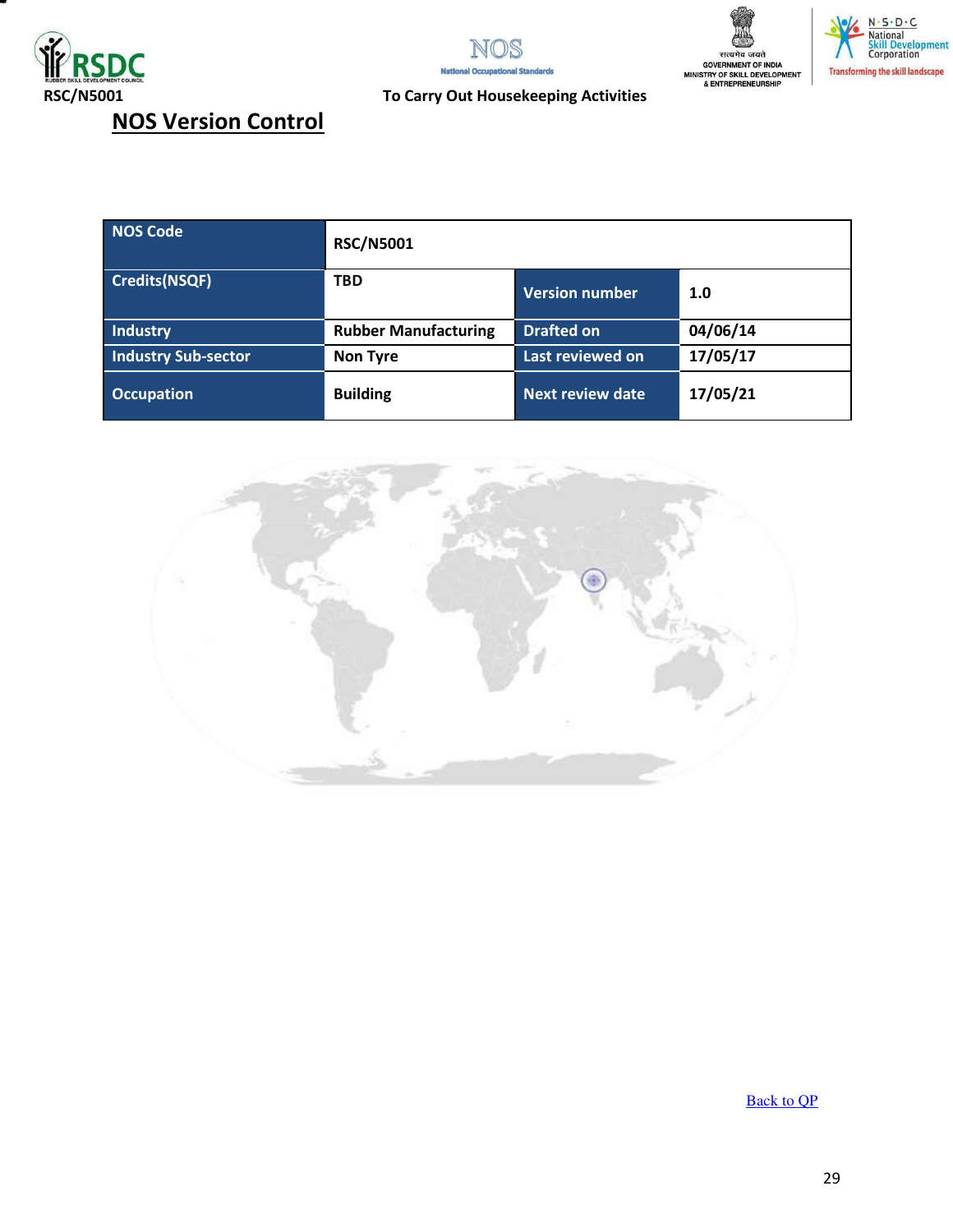







 **RSC/N5002 To Carry Out Reporting And Documentation** 

## **National Occupational Standard**

<span id="page-29-0"></span>

----------------------------------------------------------------------------------------------------------------------------- ----------

## **Overview**

**This unit is about reporting and documentation**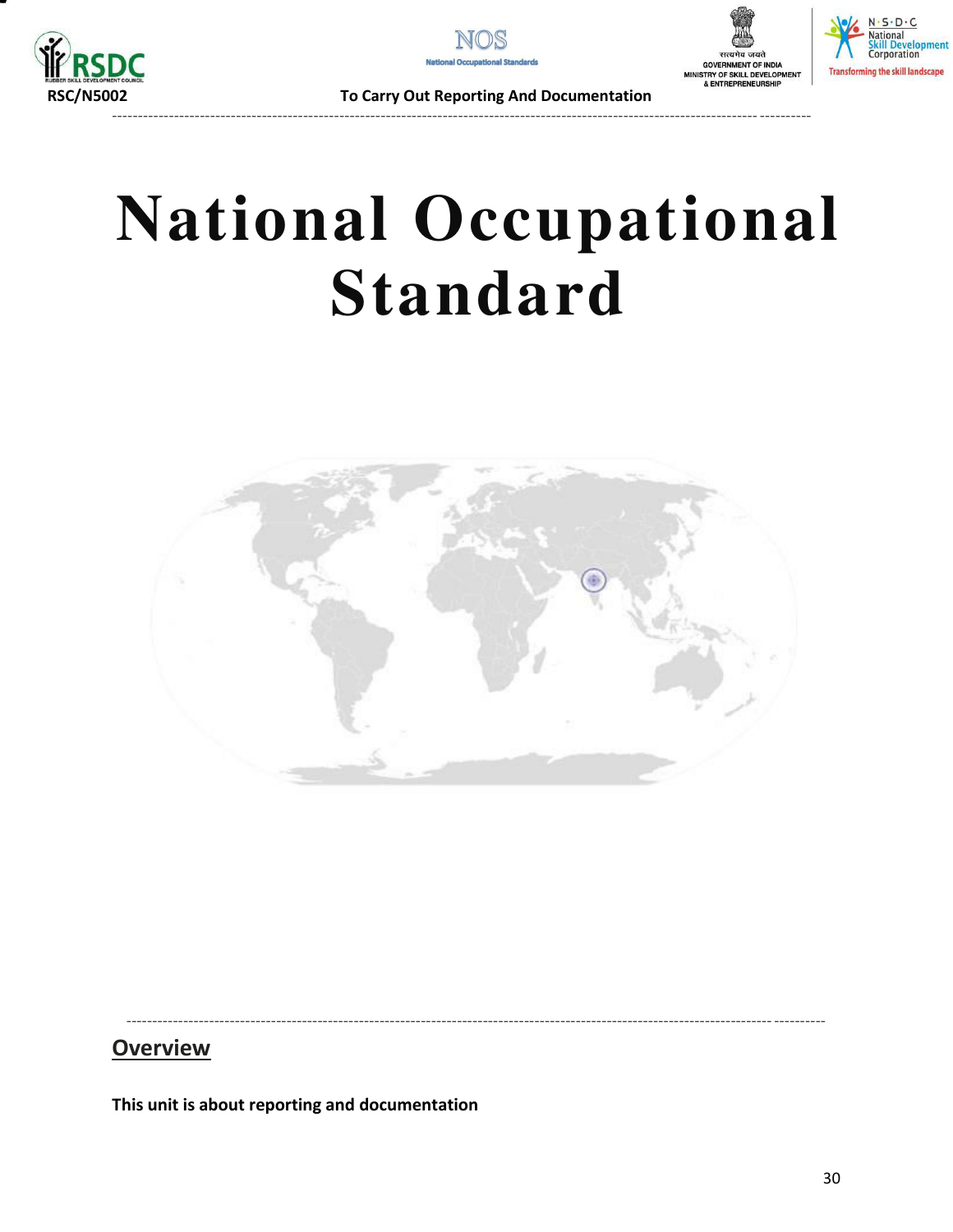







| <b>Unit Code</b>                             | <b>RSC/N5002</b>                                                                                                                                                                                                                                                                                                                                                                                                                                                                                                                                                                                                                                                        |  |  |
|----------------------------------------------|-------------------------------------------------------------------------------------------------------------------------------------------------------------------------------------------------------------------------------------------------------------------------------------------------------------------------------------------------------------------------------------------------------------------------------------------------------------------------------------------------------------------------------------------------------------------------------------------------------------------------------------------------------------------------|--|--|
| <b>Unit Title</b><br>(Task)                  | To carry out reporting and documentation                                                                                                                                                                                                                                                                                                                                                                                                                                                                                                                                                                                                                                |  |  |
| <b>Description</b>                           | This unit is about carrying out reporting and documentation                                                                                                                                                                                                                                                                                                                                                                                                                                                                                                                                                                                                             |  |  |
| <b>Scope</b>                                 | This unit/task covers the following:<br>Reporting of data/problem/incidents etc<br>٠<br>Documentation<br><b>Information Security</b>                                                                                                                                                                                                                                                                                                                                                                                                                                                                                                                                    |  |  |
| Performance Criteria(PC) w.r.t. the Scope    |                                                                                                                                                                                                                                                                                                                                                                                                                                                                                                                                                                                                                                                                         |  |  |
| <b>Element</b>                               | <b>Performance Criteria</b>                                                                                                                                                                                                                                                                                                                                                                                                                                                                                                                                                                                                                                             |  |  |
| <b>Reporting</b>                             | To be competent, the user/individual on the job must be able to:<br>PC1. Report data/problems/incidents as applicable in a timely manner<br>PC2. Report to the appropriate authority as laid down by the company<br>PC3. Follow reporting procedures as prescribed by the company                                                                                                                                                                                                                                                                                                                                                                                       |  |  |
| <b>Recording and</b><br><b>Documentation</b> | PC4. Identify documentation to be completed relating to one's role<br>PC5. Record details accurately an appropriate format<br>PC6. Complete all documentation within stipulated time according to company<br>procedure<br>Ensure that the final document meets with the requirements of the persons<br>PC7.<br>who requested it or make any amendments accordingly<br>PC8. Make sure documents are available to all appropriate authorities to inspect                                                                                                                                                                                                                  |  |  |
| <b>Information Security</b>                  | PC9. Respond to requests for information in an appropriate manner whilst following<br>organizational procedures<br>PC10. Inform the appropriate authority of requests for information received                                                                                                                                                                                                                                                                                                                                                                                                                                                                          |  |  |
| <b>Knowledge and Understanding (K)</b>       |                                                                                                                                                                                                                                                                                                                                                                                                                                                                                                                                                                                                                                                                         |  |  |
| <b>B. Technical</b><br><b>Knowledge</b>      | The user/individual on the job needs to know and understand:<br>KB1. Different methods of recording information<br>KB2. Various documents that need to be maintained<br>KB3. Company procedure for filling/maintaining up the documents<br>KB4. Procedures for reporting to the appropriate authority<br>KB5. Procedures for recording damage, breakages etc<br>KB6. Reporting incidents where standard operating procedures are not followed<br>KB7. The importance of complete and accurate documentation<br>KB8. How to maintain complete documentation accurately and within agreed<br>timescales<br>KB9. The importance of ensuring that the documents are correct |  |  |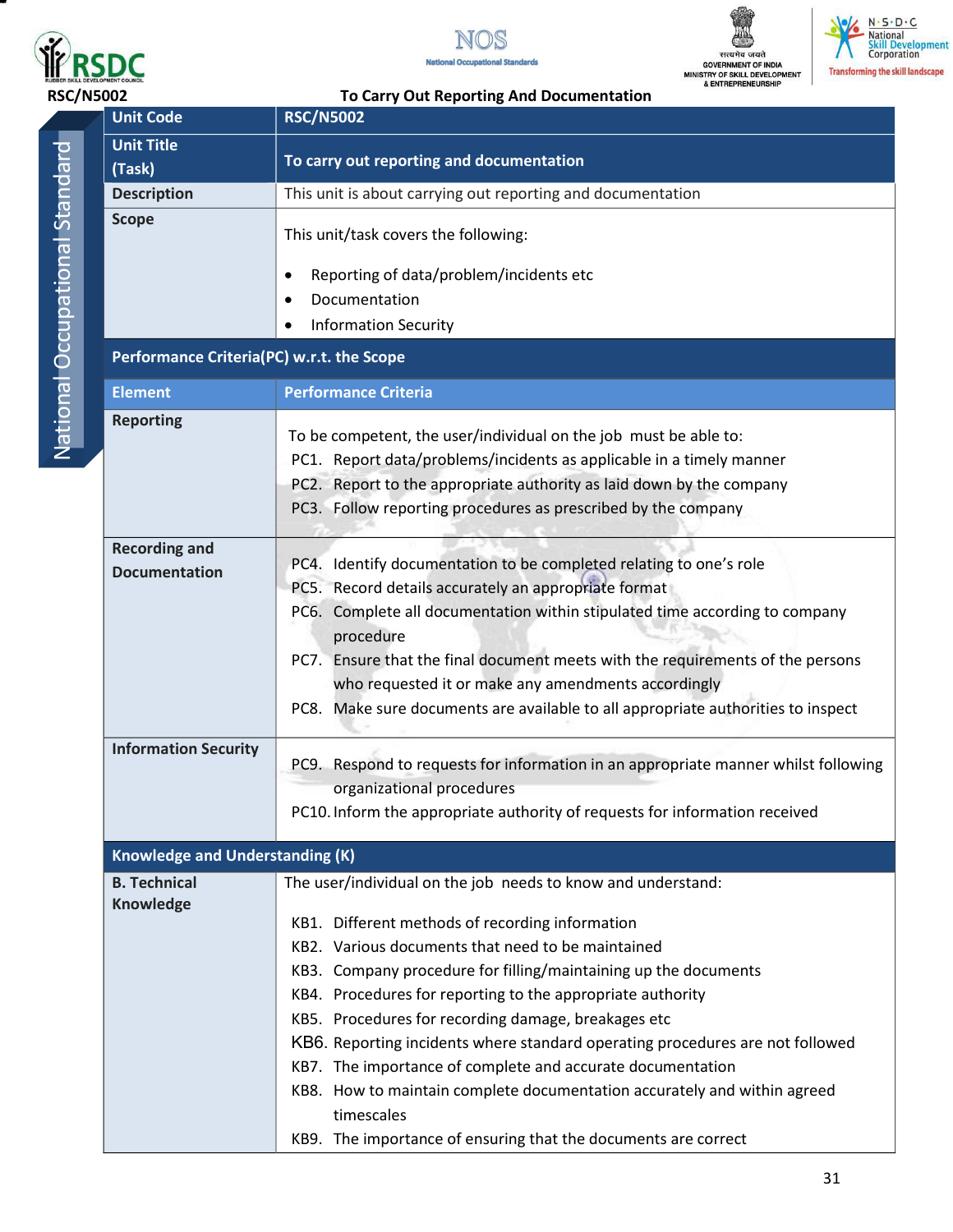

Ξ







|                                                                     | KB10. The actions to be taken if the documents are not correct                                  |  |
|---------------------------------------------------------------------|-------------------------------------------------------------------------------------------------|--|
|                                                                     | KB11. The importance of maintaining the security and confidentiality of recorded<br>information |  |
|                                                                     | KB12. Procedures to maintain confidentiality of information                                     |  |
|                                                                     | KB13. The appropriate method for responding to requests for information                         |  |
|                                                                     | KB14. The reporting procedures to followed before disclosing information to any                 |  |
|                                                                     | outside party                                                                                   |  |
| Skills (S)                                                          |                                                                                                 |  |
| A. Core Skills/                                                     | <b>Writing Skills</b>                                                                           |  |
| <b>Generic Skills</b>                                               | The user/ individual on the job needs to know and understand how to:                            |  |
|                                                                     | SA1. Construct simple sentences and express ideas clearly through written                       |  |
|                                                                     | communication                                                                                   |  |
|                                                                     | SA2. Fill up appropriate technical forms, process charts, activity logs in required             |  |
|                                                                     | format of the company                                                                           |  |
|                                                                     | SA3. Write simple letters, mails, etc                                                           |  |
|                                                                     | SA4. Perform functional mathematical operations, including apply basic                          |  |
|                                                                     | mathematical principles, such as numbers and space, and techniques such as                      |  |
|                                                                     | estimation and approximation, for practical purposes                                            |  |
| <b>Reading Skills</b>                                               |                                                                                                 |  |
| The user/individual on the job needs to know and understand how to: |                                                                                                 |  |
|                                                                     | SA5. Read and understand manuals, health and safety instructions, memos, reports,               |  |
|                                                                     | job cards etc                                                                                   |  |
|                                                                     | SA6. Read images, graphs, diagrams                                                              |  |
|                                                                     | SA7. Understand the various coding systems as per company norms                                 |  |
|                                                                     | <b>Oral Communication (Listening and Speaking skills)</b>                                       |  |
|                                                                     |                                                                                                 |  |

a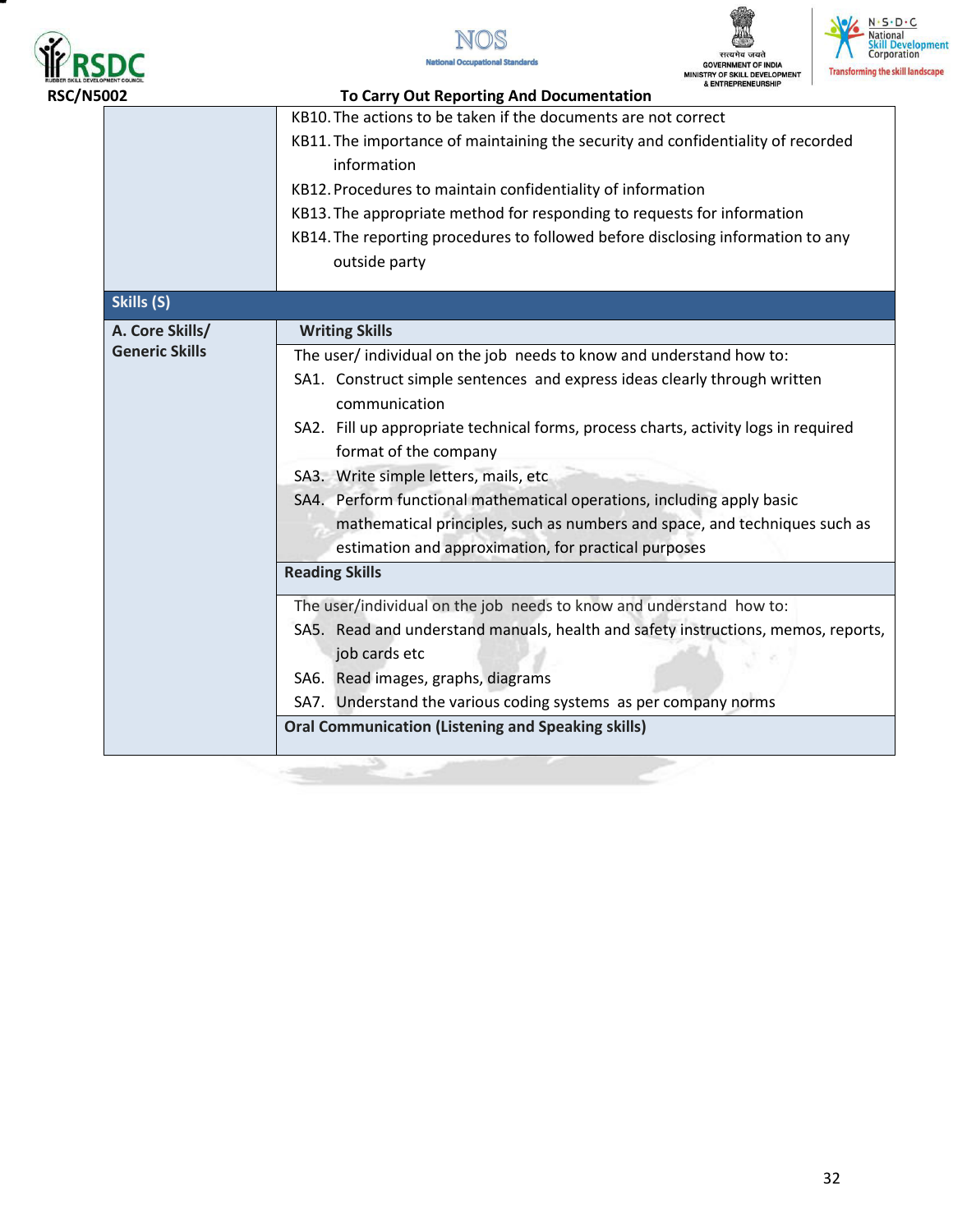

т







| 002                   | & ENTREPRENEURSHIP<br>To Carry Out Reporting And Documentation                               |  |  |
|-----------------------|----------------------------------------------------------------------------------------------|--|--|
|                       | The user/individual on the job needs to know and understand how to:                          |  |  |
|                       | SA8. Express statements, opinions or information clearly so that others can hear             |  |  |
|                       | and understand                                                                               |  |  |
|                       | SA9. Respond appropriately to any queries                                                    |  |  |
|                       | SA10. Communicate with supervisor                                                            |  |  |
|                       | SA11. Communicate with upstream and downstream teams                                         |  |  |
|                       | SA12. Work in a team and other behavioral skills required to support the small group         |  |  |
|                       | activities (Quality Circle, Cross Functional Team, Suggestion Scheme)                        |  |  |
|                       | Integrity                                                                                    |  |  |
|                       | The user/individual on the job needs to know and understand how to:                          |  |  |
|                       | SA13. Practice honesty with respect to company property and time                             |  |  |
|                       | SA14. Communicate with people in a form and manner and using language that is                |  |  |
|                       | open and respectful                                                                          |  |  |
|                       | SA15. Resolve any difficulties in relationships with colleagues, or get help from an         |  |  |
|                       | appropriate person, in a way that preserves goodwill and trust                               |  |  |
|                       | <b>Motivation</b>                                                                            |  |  |
|                       | The user/individual on the job needs to know and understand how to:                          |  |  |
|                       | SA16. Take responsibility for completing one's own work assignment                           |  |  |
|                       | SA17. Take initiative to enhance/learn skills in ones's area of work                         |  |  |
|                       | SA18. The capacity to learn from experience in a range of settings and scenarios and         |  |  |
|                       | the capacity to reflect on and analyze one's learning.                                       |  |  |
|                       | SA19. Is open to new ways of doing things                                                    |  |  |
|                       | SA20. The capacity to envisage and articulate personal goals; to develop strategies          |  |  |
|                       | and take action to achieve them.                                                             |  |  |
|                       | <b>Reliability</b>                                                                           |  |  |
|                       | The user/individual on the job needs to know and understand how to:                          |  |  |
|                       | SA21. Avoid absenteeism                                                                      |  |  |
|                       | SA22. Act objectively, rather than impulsively or emotionally when faced with                |  |  |
|                       | difficult/stressful or emotional situations                                                  |  |  |
|                       | SA23. Work in disciplined factory environment                                                |  |  |
|                       | SA24. Be punctual                                                                            |  |  |
| <b>B.Professional</b> | <b>Decision Making</b>                                                                       |  |  |
| <b>Skills</b>         | The user/individual on the job needs to know and understand how to:                          |  |  |
|                       | Handle pressuring roller / stitcher and other tools and machine<br>SB1.                      |  |  |
|                       |                                                                                              |  |  |
|                       | Handle metal, Rubber and chemical<br>SB <sub>2</sub> .<br>Handle assembled raw parts<br>SB3. |  |  |
|                       | Handling of various types of material handling equipment like forklifts,<br>SB4.             |  |  |
|                       | trolleys etc                                                                                 |  |  |
|                       | <b>Plan and Organize</b>                                                                     |  |  |
|                       |                                                                                              |  |  |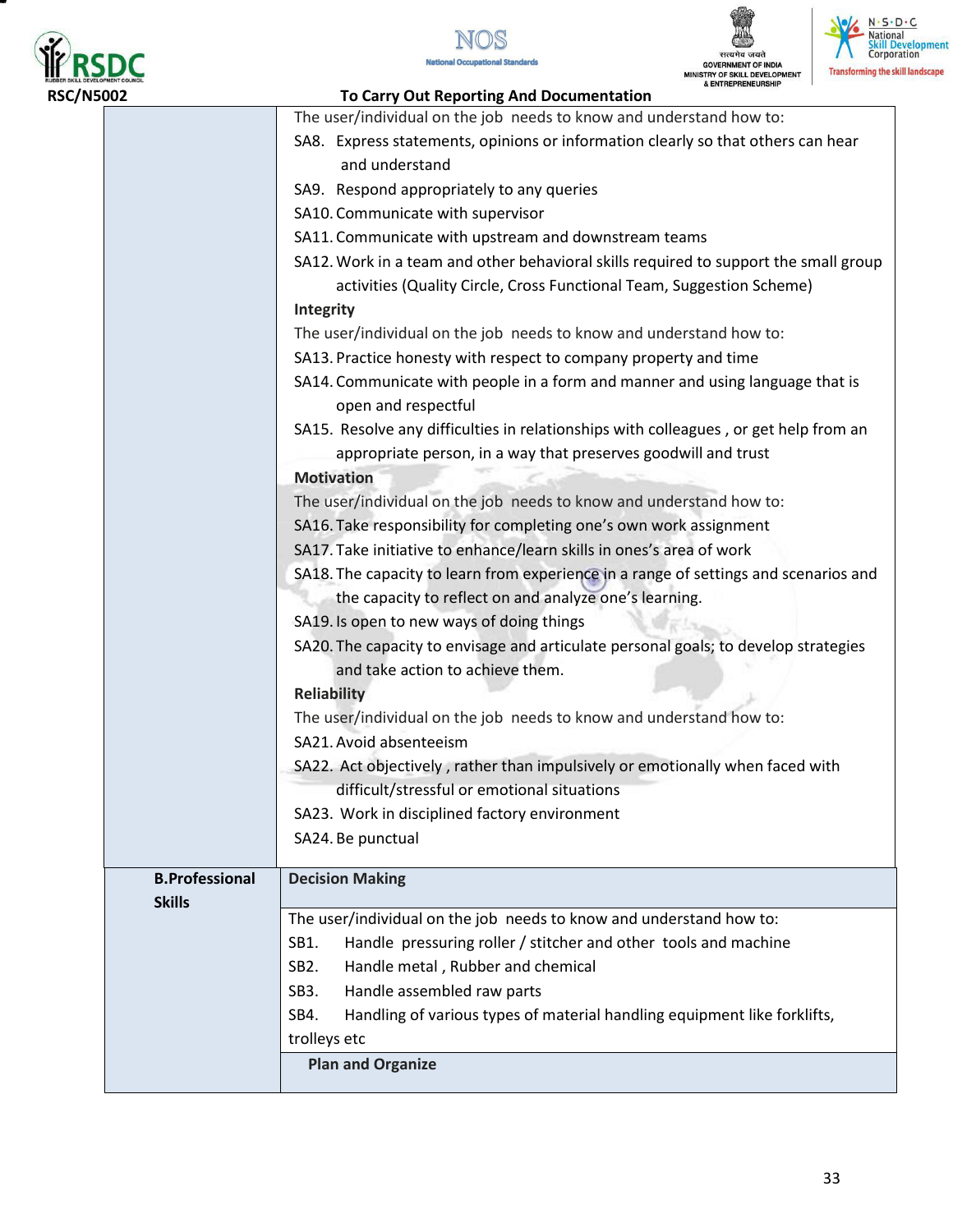

т







| To Carry Out Reporting And Documentation                                                                                     |
|------------------------------------------------------------------------------------------------------------------------------|
| The user/individual on the job needs to know and understand how to:                                                          |
| SB5. Plan and organize the factors of production to execute the business plan<br>SB6. Fix up tasks and allotment of the same |
|                                                                                                                              |
| SB7. Assign tasks to suitable persons                                                                                        |
| SB8. Motivate them for better output and time bound completion of tasks                                                      |
| <b>Customer Centricity</b>                                                                                                   |
| The user/individual on the job needs to know and understand how to:                                                          |
| SB9. Correspond effectively with clients relating to product feedback and for                                                |
| communicating/collecting any other information.                                                                              |
| <b>Problem Solving</b>                                                                                                       |
| The user/individual on the job needs to know and understand how to:                                                          |
| SB10. Solve problems related to equipment and supply of inputs                                                               |
| SB11. Solve problems among colleagues                                                                                        |
| SB12. Diagnose problems and resolve at initial stage itself                                                                  |
| <b>Analytical Thinking</b>                                                                                                   |
| The user/individual on the job needs to know and understand how to:                                                          |
| SB1.<br>Identify the problems pertaining to the sharpening of tools based on visual<br>inspection and work efficiency        |
| SB <sub>2</sub> .<br>Diagnose common problems in the machine based on visual inspection,<br>sound etc                        |
| Suggest improvements(if any) in process based on experience<br>SB <sub>3</sub> .                                             |
| Optimal use of rubber bales to cut pieces of different sizes with minimal<br>SB4.                                            |
| wastage                                                                                                                      |
| No mix up of two different type of chemical, Rubber sheet etc<br>SB5.                                                        |
| <b>Critical Thinking</b>                                                                                                     |
| The user/individual on the job needs to know and understand how to:                                                          |
| SB16. Take appropriate action/seek expert opinion to overcome critical                                                       |
| situations                                                                                                                   |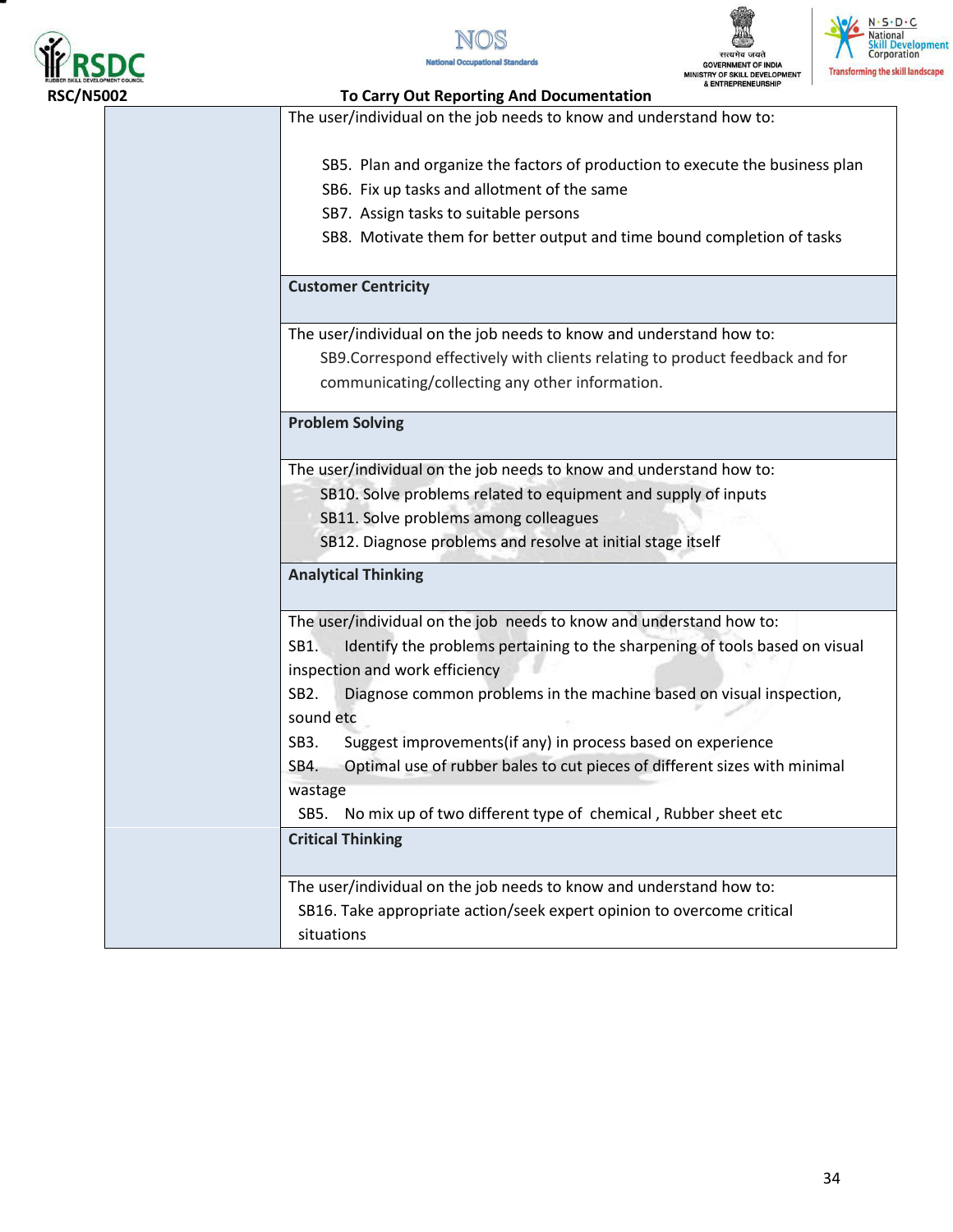







#### **RSC/N5002 To Carry Out Reporting And Documentation**

## **NOS Version Control**

| <b>NOS Code</b>            | <b>RSC/N5002</b>            |                         |          |
|----------------------------|-----------------------------|-------------------------|----------|
| Credits(NSQF)              | <b>TBD</b>                  | <b>Version number</b>   | 1.0      |
| <b>Industry</b>            | <b>Rubber Manufacturing</b> | <b>Drafted on</b>       | 04/06/14 |
| <b>Industry Sub-sector</b> | <b>NonTyre</b>              | Last reviewed on        | 17/05/17 |
| <b>Occupation</b>          | <b>Building</b>             | <b>Next review date</b> | 17/05/21 |



[Back to QP](#page-1-0)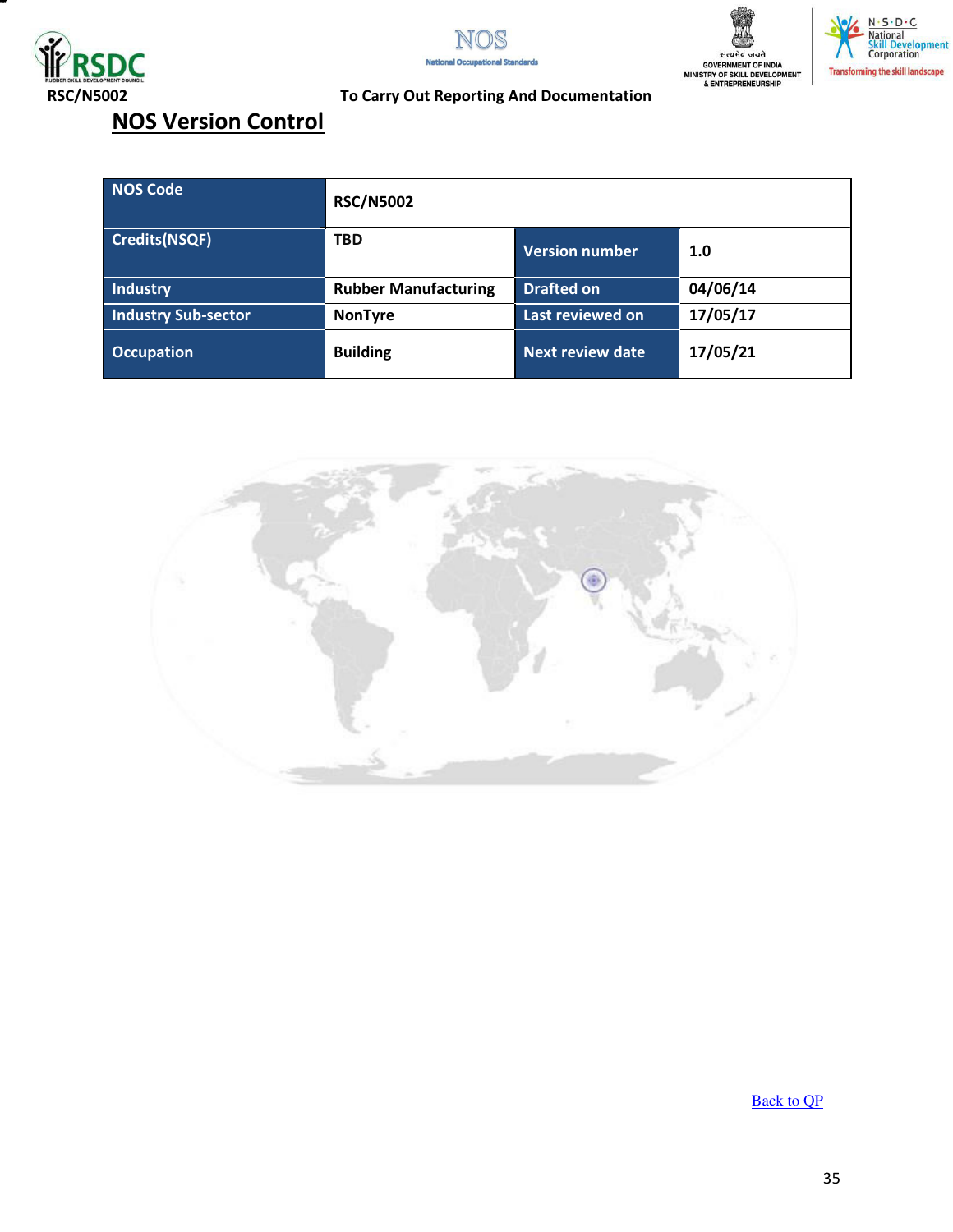







**To Carry Out Quality Checks** 

# **National Occupational Standard**

<span id="page-35-0"></span>

## **Overview**

This unit is about carrying out quality checks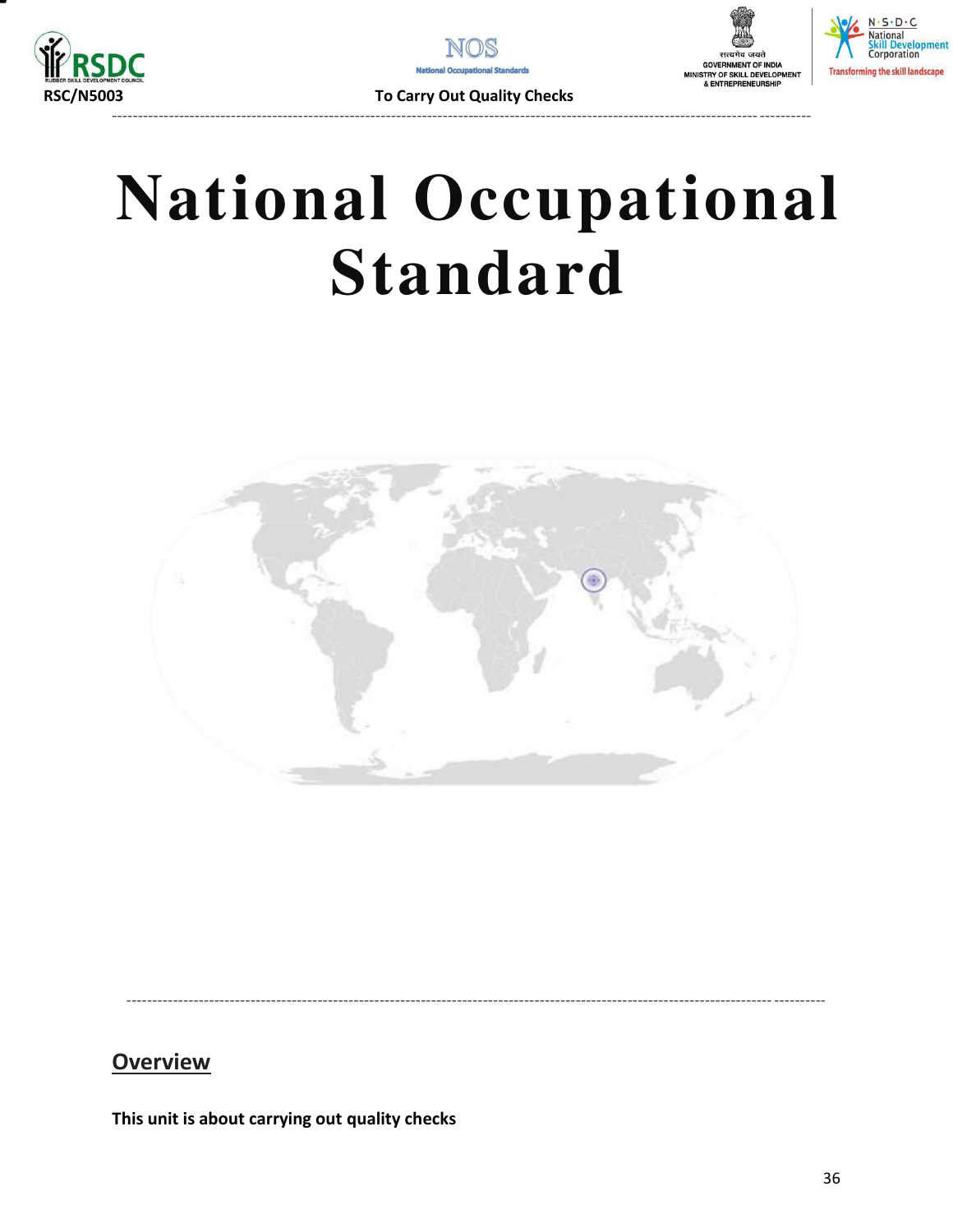

National Occupational Standard

National Occupational Standard



## ЩΜ सत्य जयते<br>GOVERNMENT OF INDIA<br>MINISTRY OF SKILL DEVELOPMENT<br>& ENTREPRENEURSHIP



### **RSC/N5003 To Carry Out Quality Checks**

| <b>Unit Code</b><br><b>RSC/N5003</b>   |                                                                                                                                                                                                                                                                                                                                                                                                                                                                                       |  |
|----------------------------------------|---------------------------------------------------------------------------------------------------------------------------------------------------------------------------------------------------------------------------------------------------------------------------------------------------------------------------------------------------------------------------------------------------------------------------------------------------------------------------------------|--|
| <b>Unit Title</b><br>(Task)            | To carry out quality checks                                                                                                                                                                                                                                                                                                                                                                                                                                                           |  |
| <b>Description</b>                     | This unit is about carrying out quality control activities                                                                                                                                                                                                                                                                                                                                                                                                                            |  |
| <b>Scope</b>                           | This unit/task covers the following:<br>Carrying out Inspections and quality checks to identify problems<br>Analysis to take corrective actions<br>Reporting the results                                                                                                                                                                                                                                                                                                              |  |
|                                        | Performance Criteria(PC) w.r.t. the Scope                                                                                                                                                                                                                                                                                                                                                                                                                                             |  |
| <b>Element</b>                         | <b>Performance Criteria</b>                                                                                                                                                                                                                                                                                                                                                                                                                                                           |  |
| Inspection                             | To be competent, the user/individual on the job must be able to:<br>PC1. Ensure that total range of checks are regularly and consistently performed<br>PC2. Use appropriate measuring instruments, equipment, tools, accessories etc, as<br>required                                                                                                                                                                                                                                  |  |
| <b>Analysis</b>                        | PC3. Identify non-conformities to quality assurance standards<br>PC4. Identify potential causes of non-conformities to quality assurance standards<br>PC5. Identify impact on final product due to non-conformance to company<br>standards<br>PC6. Evaluating the need for action to ensure that problems do not recur<br>PC7. Suggest corrective action to address problem<br>PC8. Review effectiveness of corrective action                                                         |  |
| <b>Reporting</b>                       | PC9. Interpret the results of the quality check correctly<br>PC10. Take up results of the findings with QC incharge/appropriate authority.<br>PC11. Take up the results of the findings within stipulated time<br>PC12. Record of results of action taken<br>PC13. Record adjustments not covered by established procedures for future<br>reference<br>PC14. Review effectiveness of action taken<br>PC15. Follow reporting procedures where the cause of defect cannot be identified |  |
| <b>Knowledge and Understanding (K)</b> |                                                                                                                                                                                                                                                                                                                                                                                                                                                                                       |  |
| <b>Technical</b><br>А.<br>Knowledge    | The user/individual on the job needs to know and understand:<br>KB1. The importance of quality control procedures                                                                                                                                                                                                                                                                                                                                                                     |  |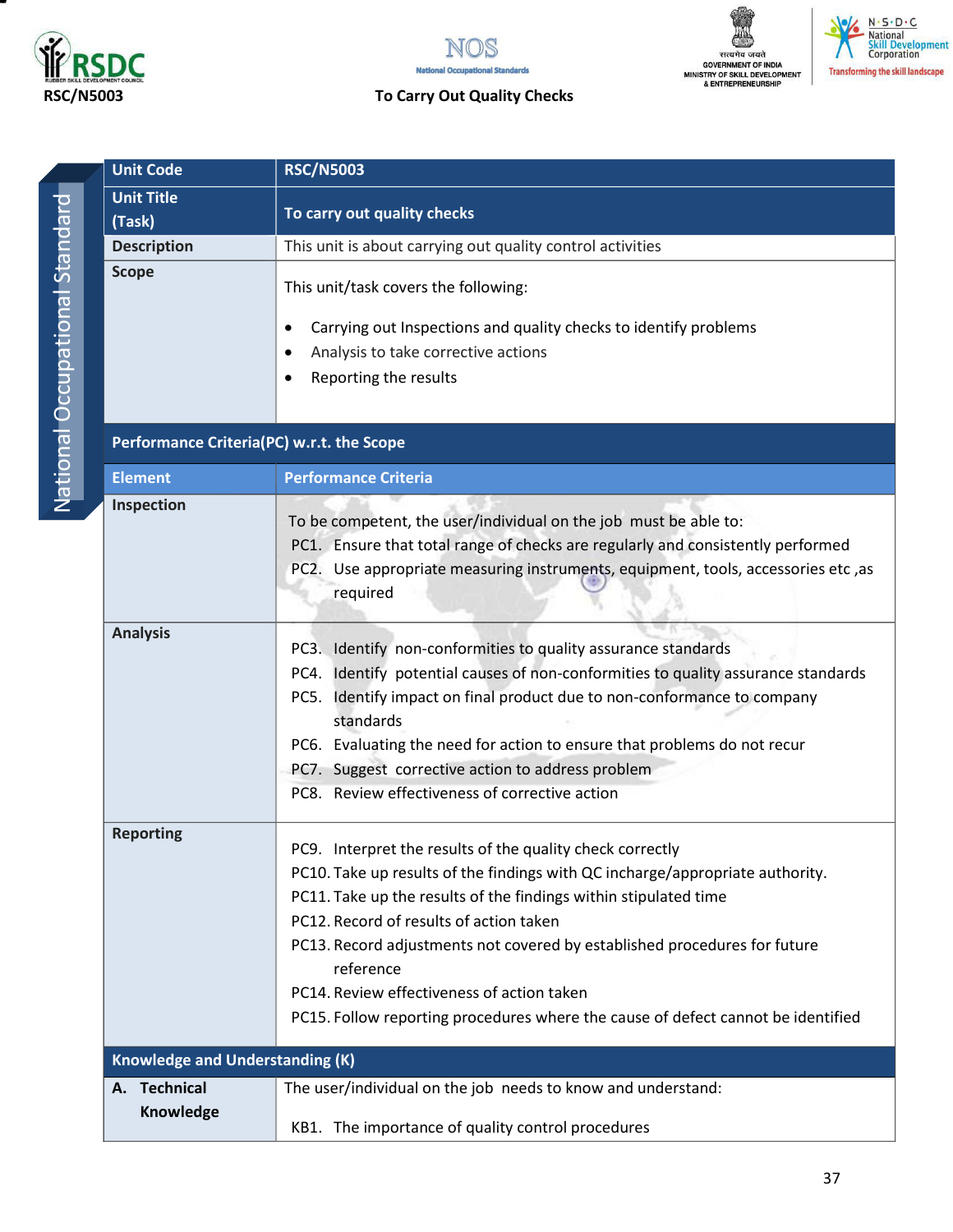

т







| <b>RSC/N5003</b> |                                          | <b>To Carry Out Quality Checks</b>                                                                                                                |  |
|------------------|------------------------------------------|---------------------------------------------------------------------------------------------------------------------------------------------------|--|
|                  |                                          | KB2. Relevance and importance of activities and how they contribute to the                                                                        |  |
|                  |                                          | achievement of the quality objectives,                                                                                                            |  |
|                  |                                          | KB3. Proper procedure for selecting the material/product and performing quality                                                                   |  |
|                  |                                          | checks without affecting the material                                                                                                             |  |
|                  |                                          | KB4. Availability of work instructions, as necessary,                                                                                             |  |
|                  |                                          | KB5. Characteristics of the product/material                                                                                                      |  |
|                  |                                          | KB6. Use of suitable equipment                                                                                                                    |  |
|                  |                                          | KB7. Availability and use of monitoring and measuring devices,                                                                                    |  |
|                  |                                          | KB8. Requirements of records                                                                                                                      |  |
|                  |                                          | KB9. Importance of maintaining accurate up-to-date records                                                                                        |  |
|                  |                                          | KB10. The need to report within the stipulated time                                                                                               |  |
|                  |                                          | KB11. Implications of inaccurate measuring and testing instruments and equipment                                                                  |  |
|                  |                                          | KB12. The cost of non-conformance to quality standards                                                                                            |  |
|                  |                                          | KB13. Implications (impact on internal/external customers) of defective products,                                                                 |  |
|                  |                                          | materials or components                                                                                                                           |  |
| Skills (S)       |                                          |                                                                                                                                                   |  |
|                  |                                          |                                                                                                                                                   |  |
|                  | A. Core Skills/<br><b>Generic Skills</b> | <b>Writing Skills</b>                                                                                                                             |  |
|                  |                                          | The user/ individual on the job needs to know and understand how to:<br>SA1. Construct simple sentences and express ideas clearly through written |  |
|                  |                                          | communication                                                                                                                                     |  |
|                  |                                          | SA2. Fill up appropriate technical forms, process charts, activity logs in required                                                               |  |
|                  |                                          | format of the company                                                                                                                             |  |
|                  |                                          | SA3. Write simple letters, mails, etc                                                                                                             |  |
|                  |                                          | SA4. Perform functional mathematical operations, including apply basic                                                                            |  |
|                  |                                          | mathematical principles, such as numbers and space, and techniques such as                                                                        |  |
|                  |                                          | estimation and approximation, for practical purposes                                                                                              |  |
|                  |                                          | <b>Reading Skills</b>                                                                                                                             |  |
|                  |                                          | The user/individual on the job needs to know and understand how to:                                                                               |  |
|                  |                                          | SA5. Read and understand manuals, health and safety instructions, memos, reports,                                                                 |  |
|                  |                                          | job cards etc                                                                                                                                     |  |
|                  |                                          | SA6. Read images, graphs, diagrams                                                                                                                |  |
|                  |                                          | SA7. Understand the various coding systems as per company norms                                                                                   |  |
|                  |                                          | <b>Oral Communication (Listening and Speaking skills)</b>                                                                                         |  |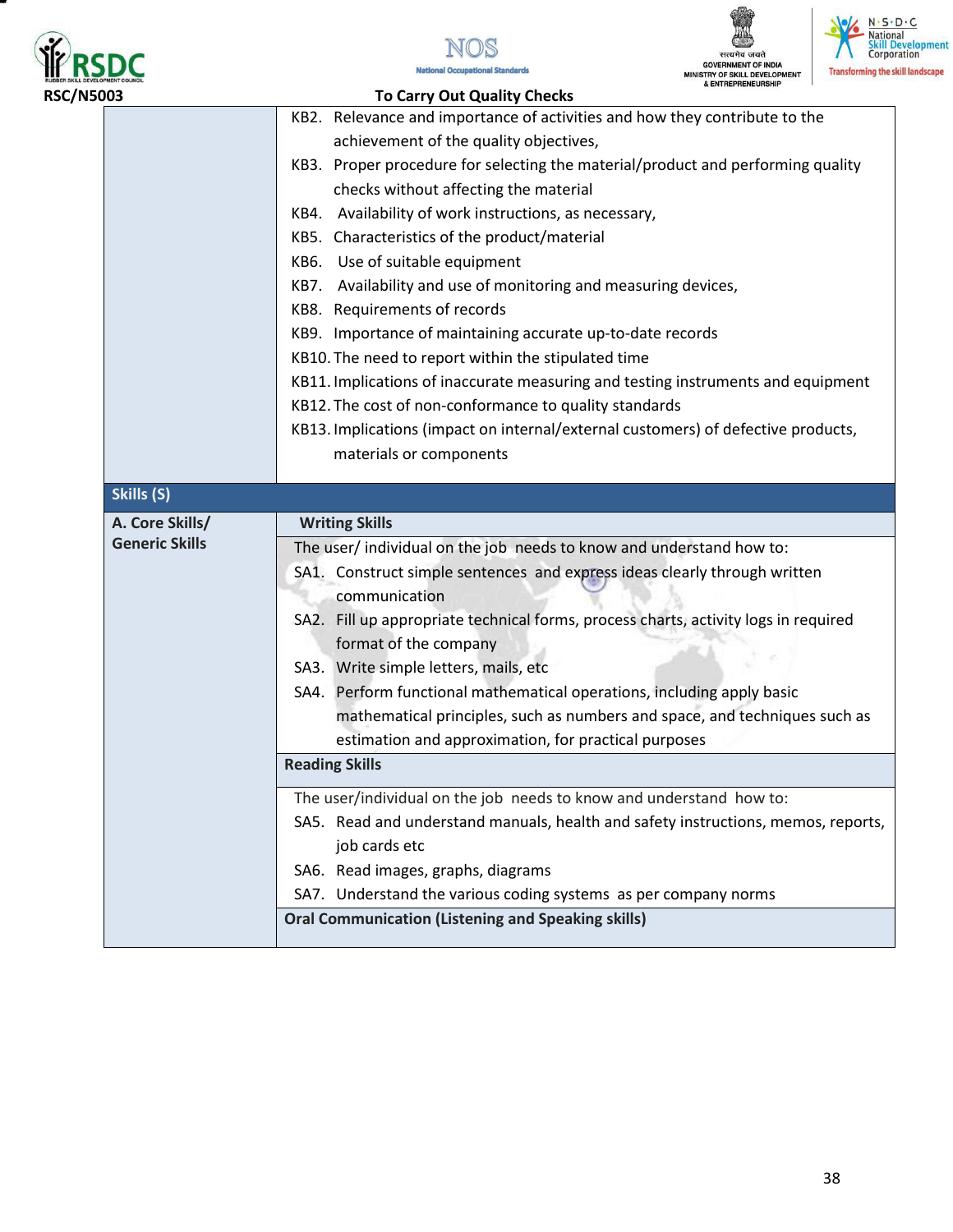







| 5003                                                           | & ENTREPRENEURSHIP<br><b>To Carry Out Quality Checks</b>                             |  |  |
|----------------------------------------------------------------|--------------------------------------------------------------------------------------|--|--|
|                                                                | The user/individual on the job needs to know and understand how to:                  |  |  |
|                                                                | SA8. Express statements, opinions or information clearly so that others can hear     |  |  |
|                                                                | and understand                                                                       |  |  |
|                                                                | SA9. Respond appropriately to any queries                                            |  |  |
|                                                                | SA10. Communicate with supervisor                                                    |  |  |
|                                                                | SA11. Communicate with upstream and downstream teams                                 |  |  |
|                                                                | SA12. Work in a team and other behavioral skills required to support the small group |  |  |
|                                                                | activities (Quality Circle, Cross Functional Team, Suggestion Scheme)                |  |  |
|                                                                | Integrity                                                                            |  |  |
|                                                                | The user/individual on the job needs to know and understand how to:                  |  |  |
|                                                                | SA13. Practice honesty with respect to company property and time                     |  |  |
|                                                                | SA14. Communicate with people in a form and manner and using language that is        |  |  |
|                                                                | open and respectful                                                                  |  |  |
|                                                                | SA15. Resolve any difficulties in relationships with colleagues, or get help from an |  |  |
| appropriate person, in a way that preserves goodwill and trust |                                                                                      |  |  |
|                                                                | <b>Motivation</b>                                                                    |  |  |
|                                                                | The user/individual on the job needs to know and understand how to:                  |  |  |
|                                                                | SA16. Take responsibility for completing one's own work assignment                   |  |  |
|                                                                | SA17. Take initiative to enhance/learn skills in one's area of work                  |  |  |
|                                                                | SA18. The capacity to learn from experience in a range of settings and scenarios and |  |  |
|                                                                |                                                                                      |  |  |
|                                                                | the capacity to reflect on and analyse one's learning.                               |  |  |
|                                                                | SA19. Is open to new ways of doing things                                            |  |  |
|                                                                | SA20. The capacity to envisage and articulate personal goals; to develop strategies  |  |  |
|                                                                | and take action to achieve them.                                                     |  |  |
|                                                                | <b>Reliability</b>                                                                   |  |  |
|                                                                | The user/individual on the job needs to know and understand how to:                  |  |  |
|                                                                | SA21. Avoid absenteeism                                                              |  |  |
|                                                                | SA22. Act objectively, rather than impulsively or emotionally when faced with        |  |  |
|                                                                | difficult/stressful or emotional situations                                          |  |  |
|                                                                | SA23. Work in disciplined factory environment                                        |  |  |
|                                                                | SA24. Be punctual                                                                    |  |  |
| <b>B.Professional</b>                                          | <b>Decision Making</b>                                                               |  |  |
| <b>Skills</b>                                                  |                                                                                      |  |  |
|                                                                | The user/individual on the job needs to know and understand how to:                  |  |  |
|                                                                | Handle pressuring roller / stitcher and other tools and machine<br>SB1.              |  |  |
|                                                                | SB <sub>2</sub> .<br>Handle metal, Rubber and chemical                               |  |  |
|                                                                | Handle assembled raw parts<br>SB <sub>3</sub> .                                      |  |  |
|                                                                | Handling of various types of material handling equipment like forklifts,<br>SB4.     |  |  |
|                                                                | trolleys etc                                                                         |  |  |
|                                                                | <b>Plan and Organize</b>                                                             |  |  |
|                                                                |                                                                                      |  |  |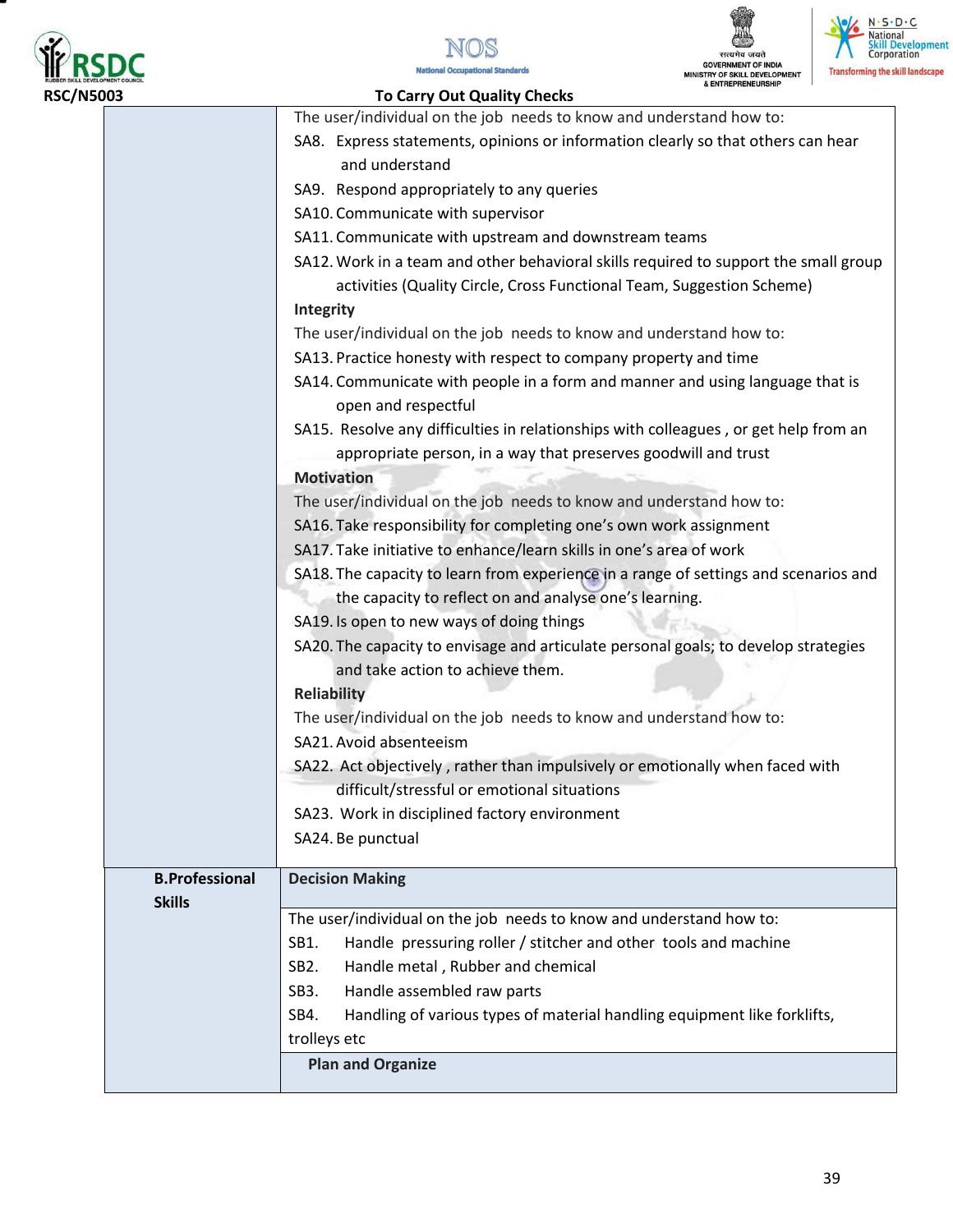







#### **RSC/N5003 To Carry Out Quality Checks**

The user/individual on the job needs to know and understand how to:

- SB5. Plan and organize the factors of production to execute the business plan
- SB6. Fix up tasks and allotment of the same
- SB7. Assign tasks to suitable persons
- SB8. Motivate them for better output and time bound completion of tasks

#### **Customer Centricity**

The user/individual on the job needs to know and understand how to:

SB9.Correspond effectively with clients relating to product feedback and for communicating/collecting any other information.

#### **Problem Solving**

The user/individual on the job needs to know and understand how to:

- SB10. Solve problems related to equipment and supply of inputs
	- SB11. Solve problems among colleagues
	- SB12. Diagnose problems and resolve at initial stage itself

#### **Analytical Thinking**

The user/individual on the job needs to know and understand how to: SB1. Identify the problems pertaining to the sharpening of tools based on visual inspection and work efficiency SB2. Diagnose common problems in the machine based on visual inspection, sound etc SB3. Suggest improvements(if any) in process based on experience SB4. Optimal use of rubber bales to cut pieces of different sizes with minimal wastage SB5. No mix up of two different type of chemical , Rubber sheet etc **Critical Thinking**  The user/individual on the job needs to know and understand how to: SB16. Take appropriate action/seek expert opinion to overcome critical

situations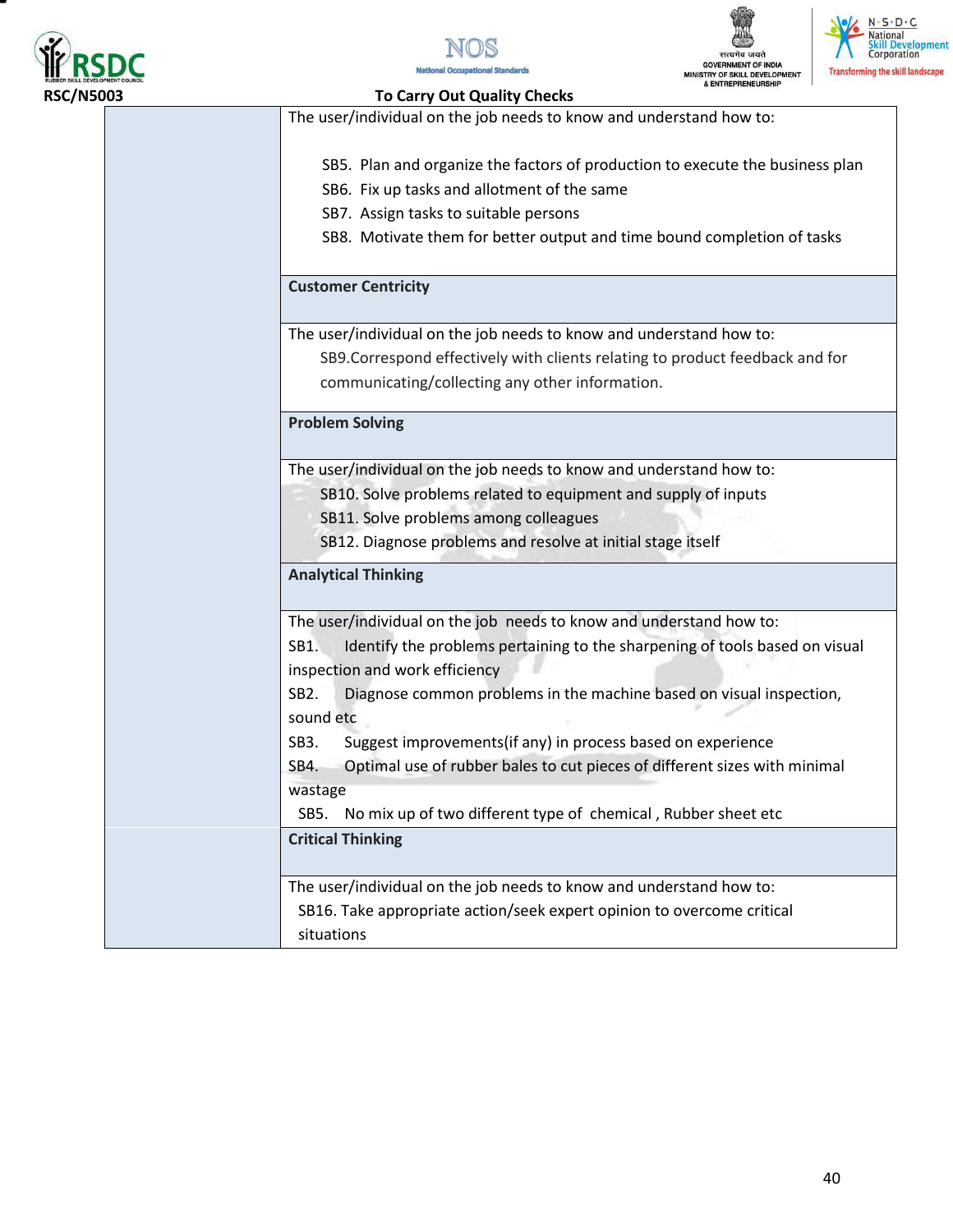







## **RSC/N5003 To Carry Out Quality Checks**

|  |  | <b>NOS Version Control</b> |  |
|--|--|----------------------------|--|
|--|--|----------------------------|--|

| NOS Code                   | <b>RSC/N5003</b>            |                         |          |
|----------------------------|-----------------------------|-------------------------|----------|
| <b>Credits(NSQF)</b>       | <b>TBD</b>                  | <b>Version number</b>   | 1.0      |
| Industry                   | <b>Rubber Manufacturing</b> | <b>Drafted on</b>       | 04/06/14 |
| <b>Industry Sub-sector</b> | <b>NonTyre</b>              | Last reviewed on        | 17/05/17 |
| <b>Occupation</b>          | <b>Building</b>             | <b>Next review date</b> | 17/05/21 |

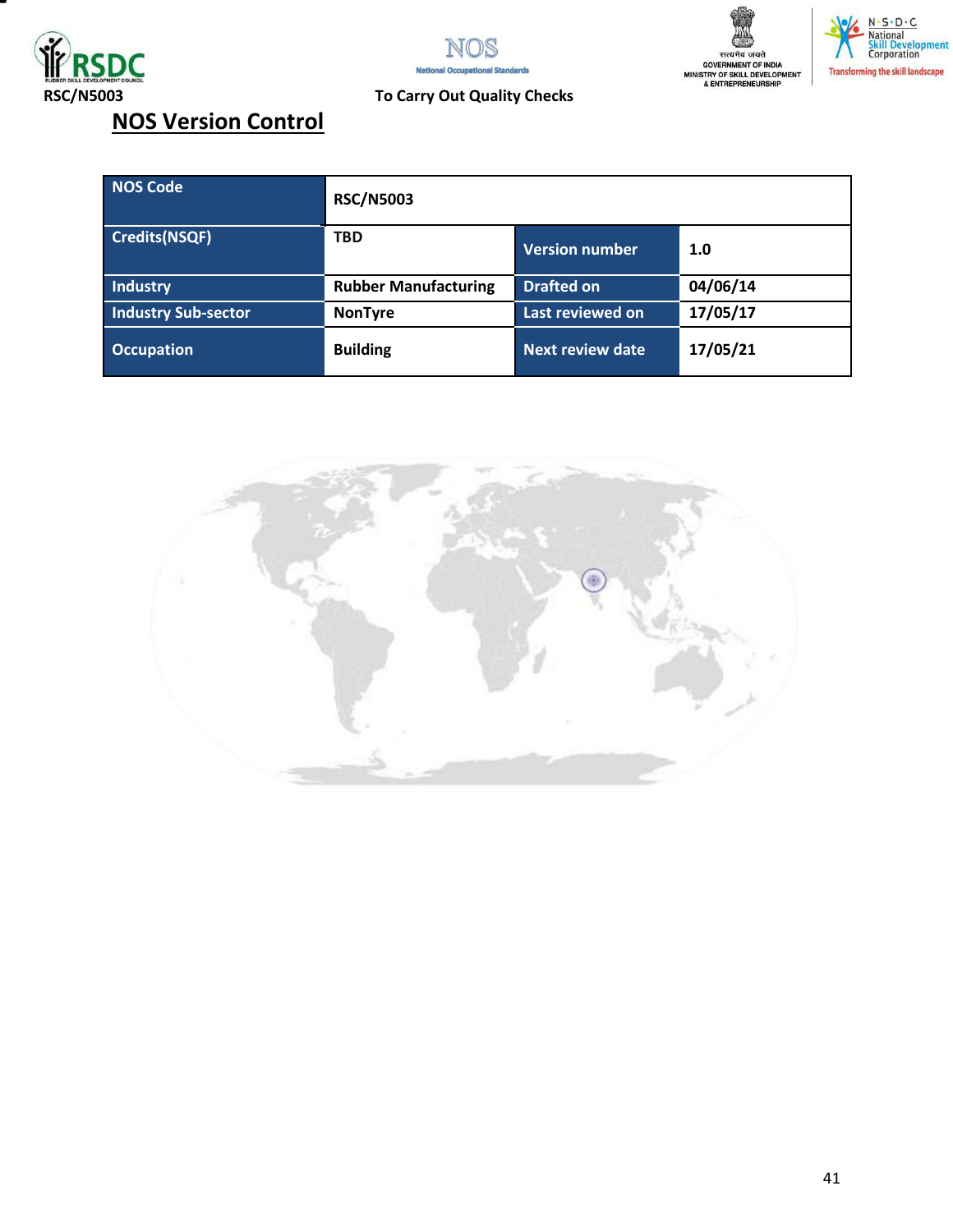



----------------------------------------------------------------------------------------------------------------------------- ----------





 **RSC/N5004 Carry out problem identification and escalation** 

# **National Occupational Standard**

<span id="page-41-0"></span>

----------------------------------------------------------------------------------------------------------------------------- ----------

## **Overview**

**This unit is about problem identification and escalation**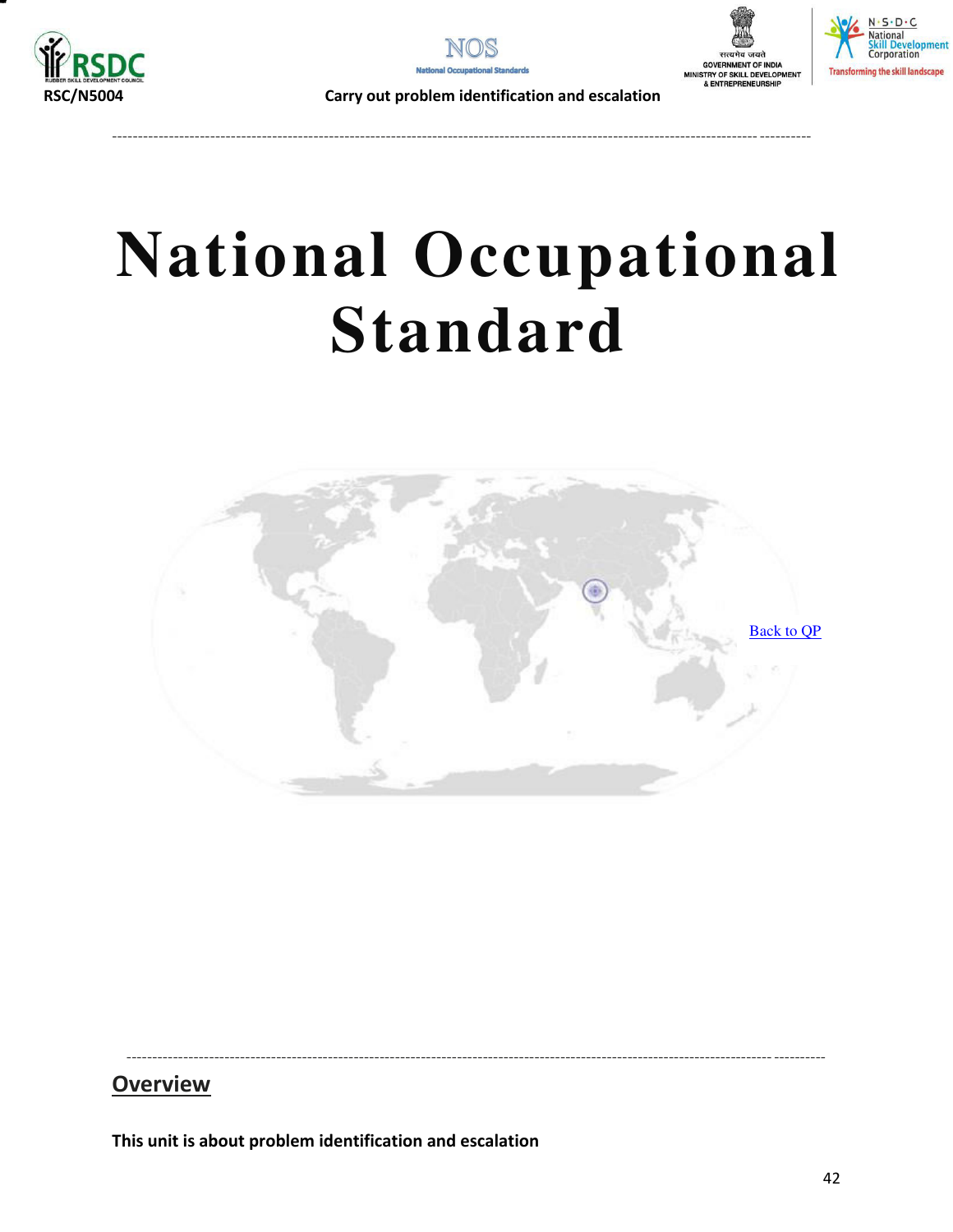

т







#### **RSC/N5004 Carry out problem identification and escalation**

|                                | <b>Unit Code</b><br><b>RSC/N5004</b>      |                                                                                                                  |  |  |
|--------------------------------|-------------------------------------------|------------------------------------------------------------------------------------------------------------------|--|--|
|                                | <b>Unit Title</b>                         |                                                                                                                  |  |  |
|                                | (Task)                                    | To carry out problem identification and escalation                                                               |  |  |
|                                | <b>Description</b>                        | This unit is about problem identification and escalation                                                         |  |  |
| National Occupational Standard | <b>Scope</b>                              | This unit/task covers the following:                                                                             |  |  |
|                                |                                           | Identify problems across:                                                                                        |  |  |
|                                |                                           | Raw materials                                                                                                    |  |  |
|                                |                                           | Compounds                                                                                                        |  |  |
|                                |                                           | Product                                                                                                          |  |  |
|                                |                                           | Equipment                                                                                                        |  |  |
|                                |                                           | Others                                                                                                           |  |  |
|                                |                                           | Take necessary corrective action                                                                                 |  |  |
|                                |                                           | Escalation of unresolved identified problems                                                                     |  |  |
|                                |                                           |                                                                                                                  |  |  |
|                                | Performance Criteria(PC) w.r.t. the Scope |                                                                                                                  |  |  |
|                                | <b>Element</b>                            | <b>Performance Criteria</b>                                                                                      |  |  |
|                                | Problem                                   |                                                                                                                  |  |  |
|                                | Identification                            | To be competent, the user/individual on the job must be able to:<br>PC1. Identify defects/indicators of problems |  |  |
|                                |                                           | PC2. Identify any wrong practices that may lead to problems                                                      |  |  |
|                                |                                           | PC3. Identify practices that may impact the final product quality                                                |  |  |
|                                |                                           | PC4. Identify if the problem has occurred before                                                                 |  |  |
|                                |                                           | PC5. Identify other operations that might be impacted by the problem                                             |  |  |
|                                |                                           | PC6. Ensure that no delays are caused as a result of failure to escalate problems                                |  |  |
|                                |                                           |                                                                                                                  |  |  |
|                                | <b>Necessary Action</b>                   | PC7. Take appropriate materials and sample, conduct tests and evaluate results to                                |  |  |
|                                |                                           | establish reasons to confirm suspected reasons for non-conformance (where                                        |  |  |
|                                |                                           | required)                                                                                                        |  |  |
|                                |                                           | PC8. Consider possible reasons for identification of problems                                                    |  |  |
|                                |                                           | PC9. Consider applicable corrections and formulate corrective action                                             |  |  |
|                                |                                           | PC10. Formulate action in a timely manner                                                                        |  |  |
|                                |                                           | PC11. Communicate problem/remedial action to appropriate parties                                                 |  |  |
|                                |                                           | PC12. Take corrective action in a timely manner                                                                  |  |  |
|                                |                                           | PC13. Take corrective action for problems identified according to the company<br>procedures                      |  |  |
|                                |                                           | PC14. Report/document problem and corrective action in an appropriate manner                                     |  |  |
|                                |                                           | PC15. Monitor corrective action                                                                                  |  |  |
|                                |                                           | PC16. Evaluate implementation of corrective action taken to determine if the                                     |  |  |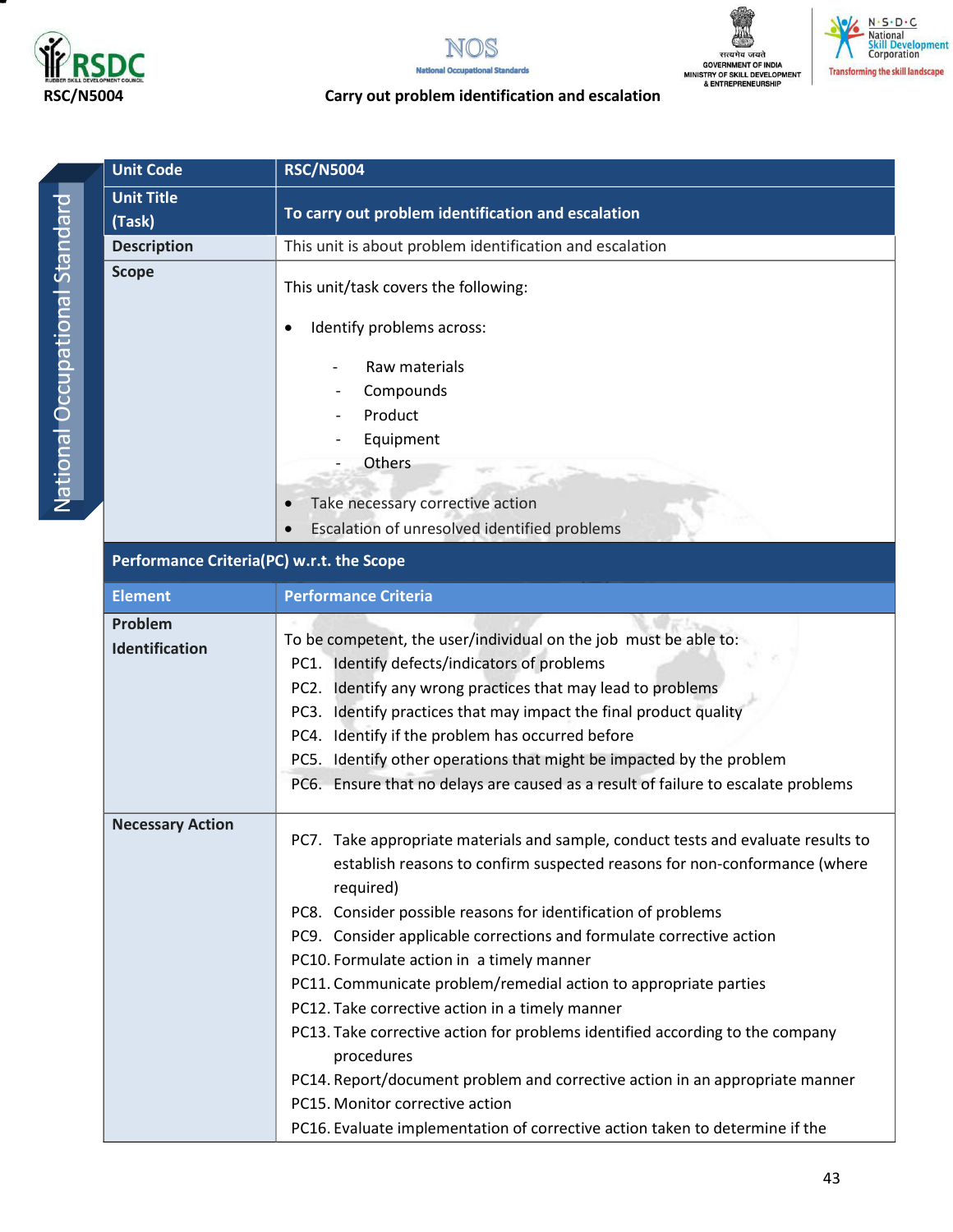







| <b>RSC/N5004</b> |                                        | & ENTREPRENEURSHIP<br>Carry out problem identification and escalation                                        |
|------------------|----------------------------------------|--------------------------------------------------------------------------------------------------------------|
|                  |                                        | problem has been resolved                                                                                    |
|                  |                                        | PC17. Ensure that corrective action selected is viable and practical                                         |
|                  |                                        | PC18. Ensure that correct solution is identified to an identified problem                                    |
|                  |                                        | PC19. Take corrective action for problems identified according to the company                                |
|                  |                                        | procedures                                                                                                   |
|                  |                                        | PC20. Ensure that no delays are caused as a result of failure to take necessary action                       |
|                  | <b>Problem Escalation</b>              | PC21. Escalate problem as per laid down escalation matrix                                                    |
|                  |                                        | PC22. Escalate the problem within stipulated time                                                            |
|                  |                                        | PC23. Escalate the problem in an appropriate manner                                                          |
|                  |                                        | PC24. Ensure that no delays are caused as a result of failure to escalate problems                           |
|                  |                                        |                                                                                                              |
|                  | <b>Knowledge and Understanding (K)</b> |                                                                                                              |
|                  | A. Technical                           | The user/individual on the job needs to know and understand:                                                 |
|                  | Knowledge                              | KB1. Indicators of problems                                                                                  |
|                  |                                        | KB2. The working of the equipment and accessories( if applicable)                                            |
|                  |                                        | KB3. The impact of operations on the user and equipment( if applicable)                                      |
|                  |                                        | KB4. The impact of operations on the final product (if applicable)                                           |
|                  |                                        | KB5. The effect of not rectifying the problems identified                                                    |
|                  |                                        | KB6. The reason for the occurrence of previous problems                                                      |
|                  |                                        | KB7. Measures and steps that have been taken to address the previous problems                                |
|                  |                                        | KB8. Possible solutions for various problems                                                                 |
|                  |                                        | The correct method for carrying out corrective actions outlined for each<br>KB9.                             |
|                  |                                        | problem                                                                                                      |
|                  |                                        | KB10. The impact of not carrying out the corrective actions                                                  |
|                  |                                        | KB11. The documentation procedure for recording such problems, as per company                                |
|                  |                                        | norms                                                                                                        |
|                  |                                        | KB12. The escalation matrix for reporting problems                                                           |
|                  |                                        | KB13. Escalation matrix for reporting unresolved problems                                                    |
|                  |                                        | KB14. The time frame within which in which each problem needs to be escalated                                |
|                  |                                        | KB15. Manner in which each problem needs to be escalated                                                     |
|                  | Skills (S)                             |                                                                                                              |
|                  | A. Core Skills/                        | <b>Writing Skills</b>                                                                                        |
|                  | <b>Generic Skills</b>                  | The user/ individual on the job needs to know and understand how to:                                         |
|                  |                                        | SA1. Construct simple sentences and express ideas clearly through written                                    |
|                  |                                        | communication                                                                                                |
|                  |                                        | SA2. Fill up appropriate technical forms, process charts, activity logs in required<br>format of the company |
|                  |                                        | SA3. Write simple letters, mails, etc                                                                        |
|                  |                                        | SA4. Perform functional mathematical operations, including apply basic                                       |
|                  |                                        | mathematical principles, such as numbers and space, and techniques such as                                   |
|                  |                                        |                                                                                                              |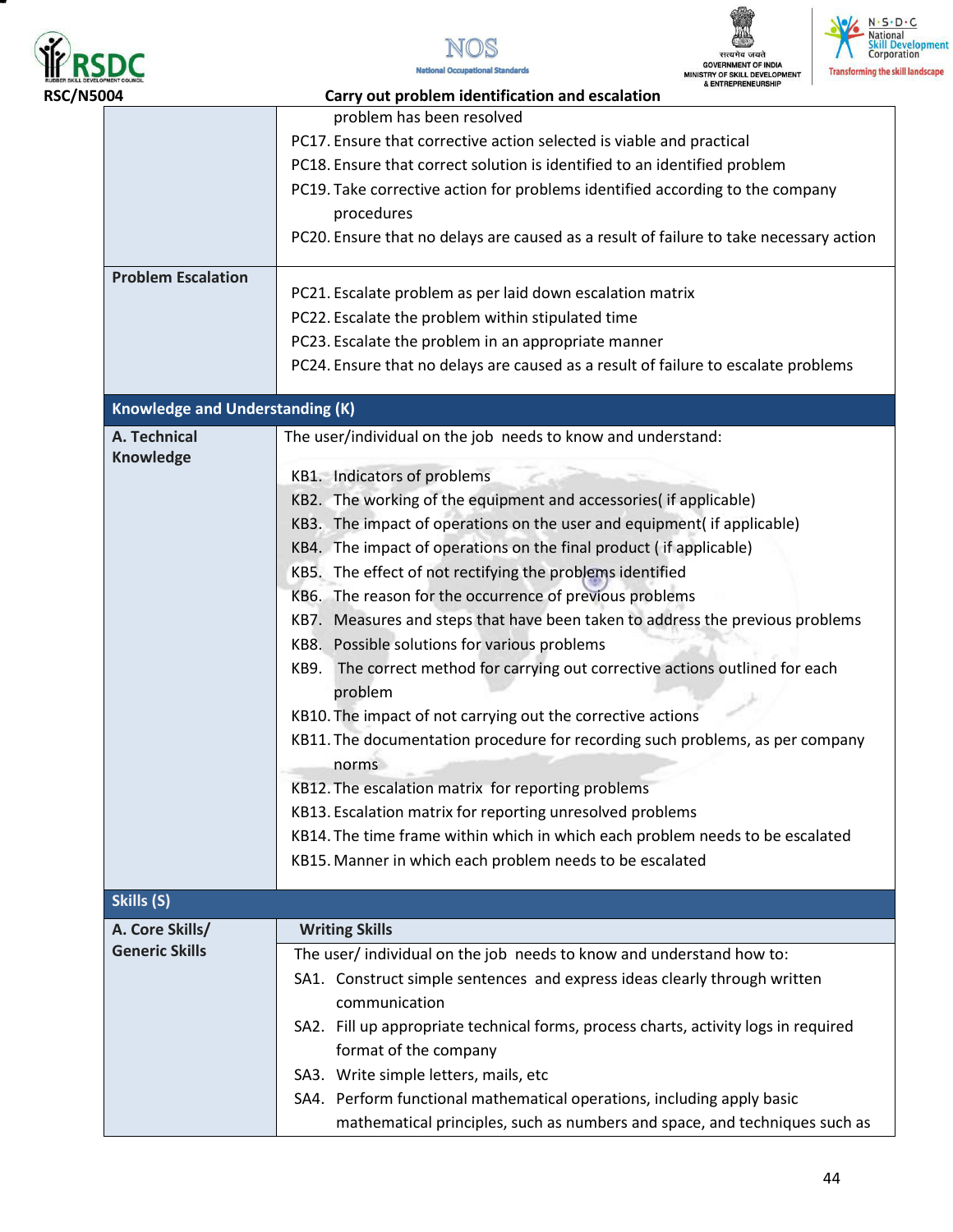







#### **RSC/N5004 Carry out problem identification and escalation**

estimation and approximation, for practical purposes

#### **Reading Skills**

The user/individual on the job needs to know and understand how to:

- SA5. Read and understand manuals, health and safety instructions, memos, reports, job cards etc
- SA6. Read images, graphs, diagrams
- SA7. Understand the various coding systems as per company norms

#### **Oral Communication (Listening and Speaking skills)**

The user/individual on the job needs to know and understand how to:

- SA8. Express statements, opinions or information clearly so that others can hear and understand
- SA9. Respond appropriately to any queries

SA10. Communicate with supervisor

- SA11. Communicate with upstream and downstream teams
- SA12.Work in a team and other behavioral skills required to support the small group activities (Quality Circle, Cross Functional Team, Suggestion Scheme)

#### **Integrity**

The user/individual on the job needs to know and understand how to:

- SA13. Practice honesty with respect to company property and time
- SA14. Communicate with people in a form and manner and using language that is open and respectful
- SA15. Resolve any difficulties in relationships with colleagues , or get help from an appropriate person, in a way that preserves goodwill and trust

#### **Motivation**

The user/individual on the job needs to know and understand how to:

- SA16. Take responsibility for completing one's own work assignment
- SA17. Take initiative to enhance/learn skills in ones's area of work

SA18. The capacity to learn from experience in a range of settings and scenarios and the capacity to reflect on and analyse one's learning.

- SA19. Is open to new ways of doing things
- SA20. The capacity to envisage and articulate personal goals; to develop strategies and take action to achieve them.

#### **Reliability**

The user/individual on the job needs to know and understand how to:

- SA21.Avoid absenteeism
- SA22. Act objectively , rather than impulsively or emotionally when faced with difficult/stressful or emotional situations
- SA23. Work in disciplined factory environment
- SA24. Be punctual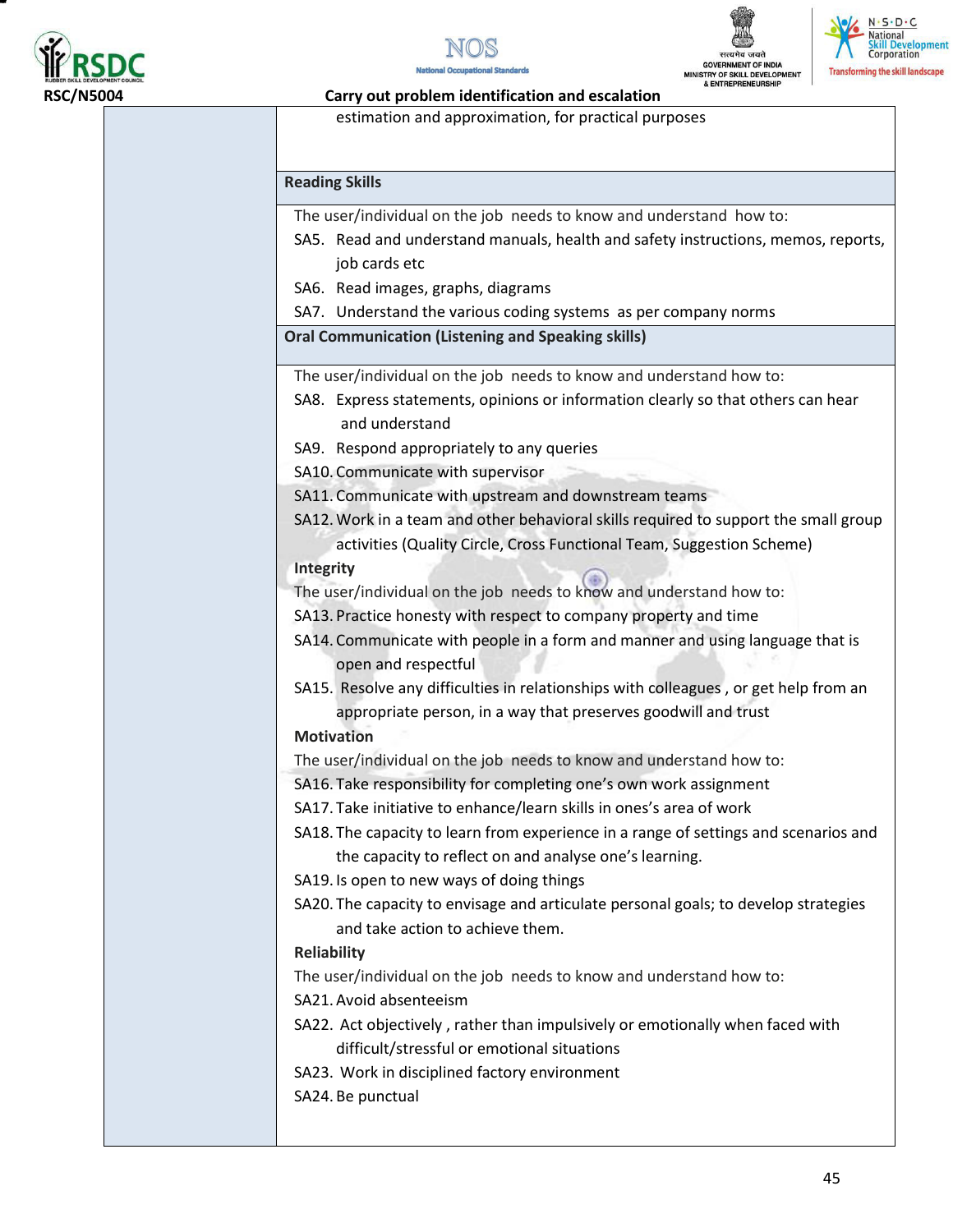

т







#### **RSC/N5004 Carry out problem identification and escalation**

| <b>B.Professional</b><br><b>Skills</b> | <b>Decision Making</b>                                                                   |
|----------------------------------------|------------------------------------------------------------------------------------------|
|                                        | The user/individual on the job needs to know and understand how to:                      |
|                                        | Handle pressuring roller / stitcher and other tools and machine<br>SB1.                  |
|                                        | Handle metal, Rubber and chemical<br>SB <sub>2</sub> .                                   |
|                                        | Handle assembled raw parts<br>SB <sub>3</sub> .                                          |
|                                        | Handling of various types of material handling equipment like forklifts,<br>SB4.         |
|                                        | trolleys etc                                                                             |
|                                        | <b>Plan and Organize</b>                                                                 |
|                                        | The user/individual on the job needs to know and understand how to:                      |
|                                        | SB5. Plan and organize the factors of production to execute the business plan            |
|                                        | SB6. Fix up tasks and allotment of the same                                              |
|                                        | SB7. Assign tasks to suitable persons                                                    |
|                                        | SB8. Motivate them for better output and time bound completion of tasks                  |
|                                        | <b>Customer Centricity</b>                                                               |
|                                        | The user/individual on the job needs to know and understand how to:                      |
|                                        | SB9. Correspond effectively with clients relating to product feedback and for            |
|                                        | communicating/collecting any other information.                                          |
|                                        | <b>Problem Solving</b>                                                                   |
|                                        | The user/individual on the job needs to know and understand how to:                      |
|                                        | SB10. Solve problems related to equipment and supply of inputs                           |
|                                        | SB11. Solve problems among colleagues                                                    |
|                                        | SB12. Diagnose problems and resolve at initial stage itself                              |
|                                        | <b>Analytical Thinking</b>                                                               |
|                                        | The user/individual on the job needs to know and understand how to:                      |
|                                        | SB1.<br>Identify the problems pertaining to the sharpening of tools based on visual      |
|                                        | inspection and work efficiency                                                           |
|                                        | Diagnose common problems in the machine based on visual inspection,<br>SB <sub>2</sub> . |
|                                        | sound etc                                                                                |
|                                        | Suggest improvements(if any) in process based on experience<br>SB <sub>3</sub> .         |
|                                        | Optimal use of rubber bales to cut pieces of different sizes with minimal<br>SB4.        |
|                                        | wastage                                                                                  |
|                                        | No mix up of two different type of chemical, Rubber sheet etc<br>SB5.                    |
|                                        | <b>Critical Thinking</b>                                                                 |
|                                        |                                                                                          |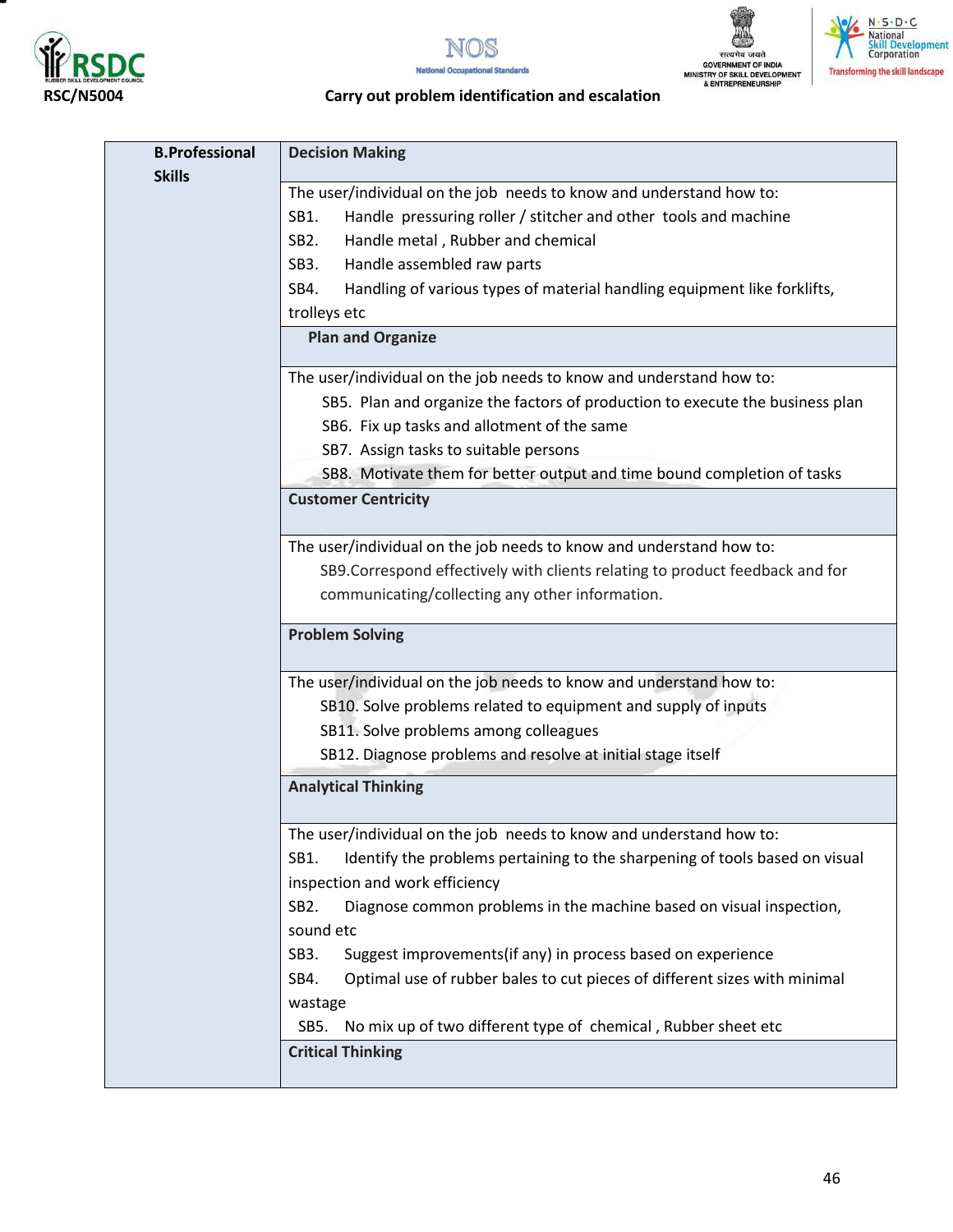







| <b>KUMBER SALL URVELUPMEN EGUINEEL</b><br><b>RSC/N5004</b><br>Carry out problem identification and escalation |  | & ENTREPRENEURSHIP                                                     |
|---------------------------------------------------------------------------------------------------------------|--|------------------------------------------------------------------------|
|                                                                                                               |  | The user/individual on the job needs to know and understand how to:    |
|                                                                                                               |  | SB16. Take appropriate action/seek expert opinion to overcome critical |
|                                                                                                               |  | situations                                                             |

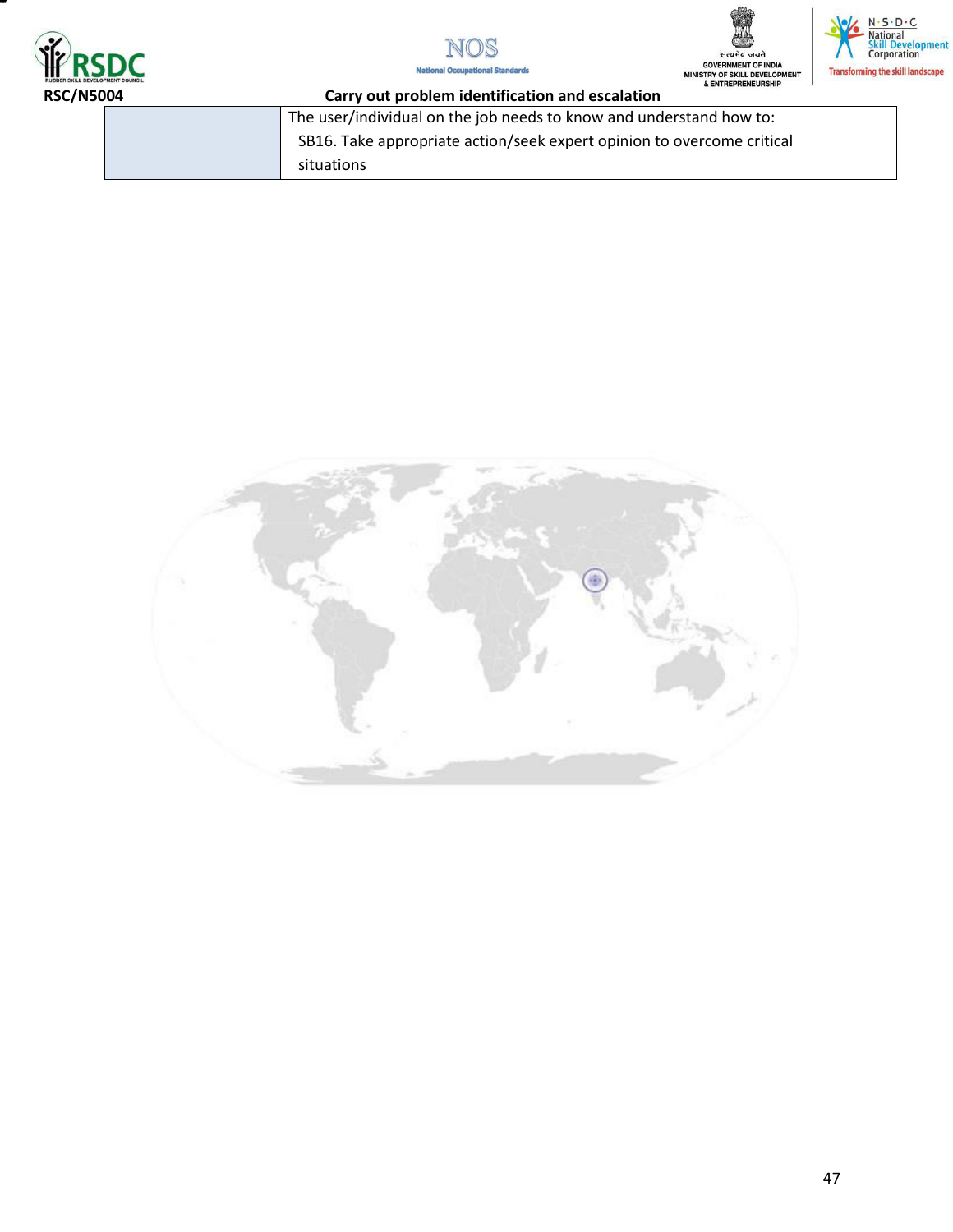







### **RSC/N5004 Carry out problem identification and escalation**

## **NOS Version Control**

| NOS Code                   | <b>RSC/N5004</b>            |                         |          |
|----------------------------|-----------------------------|-------------------------|----------|
| <b>Credits(NSQF)</b>       | <b>TBD</b>                  | Version number          | 1.0      |
| Industry                   | <b>Rubber Manufacturing</b> | <b>Drafted on</b>       | 04/06/14 |
| <b>Industry Sub-sector</b> | <b>NonTyre</b>              | Last reviewed on        | 17/05/17 |
| <b>Occupation</b>          | <b>Building</b>             | <b>Next review date</b> | 17/05/21 |

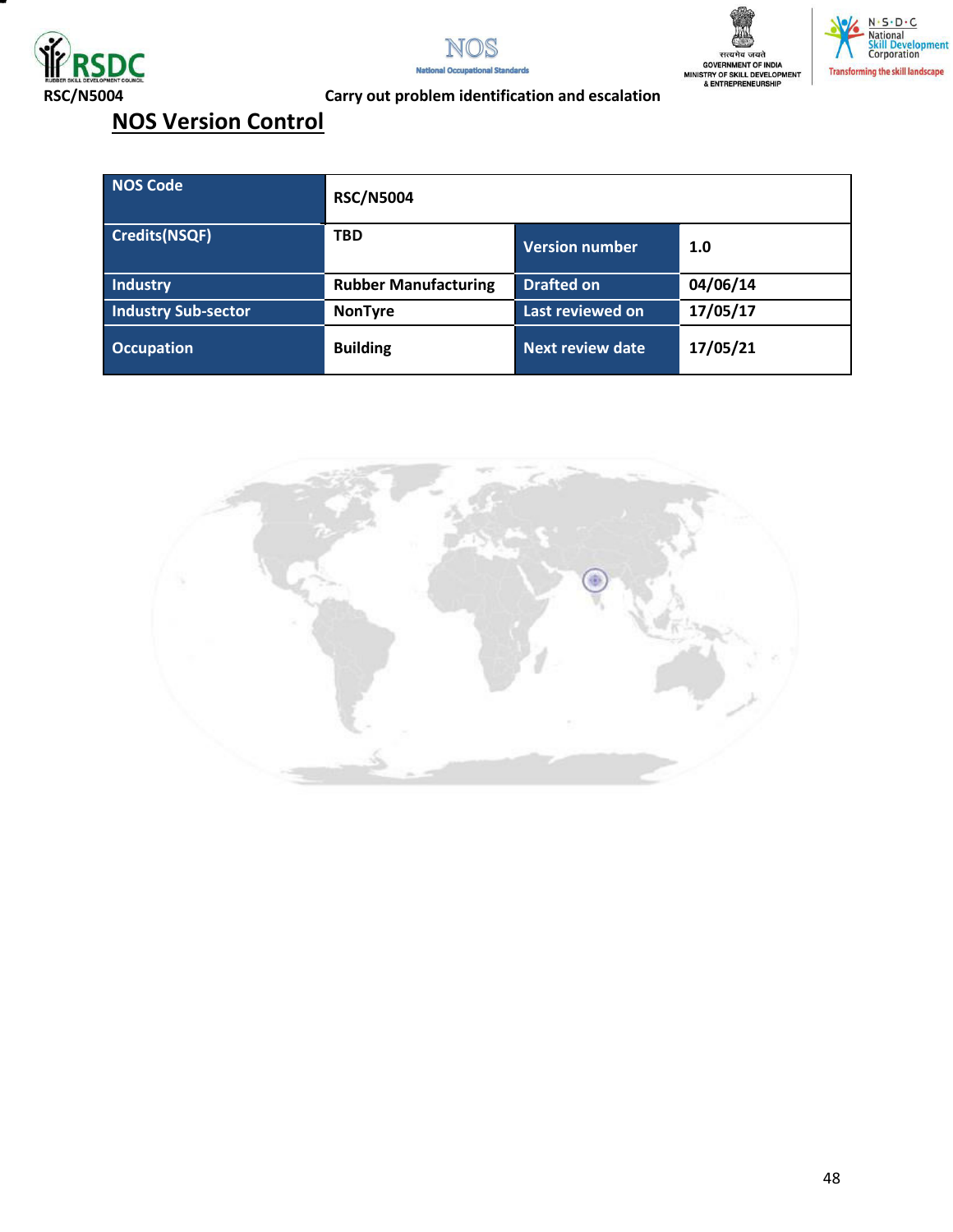



---------------------------------------------------------------------------------------------------------------------------------------





 **RSC/N5004 Carry out problem identification and escalation** 

# **National Occupational Standard**

<span id="page-48-0"></span>

[Back to QP](#page-1-0)

----------------------------------------------------------------------------------------------------------------------------- ----------

## **Overview**

**This unit is about carrying out special safety check**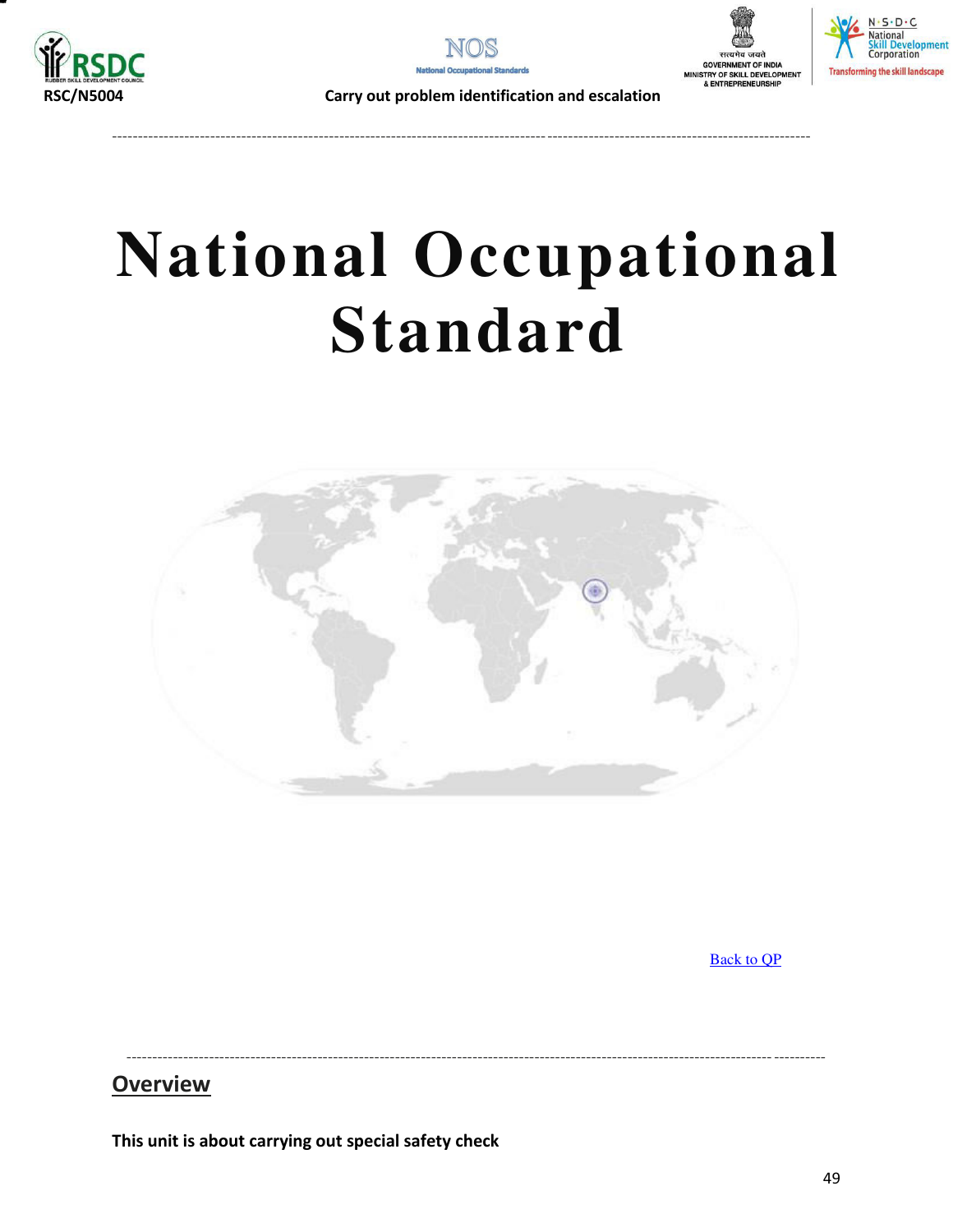

т







### **RSC/N5005 To Carry Out Special Safety Check Unit Code RSC / N 5005**

| ı |   |
|---|---|
|   |   |
|   |   |
|   |   |
|   |   |
|   |   |
|   |   |
|   |   |
|   |   |
| I |   |
|   |   |
|   |   |
| I |   |
| í |   |
|   |   |
|   |   |
|   |   |
|   |   |
|   |   |
| l |   |
|   |   |
|   |   |
| ı |   |
| l |   |
|   |   |
| C | ١ |
|   |   |
|   |   |
| I |   |
|   |   |
|   |   |
|   |   |
|   |   |
|   |   |
|   |   |
|   |   |
|   |   |

| <b>Unit Title</b><br>(Task)                | To carry out special safety check                                                                                                                                                                                                                                                                                                                                                                                                                                                                                                              |
|--------------------------------------------|------------------------------------------------------------------------------------------------------------------------------------------------------------------------------------------------------------------------------------------------------------------------------------------------------------------------------------------------------------------------------------------------------------------------------------------------------------------------------------------------------------------------------------------------|
| <b>Description</b>                         | This unit is about carrying out special safety check                                                                                                                                                                                                                                                                                                                                                                                                                                                                                           |
| <b>Scope</b>                               | This unit/task covers the following:<br>Carrying out quality checks to identify problems<br>٠<br>Take corrective actions<br>Reporting the results<br>٠                                                                                                                                                                                                                                                                                                                                                                                         |
| Performance Criteria (PC) w.r.t. the Scope |                                                                                                                                                                                                                                                                                                                                                                                                                                                                                                                                                |
| <b>Element</b>                             | <b>Performance Criteria</b>                                                                                                                                                                                                                                                                                                                                                                                                                                                                                                                    |
| Inspection                                 | To be competent, the user/individual on the job must be able to:<br>PC16. Ensure that total range of checks are regularly and consistently performed<br>PC17. Use appropriate measuring instruments, equipment, tools, accessories and<br>chemical etc, as required                                                                                                                                                                                                                                                                            |
| <b>Analysis</b>                            | PC18. Identify tools and chemical required special safety checks<br>PC19. Identify potential causes of non-conformities to safety standards<br>PC20. Review effectiveness of corrective action                                                                                                                                                                                                                                                                                                                                                 |
| <b>Reporting</b>                           | PC21. Interpret the results of the Safety check correctly<br>PC22. Take up results of the findings with safety in charge/appropriate authority.<br>PC23. Record of results of action taken<br>PC24. Record adjustments not covered by established procedures for future<br>reference<br>PC25. Review effectiveness of action taken                                                                                                                                                                                                             |
| Knowledge and Understanding (K)            |                                                                                                                                                                                                                                                                                                                                                                                                                                                                                                                                                |
| <b>Technical</b><br>В.<br>Knowledge        | The user/individual on the job needs to know and understand:<br>KB14. The importance of safety control procedures<br>KB15. Relevance and importance of activities as use of tolls and safety measures<br>KB16. Proper procedure for selecting the material and chemicals<br>KB17. Availability of work instructions, as necessary,<br>KB18. Characteristics of the product/material<br>KB19. Use of suitable equipment for handling safety<br>KB20. Availability and use of monitoring and measuring devices,<br>KB21. Requirements of records |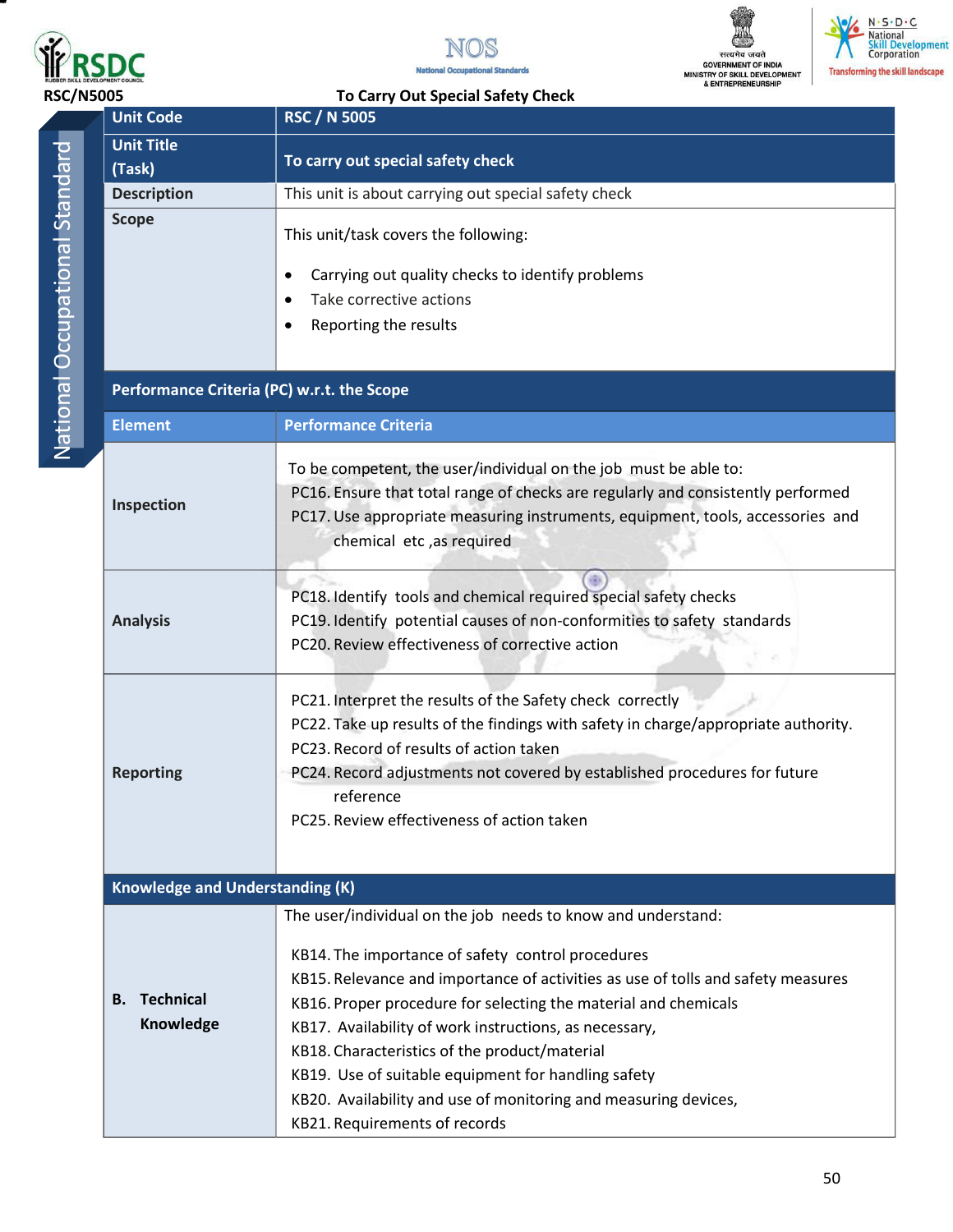







| <b>RSC/N5005</b> |                       | <b>To Carry Out Special Safety Check</b>                                             |
|------------------|-----------------------|--------------------------------------------------------------------------------------|
|                  |                       | KB22. Importance of maintaining accurate up-to-date records                          |
|                  |                       | KB23. The need to report within the stipulated time                                  |
|                  |                       | KB24. Implications of inaccurate safety measure like chemicals etc                   |
|                  |                       | KB25. The cost of non-conformance to safety standards                                |
|                  |                       |                                                                                      |
|                  |                       |                                                                                      |
|                  | Skills (S)            |                                                                                      |
|                  |                       | <b>Writing Skills</b>                                                                |
|                  |                       | The user/ individual on the job needs to know and understand how to:                 |
|                  |                       | SA25. Construct simple sentences and express ideas clearly through written           |
|                  |                       | communication                                                                        |
|                  |                       | SA26. Fill up appropriate technical forms, process charts, activity logs in required |
|                  |                       | format of the company                                                                |
|                  |                       | SA27. Write simple letters, mails, etc                                               |
|                  |                       | SA28. Perform functional mathematical operations, including apply basic              |
|                  |                       | mathematical principles, such as numbers and space, and techniques such as           |
|                  |                       | estimation and approximation, for practical purposes                                 |
|                  |                       | <b>Reading and Understanding Skills</b>                                              |
|                  |                       | The user/individual on the job needs to know and understand how to:                  |
|                  |                       | SA29. Read and understand manuals, health and safety instructions, memos, reports,   |
|                  |                       | job cards etc                                                                        |
|                  |                       | SA30. Read images, graphs, diagrams                                                  |
|                  |                       | SA31. Understand the various coding systems as per company norms                     |
|                  | A. Core Skills/       | <b>Oral Communication (Listening and Speaking skills)</b>                            |
|                  | <b>Generic Skills</b> |                                                                                      |
|                  |                       | The user/individual on the job needs to know and understand how to:                  |
|                  |                       | SA32. Express statements, opinions or information clearly so that others can hear    |
|                  |                       | and understand                                                                       |
|                  |                       | SA33. Respond appropriately to any queries                                           |
|                  |                       | SA34. Communicate with supervisor                                                    |
|                  |                       | SA35. Communicate with upstream and downstream teams                                 |
|                  |                       | SA36. Work in a team and other behavioral skills required to support the small group |
|                  |                       | activities (Quality Circle, Cross Functional Team, Suggestion Scheme)                |
|                  |                       | <b>Integrity</b>                                                                     |
|                  |                       | The user/individual on the job needs to know and understand how to:                  |
|                  |                       | SA37. Practice honesty with respect to company property and time                     |
|                  |                       | SA38. Communicate with people in a form and manner and using language that is        |
|                  |                       | open and respectful                                                                  |
|                  |                       | SA39. Resolve any difficulties in relationships with colleagues, or get help from an |
|                  |                       | appropriate person, in a way that preserves goodwill and trust                       |
|                  |                       | <b>Motivation</b>                                                                    |
|                  |                       |                                                                                      |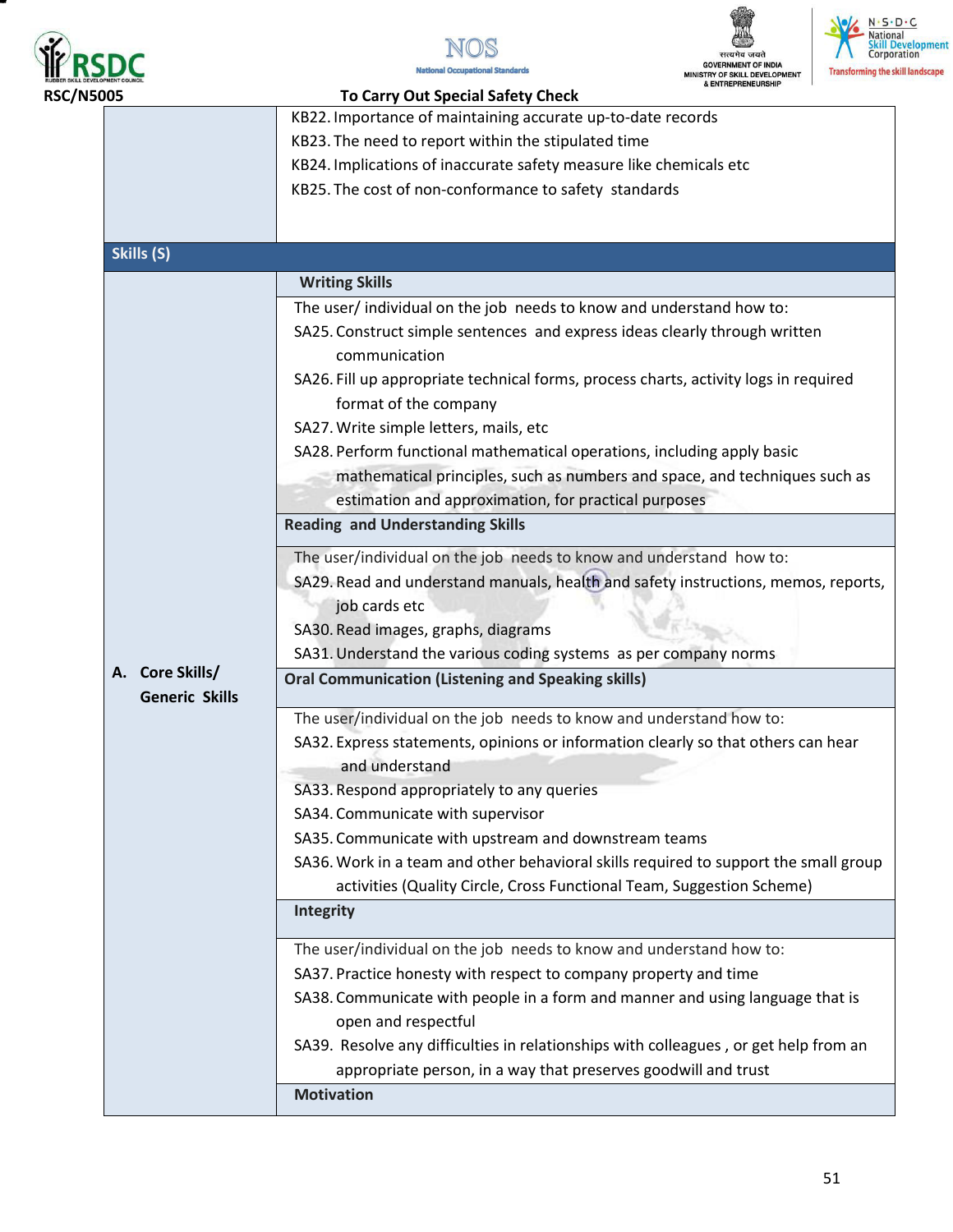







#### **RSC/N5005 To Carry Out Special Safety Check**

The user/individual on the job needs to know and understand how to:

- SA40. Take responsibility for completing one's own work assignment
- SA41. Take initiative to enhance/learn skills in one's area of work
- SA42. The capacity to learn from experience in a range of settings and scenarios and the capacity to reflect on and analyze one's learning.
- SA43. Is open to new ways of doing things
- SA44. The capacity to envisage and articulate personal goals; to develop strategies and take action to achieve them.

#### **Reliability**

The user/individual on the job needs to know and understand how to:

- SA45.Avoid absenteeism
- SA46. Act objectively , rather than impulsively or emotionally when faced with difficult/stressful or emotional situations
- SA47. Work in disciplined factory environment
- SA48. Be punctual

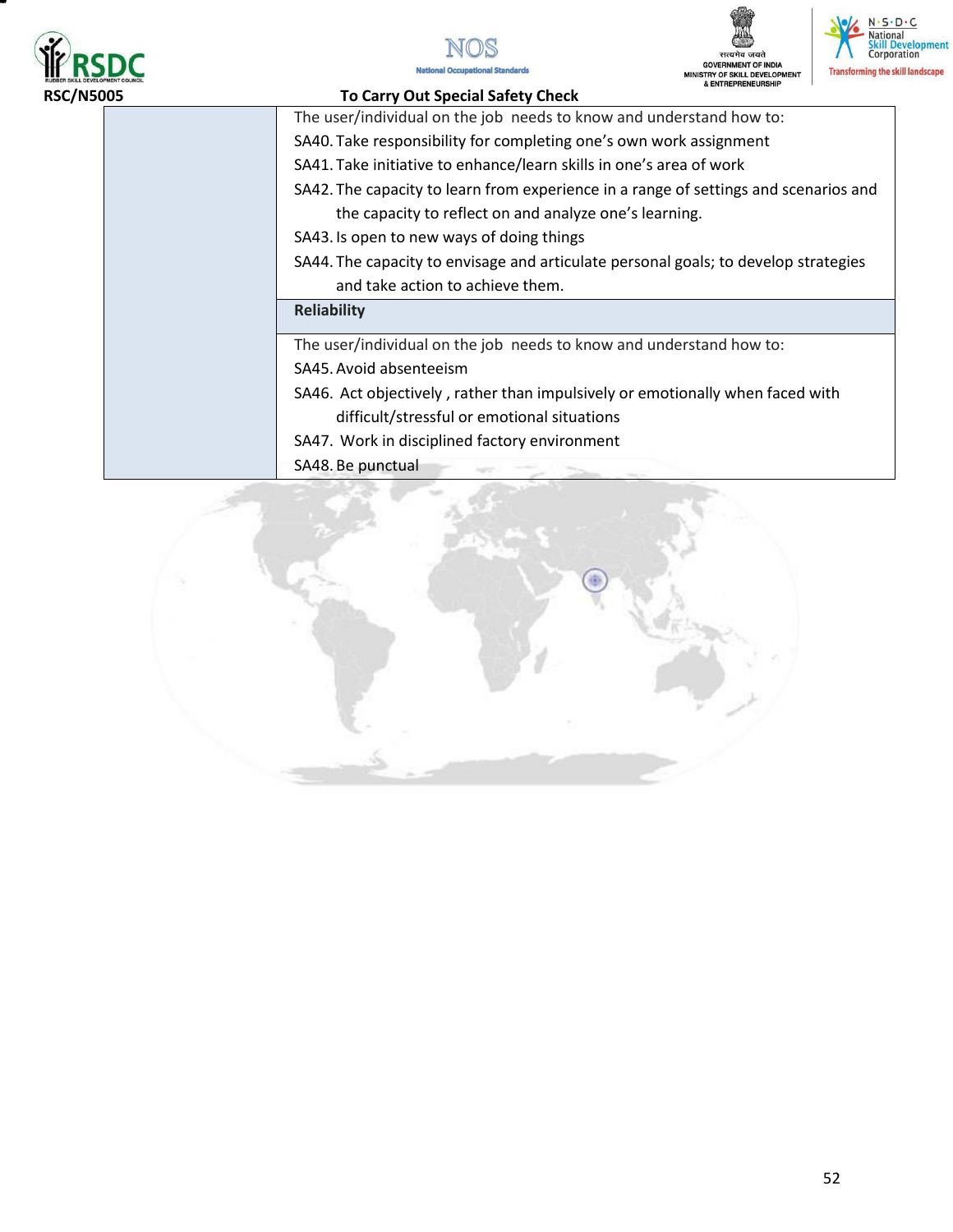







## **RSC/N5005 To Carry Out Special Safety Check**

## **NOS Version Control**

| <b>NOS Code</b>            | <b>RSC / N 5005</b>         |                         |          |
|----------------------------|-----------------------------|-------------------------|----------|
| Credits(NSQF)              | <b>TBD</b>                  | Version number          | 1.0      |
| <b>Industry</b>            | <b>Rubber Manufacturing</b> | <b>Drafted on</b>       | 02/12/14 |
| <b>Industry Sub-sector</b> | <b>Tyre and NonTyre</b>     | Last reviewed on        | 02/12/14 |
| <b>Occupation</b>          | <b>Building</b>             | <b>Next review date</b> | 02/12/15 |

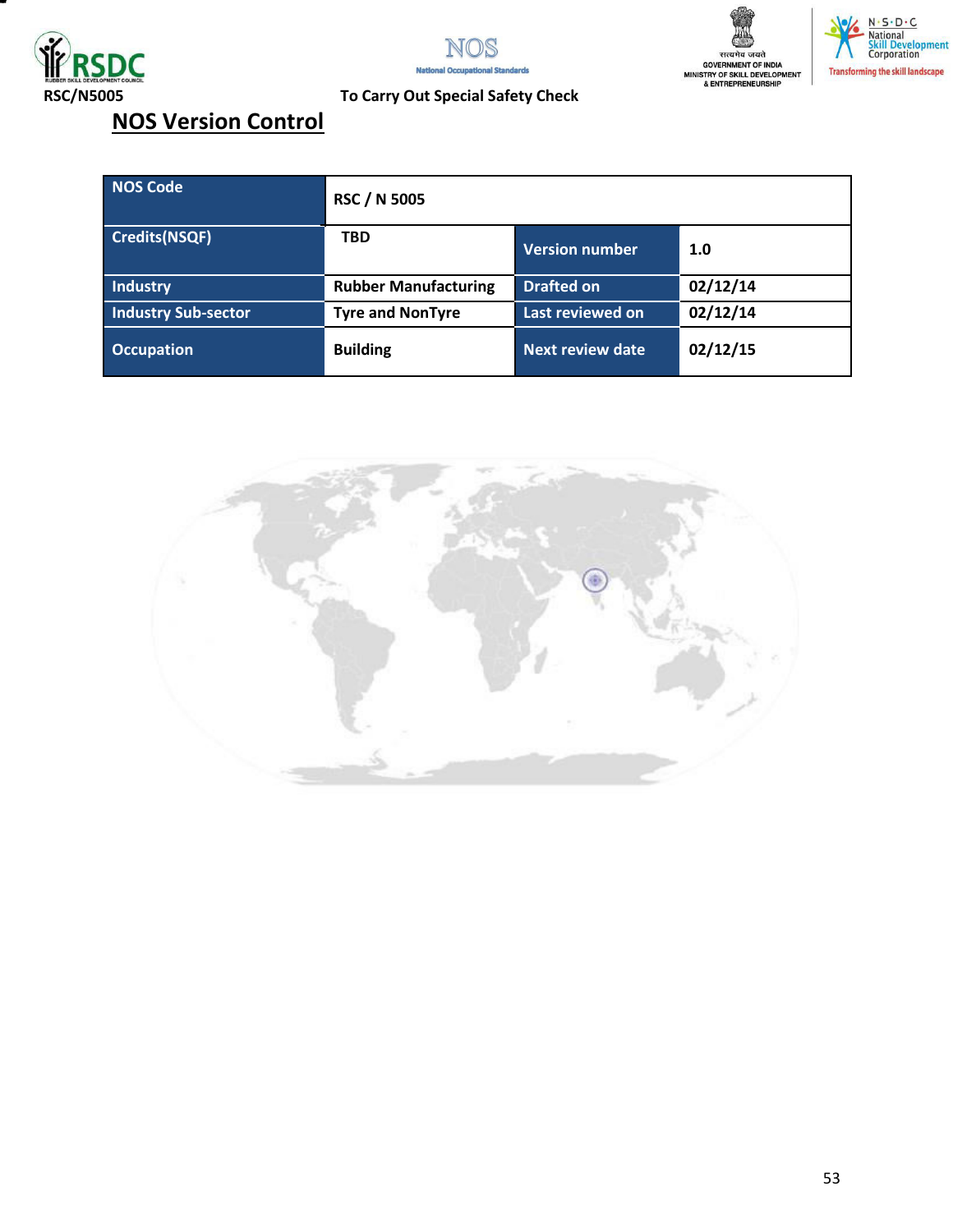

 *Qualifications Pack For Building Operator* : *Rubber to Metal Bonding*



### **Criteria For Assessment Of Trainees**

## <span id="page-53-0"></span>**Job Role:** Building Operator: Rubber to Metal Bond **Qualification Pack Code:** RSC/Q1206 **Sector Skill Council:** Rubber Skill Development Council

#### **Guidelines for Assessment**

1. Criteria for assessment for each Qualification Pack will be created by the Sector Skill Council. Each Performance Criteria (PC) will be assigned marks proportional to its importance in NOS. SSC will also lay down proportion of marks for Theory and Skills Practical for each PC.

2. The assessment for the theory part will be based on knowledge bank of questions created by the SSC.

3. Assessment will be conducted for all compulsory NOS, and where applicable, on the selected elective/option NOS/set of NOS.

4. Individual assessment agencies will create unique question papers for theory part for each candidate at each examination/training center (as per assessment criteria below).

5. Individual assessment agencies will create unique evaluations for skill practical for every student at each examination/training center based on this criterion.

6. To pass the Qualification Pack , every trainee should score a minimum of 70% of aggregate marks to successfully clear the assessment.

7. In case of unsuccessful completion, the trainee may seek reassessment on the Qualification Pack.

| <b>Compulsory NOS</b>         |                                                                                                                                                                |                                 |                  | <b>Marks</b>      |                                       |
|-------------------------------|----------------------------------------------------------------------------------------------------------------------------------------------------------------|---------------------------------|------------------|-------------------|---------------------------------------|
| <b>Total Marks: 700</b>       |                                                                                                                                                                |                                 |                  | <b>Allocation</b> |                                       |
| <b>Assessment</b><br>outcomes | <b>Assessment Criteria for outcomes</b>                                                                                                                        | <b>Tota</b><br>Mar<br><b>ks</b> | Out<br><b>Of</b> | <b>Theor</b><br>V | <b>Skills</b><br><b>Practi</b><br>cal |
|                               | PC1. Ensure the availability and cleanliness of all required tools and<br>tackle<br>working table                                                              |                                 | 8                | 4                 | 4                                     |
| RSC / N 1216                  | PC2. Ensure that surface metal cleaning method / machine is ready to<br>use                                                                                    |                                 | 13               | 9                 | 4                                     |
| Prepare raw                   | PC3. Set parameters for the machine as per the organizational SOP.                                                                                             |                                 | 15               | 7                 | 8                                     |
| material, tools               | PC4. Place the tools on a safe and quickly approachable location                                                                                               | 100                             | 1                | $\mathbf{0}$      | $\mathbf{1}$                          |
| and machine<br>for building   | PC5. Check the sharpness of the knife / scissor for the building purpose<br>for smooth operation                                                               |                                 | 1                | $\Omega$          | 1                                     |
| <b>Rubber to</b>              | PC6. Ensure proper functioning of machine                                                                                                                      |                                 | 10               | 5                 | 5                                     |
| <b>Metal bond</b>             | PC7. Ensure that the Rubber sheet and chemical used are approved by<br>the laboratory.                                                                         |                                 | 2                | 2                 | $\Omega$                              |
|                               | PC8. Move the required component like metal plate (which has to be<br>given rubber bond) near to assembly bed and kept above ground on<br>some skid / platform |                                 | 5                | $\overline{2}$    | 3                                     |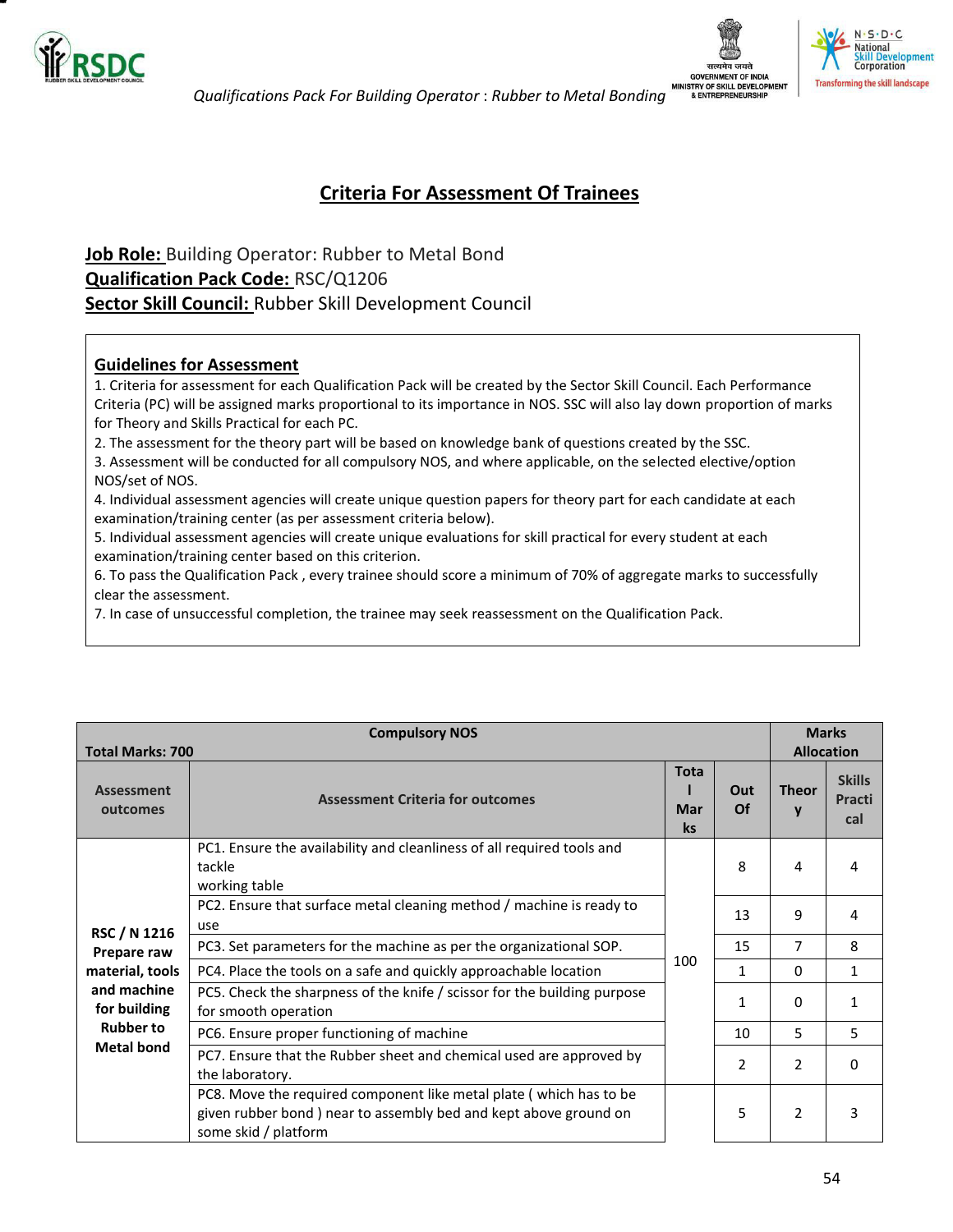

▀

सत्यमेव जयते<br>GOVERNMENT OF INDIA



|                                  | Qualifications Pack For Building Operator: Rubber to Metal Bonding                                                                                                  |     | MINISTRY OF SKILL DEVELOPMENT<br>& ENTREPRENEURSHIP |    | transforming the skil |
|----------------------------------|---------------------------------------------------------------------------------------------------------------------------------------------------------------------|-----|-----------------------------------------------------|----|-----------------------|
|                                  | PC9. Rubber sheet and Chemical with proper identification should be<br>handled properly                                                                             |     | $\overline{7}$                                      | 5  | $\overline{2}$        |
|                                  | PC10. Check the making of Rubber to metal as per schedule given by the<br>planning department                                                                       |     | 12                                                  | 8  | 4                     |
|                                  | PC11. All required component should be as per plan and Tech SOP                                                                                                     |     | 12                                                  | 8  | $\overline{4}$        |
|                                  | PC12. Ensure the use of certified tools having all safety tested aspect.                                                                                            |     | $\overline{2}$                                      | 2  | $\mathbf 0$           |
|                                  | PC13. Adhere to all safety norms (such as wearing protective gloves and                                                                                             |     |                                                     |    |                       |
|                                  | shoes).                                                                                                                                                             |     | 4                                                   | 2  | $\overline{2}$        |
|                                  | PC14. Comply with health, safety, environment guidelines and                                                                                                        |     |                                                     |    |                       |
|                                  | regulations in accordance with international/national standards or the                                                                                              |     | $\overline{2}$                                      | 2  | $\mathbf 0$           |
|                                  | organizational standards.                                                                                                                                           |     |                                                     |    |                       |
|                                  | PC15. Special attention is required to handle Adhesion chemical /<br>process                                                                                        |     | 6                                                   | 4  | 2                     |
|                                  | <b>Total</b>                                                                                                                                                        |     | 100                                                 | 60 | 40                    |
|                                  |                                                                                                                                                                     |     |                                                     |    |                       |
|                                  | PC1. Ensure through visual inspections ID tags on Rubber sheet                                                                                                      |     | 14                                                  | 5  | 9                     |
|                                  | PC2. Ensure the usage of well cleaned metal plate ( cleaned using<br>method as approatire by the SOP)                                                               |     | 9                                                   | 3  | 6                     |
|                                  | PC3. Ensure the availability with proper tag for Adhesion chemicals                                                                                                 |     | 6                                                   | 4  | $\overline{2}$        |
|                                  |                                                                                                                                                                     |     |                                                     |    |                       |
|                                  | PC4. Keep cleaned (using any method which company has provided)<br>metal plate where rubber need to be given bond on working table                                  |     | 4                                                   | 2  | $\overline{2}$        |
|                                  | PC5. Keep adhesion chemicals ready with brush (follow Company SOP)                                                                                                  |     | $\overline{2}$                                      | 2  | $\mathbf 0$           |
|                                  |                                                                                                                                                                     |     |                                                     |    |                       |
| RSC / N 1217                     | PC6. Apply thin layer of Adhesive chemical using brush uniformly                                                                                                    |     | 9                                                   | 2  | $\overline{7}$        |
| Perform                          | PC7. Follow the specified time for drying                                                                                                                           |     | 8                                                   | 4  | $\overline{4}$        |
| building                         | PC8. Apply second laying of other chemical uniformly and allow it to dry                                                                                            | 100 | 9                                                   | 2  | $\overline{7}$        |
| operation of<br><b>Rubber to</b> | PC9. Apply rubber sheet as per specification appropriately by hand /<br>method as per SOP, press uniformly and remove air void if any                               |     | 10                                                  | 2  | 8                     |
| metal bond                       | PC10. Monitor the pressuring properly during the building up operation.                                                                                             |     | 6                                                   | 0  | 6                     |
|                                  | PC11. Product is ready to be sent for next stage of operation                                                                                                       |     | $\overline{7}$                                      | 5  | $\overline{2}$        |
|                                  | PC12. Handle the material using hand gloves and other safety<br>equipment.                                                                                          |     | 9                                                   | 5  | 4                     |
|                                  | PC13. Adhere to all safety norms (such as wearing protective gloves and<br>shoes, safety mask etc)                                                                  |     | 5                                                   | 2  | 3                     |
|                                  | PC14. Comply with health, safety, environment guidelines and<br>regulations in accordance with international/national standards or the<br>organizational standards. |     | 2                                                   | 2  | $\mathbf 0$           |
|                                  | <b>Total</b>                                                                                                                                                        |     | 100                                                 | 40 | 60                    |
|                                  | PC1. Clean tools and keep the tools at designated place after the<br>completion of building operation.                                                              |     | 4                                                   | 2  | 2                     |
|                                  | PC2. Organize to keep the rubber rolls, chemicals appropriately.                                                                                                    |     | 12                                                  | 6  | 6                     |
|                                  | PC3. Proper marking of Rubber rolls with, specified size and quantity,<br>date, shift and the operator's name.                                                      | 100 | 15                                                  | 8  | $\overline{7}$        |
| RSC / N 1218                     | PC4. Remove remaining portions of the rubber from the working table /                                                                                               |     |                                                     |    |                       |
| <b>Perform Post-</b>             | assembly area                                                                                                                                                       |     | 11                                                  | 8  | 3                     |
| building and                     | PC5. Dispose of waste material safely, as per organizational SOP.                                                                                                   |     | $\overline{7}$                                      | 2  | 5                     |
| assembling                       | PC6. Ensure identification and traceability by product marking/coding                                                                                               |     |                                                     |    |                       |
| <b>Activities</b>                | for the right product as per the instructions laid down by the company<br>(in terms of batch number, weight, color and date stamp).                                 |     | 18                                                  | 12 | 6                     |
|                                  | PC7. Send sample of the prepared product in the specified sample size<br>and method as directed by the company                                                      |     | 10                                                  | 8  | $\overline{2}$        |
|                                  | PC8. Handle the material using hand gloves and other safety equipment.                                                                                              |     | 11                                                  | 6  | 5                     |
|                                  |                                                                                                                                                                     |     |                                                     |    |                       |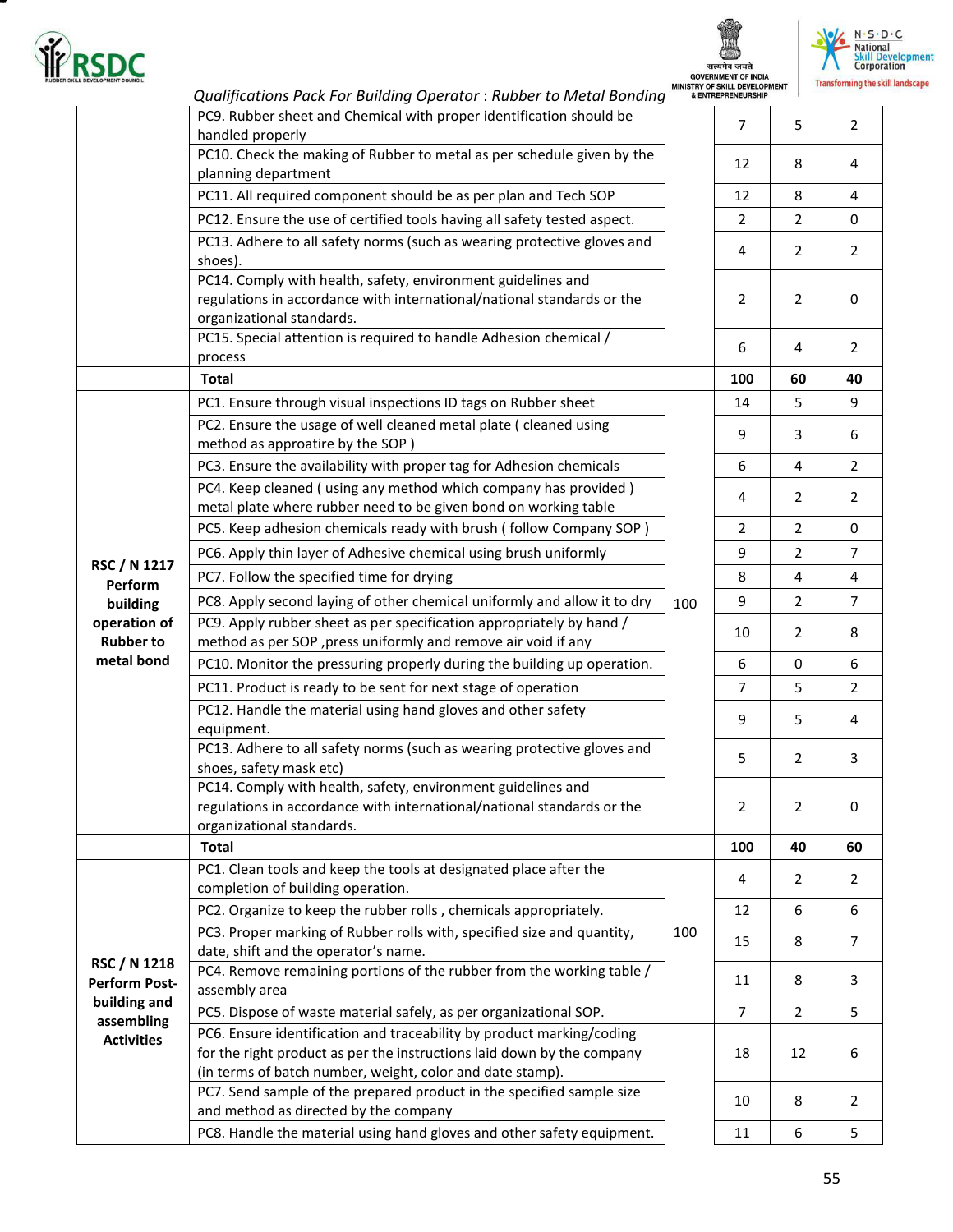

т

सत्यमेव जयते<br>GOVERNMENT OF INDIA



|                                                         | Qualifications Pack For Building Operator: Rubber to Metal Bonding                                                                                                     |     | MINISTRY OF SKILL DEVELOPMENT<br>& ENTREPRENEURSHIP |                |             |
|---------------------------------------------------------|------------------------------------------------------------------------------------------------------------------------------------------------------------------------|-----|-----------------------------------------------------|----------------|-------------|
|                                                         | PC9. Adhere to all safety norms (such as wearing protective gloves,<br>shoes, safety masks etc).                                                                       |     | 9                                                   | 5              | 4           |
|                                                         | PC10. Comply with health, safety, environment guidelines and<br>regulations in accordance with international/national standards or the<br>organizational standards.    |     | 3                                                   | 3              | $\mathbf 0$ |
|                                                         | <b>Total</b>                                                                                                                                                           |     | 100                                                 | 60             | 40          |
|                                                         | PC1. Inspect the area while taking into account various surfaces                                                                                                       |     | 3                                                   | 3              | 0           |
|                                                         | PC2. Identify the material requirements for cleaning the areas                                                                                                         |     |                                                     |                |             |
|                                                         | inspected, by considering risk, time, efficiency and type of stain                                                                                                     |     | 3                                                   | 3              | 0           |
|                                                         | PC3. Ensure that the cleaning equipment is in proper working condition                                                                                                 | 100 | $\overline{3}$                                      | $\overline{3}$ | 0           |
|                                                         | PC4. Select the suitable alternatives for cleaning the areas in case the<br>appropriate equipment and materials are not available and inform the<br>appropriate person |     | 3                                                   | 3              | $\mathbf 0$ |
|                                                         | PC5. Plan the sequence for cleaning the area to avoid re-soiling clean<br>areas and surfaces                                                                           |     | 3                                                   | 3              | 0           |
|                                                         | PC6. Inform the affected people about the cleaning activity                                                                                                            |     | $\overline{2}$                                      | $\overline{2}$ | $\mathbf 0$ |
|                                                         | PC7. Display the appropriate signage for the work being conducted                                                                                                      |     | 3                                                   | 3              | 0           |
|                                                         | PC8. Ensure that there is adequate ventilation for the work being carried<br>out                                                                                       |     | 3                                                   | 3              | $\mathbf 0$ |
|                                                         | PC9. Wear the personal protective equipment required for the cleaning<br>method and materials being used                                                               |     | 3                                                   | 3              | 0           |
|                                                         | PC10. Use the correct cleaning method for the work area, type of soiling<br>and surface                                                                                |     | 3                                                   | 3              | 0           |
|                                                         | PC11. Carry out cleaning activity without disturbing others                                                                                                            |     | 3                                                   | 3              | $\mathbf 0$ |
| <b>RSC/N5001 To</b><br><b>Carry Out</b><br>Housekeeping | PC12. Deal with accidental damage, if any, caused while carrying out<br>the work                                                                                       |     | 3                                                   | 3              | 0           |
|                                                         | PC13. Report to the appropriate person any difficulties in carrying out<br>your work                                                                                   |     | 3                                                   | 3              | 0           |
|                                                         | PC14. Identify and report to the appropriate person any additional<br>cleaning required that is outside one's responsibility or skill                                  |     | 3                                                   | 3              | 0           |
|                                                         | PC15. Ensure that there is no oily substance on the floor to avoid<br>slippage                                                                                         |     | 9                                                   | 3              | 6           |
|                                                         | PC16. Ensure that no scrap material is lying around                                                                                                                    |     | 9                                                   | 3              | 6           |
|                                                         | PC17. Maintain and store housekeeping equipment and supplies                                                                                                           |     | 3                                                   | 3              | 0           |
|                                                         | PC18. Follow workplace procedures to deal with any accidental damage<br>caused during the cleaning process                                                             |     | 3                                                   | 3              | 0           |
|                                                         | PC19. Ensure that, on completion of the work, the area is left clean and<br>dry and meets requirements                                                                 |     | 8                                                   | $\overline{2}$ | 6           |
|                                                         | PC20. Return the equipment, materials and personal protective<br>equipment that were used to the right places making sure they are<br>clean, safe and securely stored  |     | 3                                                   | 3              | 0           |
|                                                         | PC21. Dispose the waste garnered from the activity in an appropriate<br>manner                                                                                         |     | 9                                                   | 3              | 6           |
|                                                         | PC22. Dispose of used and un-used solutions according to<br>manufacturer's instructions, and clean the equipment thoroughly                                            |     | 9                                                   | 3              | 6           |
|                                                         | PC23. Maintain schedules and records for housekeeping duty                                                                                                             |     | 3                                                   | 3              | 0           |
|                                                         | PC24. Replenish any necessary supplies or consumables                                                                                                                  |     | 3                                                   | 3              | 0           |
|                                                         | <b>Total</b>                                                                                                                                                           |     | 100                                                 | 70             | 30          |
| <b>RSC/N5002 To</b>                                     | PC1. Report data/problems/incidents as applicable in a timely manner                                                                                                   |     | 12                                                  | 8              | 4           |
|                                                         |                                                                                                                                                                        |     |                                                     |                |             |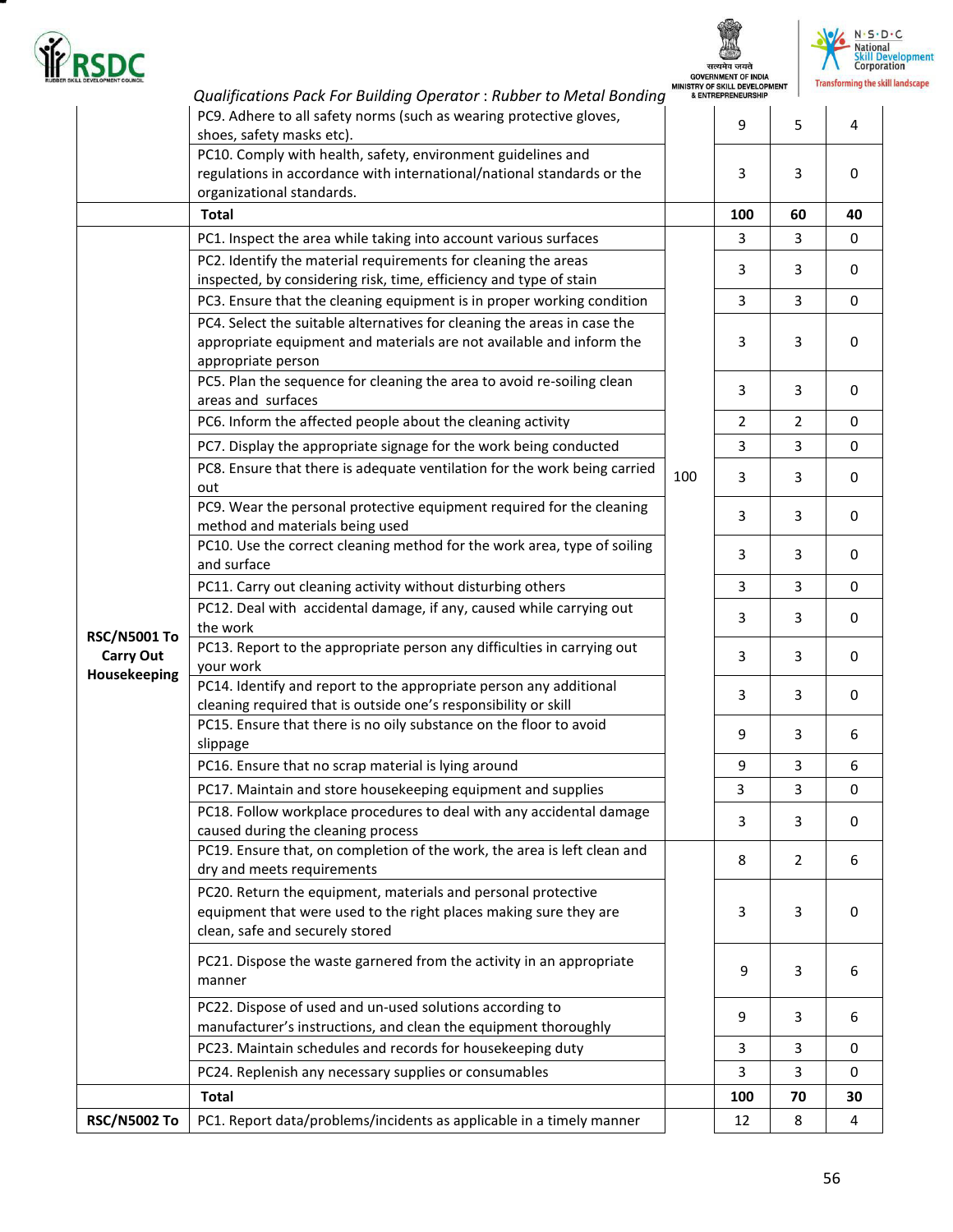

۳

## सत्यमेव जयते<br>GOVERNMENT OF INDIA<br>ISTRY OF SKILL DEVELOPMENT

MIP



|                                                    | Qualifications Pack For Building Operator: Rubber to Metal Bonding                                                                                                           |     | <b>&amp; ENTREPRENEURSHIP</b> |                         |                |
|----------------------------------------------------|------------------------------------------------------------------------------------------------------------------------------------------------------------------------------|-----|-------------------------------|-------------------------|----------------|
| <b>Carry Out</b>                                   | PC2. Report to the appropriate authority as laid down by the company                                                                                                         |     | 12                            | 8                       | 4              |
| <b>Reporting And</b>                               | PC3. Follow reporting procedures as prescribed by the company                                                                                                                | 100 | 12                            | 8                       | 4              |
| Documentatio<br>n                                  | PC4. Identify documentation to be completed relating to one's role                                                                                                           |     | 10                            | 6                       | 4              |
|                                                    | PC5. Record details accurately an appropriate format                                                                                                                         |     | 16                            | 6                       | 10             |
|                                                    | PC6. Complete all documentation within stipulated time according to<br>company procedure                                                                                     |     | 14                            | 4                       | 10             |
|                                                    | PC7. Ensure that the final document meets with the requirements of the<br>persons who requested it or make any amendments accordingly                                        |     | 6                             | 4                       | $\overline{2}$ |
|                                                    | PC8. Make sure documents are available to all appropriate authorities to<br>inspect                                                                                          |     | 6                             | 4                       | $\overline{2}$ |
|                                                    | PC9. Respond to requests for information in an appropriate manner<br>whilst following organizational procedures                                                              |     | 6                             | 6                       | $\mathbf 0$    |
|                                                    | PC10. Inform the appropriate authority of requests for information<br>received                                                                                               |     | 6                             | 6                       | 0              |
|                                                    |                                                                                                                                                                              |     | 100                           | 60                      | 40             |
|                                                    | PC1. Ensure that total range of checks are regularly and consistently<br>performed                                                                                           |     | 24                            | 10                      | 14             |
|                                                    | PC2. Use appropriate measuring instruments, equipment, tools,<br>accessories etc, as required                                                                                |     | 24                            | 10                      | 14             |
|                                                    | PC3. Identify non-conformities to quality assurance standards                                                                                                                |     | 6                             | 4                       | 2              |
| <b>RSC/N5003</b><br><b>To Carry Out</b>            | PC4. Identify potential causes of non-conformities to quality assurance<br>standards                                                                                         | 100 | 5                             | 3                       | $\overline{2}$ |
|                                                    | PC5. Identify impact on final product due to non-conformance to<br>company standards                                                                                         |     | 5                             | 3                       | $\overline{2}$ |
|                                                    | PC6. Evaluating the need for action to ensure that problems<br>do not recur                                                                                                  |     | 6                             | 4                       | $\overline{2}$ |
|                                                    | PC7. Suggest corrective action to address problem                                                                                                                            |     | 5                             | 3                       | $\overline{2}$ |
| Quality                                            | PC8. Review effectiveness of corrective action                                                                                                                               |     | 5                             | 3                       | $\overline{2}$ |
| <b>Checks</b>                                      | PC9. Interpret the results of the quality check correctly                                                                                                                    |     | 4                             | $\overline{\mathbf{4}}$ | 0              |
|                                                    | PC10. Take up results of the findings with QC in charge/appropriate<br>authority.                                                                                            |     | 3                             | 3                       | 0              |
|                                                    | PC11. Take up the results of the findings within stipulated time                                                                                                             |     | 3                             | 3                       | 0              |
|                                                    | PC12. Record of results of action taken                                                                                                                                      |     | 3                             | 3                       | 0              |
|                                                    | PC13. Record adjustments not covered by established procedures for<br>future reference                                                                                       |     | 3                             | 3                       | 0              |
|                                                    | PC14. Review effectiveness of action taken                                                                                                                                   |     | $\overline{2}$                | $\overline{2}$          | $\mathbf 0$    |
|                                                    | PC15. Follow reporting procedures where the cause of defect cannot be<br>identified                                                                                          |     | 2                             | $\overline{2}$          | 0              |
|                                                    | <b>Total</b>                                                                                                                                                                 |     | 100                           | 60                      | 40             |
|                                                    | PC1. Identify defects/indicators of problems                                                                                                                                 |     | 7                             | 4                       | 3              |
|                                                    | PC2. Identify any wrong practices that may lead to problems                                                                                                                  |     | 6                             | 3                       | 3              |
| <b>RSC/N5004 To</b><br><b>Carry Out</b><br>Problem | PC3. Identify practices that may impact the final product quality                                                                                                            |     | 6                             | 3                       | 3              |
|                                                    | PC4. Identify if the problem has occurred before                                                                                                                             |     | 5                             | 3                       | $\overline{2}$ |
|                                                    | PC5. Identify other operations that might be impacted by the problem                                                                                                         |     | 6                             | 4                       | $\overline{2}$ |
| Identification                                     | PC6. Ensure that no delays are caused as a result of failure to escalate                                                                                                     | 100 |                               |                         |                |
| <b>And Escalation</b>                              | problems                                                                                                                                                                     |     | 5                             | 3                       | $\overline{2}$ |
|                                                    | PC7. Take appropriate materials and sample, conduct tests and evaluate<br>results to establish reasons to confirm suspected reasons for non-<br>conformance (where required) |     | 8                             | 5                       | 3              |